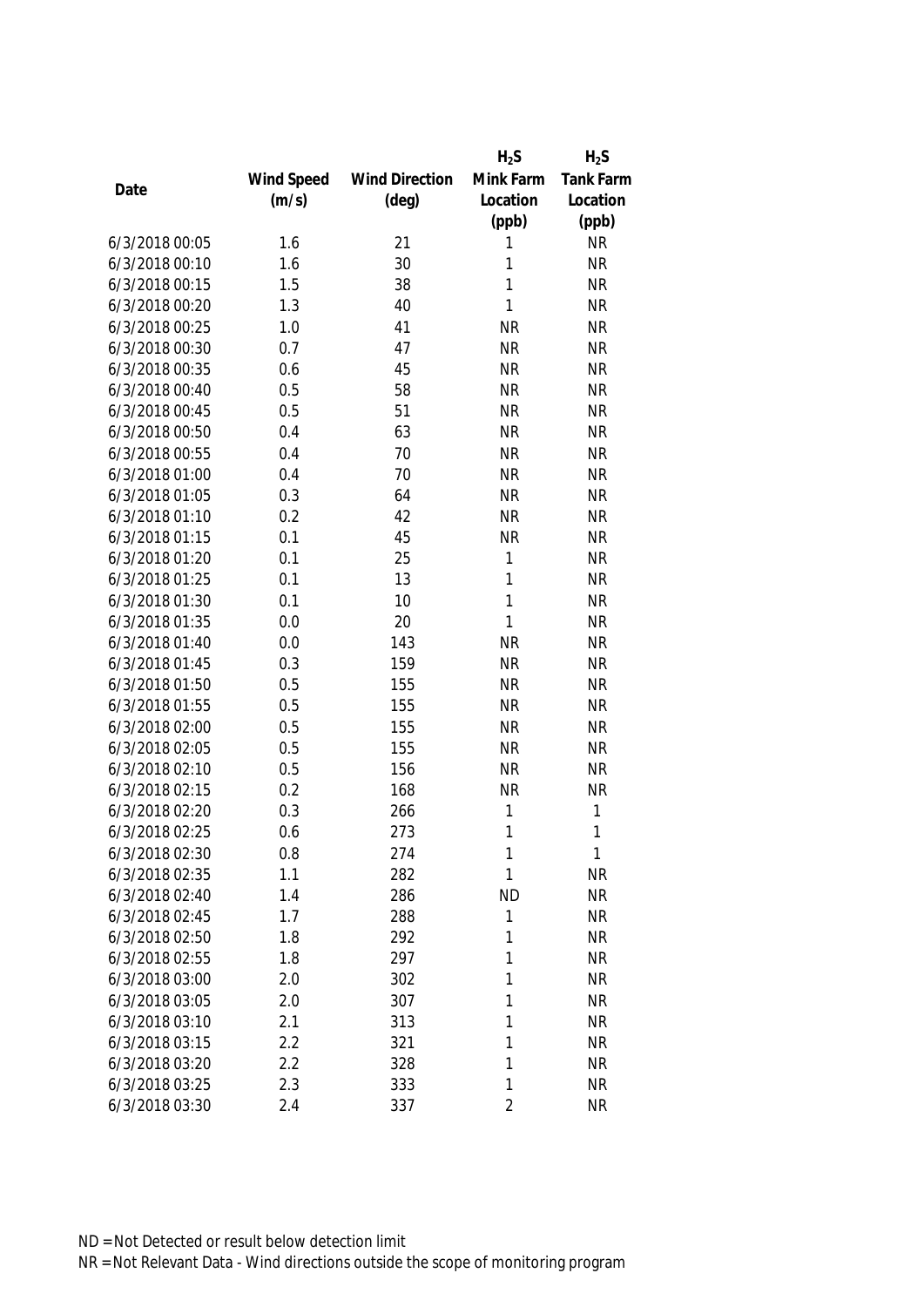|                |            |                       | $H_2S$         | $H_2S$           |
|----------------|------------|-----------------------|----------------|------------------|
|                | Wind Speed | <b>Wind Direction</b> | Mink Farm      | <b>Tank Farm</b> |
| Date           | (m/s)      | $(\text{deg})$        | Location       | Location         |
|                |            |                       | (ppb)          | (ppb)            |
| 6/3/2018 03:35 | 2.3        | 335                   | 2              | <b>NR</b>        |
| 6/3/2018 03:40 | 2.3        | 333                   | $\overline{2}$ | <b>NR</b>        |
| 6/3/2018 03:45 | 2.3        | 331                   | 1              | <b>NR</b>        |
| 6/3/2018 03:50 | 2.4        | 327                   | 1              | <b>NR</b>        |
| 6/3/2018 03:55 | 2.5        | 322                   | 1              | <b>NR</b>        |
| 6/3/2018 04:00 | 2.6        | 317                   | 1              | <b>NR</b>        |
| 6/3/2018 04:05 | 2.8        | 313                   | 1              | <b>NR</b>        |
| 6/3/2018 04:10 | 3.0        | 309                   | 1              | <b>NR</b>        |
| 6/3/2018 04:15 | 3.0        | 305                   | 1              | <b>NR</b>        |
| 6/3/2018 04:20 | 3.1        | 302                   | 1              | <b>NR</b>        |
| 6/3/2018 04:25 | 2.9        | 300                   | 1              | <b>NR</b>        |
| 6/3/2018 04:30 | 2.6        | 296                   | 1              | <b>NR</b>        |
| 6/3/2018 04:35 | 2.4        | 294                   | 1              | <b>NR</b>        |
| 6/3/2018 04:40 | 2.4        | 291                   | 1              | <b>NR</b>        |
| 6/3/2018 04:45 | 2.3        | 288                   | 1              | <b>NR</b>        |
| 6/3/2018 04:50 | 2.1        | 284                   | 1              | <b>NR</b>        |
| 6/3/2018 04:55 | 2.2        | 282                   | 1              | <b>NR</b>        |
| 6/3/2018 05:00 | 2.4        | 282                   | 1              | <b>NR</b>        |
| 6/3/2018 05:05 | 2.5        | 282                   | 1              | <b>NR</b>        |
| 6/3/2018 05:10 | 2.6        | 283                   | 1              | <b>NR</b>        |
| 6/3/2018 05:15 | 2.6        | 285                   | $\overline{2}$ | <b>NR</b>        |
| 6/3/2018 05:20 | 2.7        | 287                   | $\overline{2}$ | <b>NR</b>        |
| 6/3/2018 05:25 | 2.7        | 288                   | $\overline{2}$ | <b>NR</b>        |
| 6/3/2018 05:30 | 2.7        | 290                   | $\overline{2}$ | <b>NR</b>        |
| 6/3/2018 05:35 | 2.7        | 293                   | $\overline{2}$ | <b>NR</b>        |
| 6/3/2018 05:40 | 2.8        | 295                   | $\overline{2}$ | <b>NR</b>        |
| 6/3/2018 05:45 | 2.8        | 295                   | 1              | <b>NR</b>        |
| 6/3/2018 05:50 | 2.8        | 296                   | 1              | <b>NR</b>        |
| 6/3/2018 05:55 | 2.8        | 296                   | 1              | <b>NR</b>        |
| 6/3/2018 06:00 | 2.7        | 294                   | 1              | <b>NR</b>        |
| 6/3/2018 06:05 | 2.6        | 289                   | 1              | <b>NR</b>        |
| 6/3/2018 06:10 | 2.5        | 284                   | 1              | <b>NR</b>        |
| 6/3/2018 06:15 | 2.4        | 282                   | 1              | <b>NR</b>        |
| 6/3/2018 06:20 | 2.6        | 281                   | $\overline{2}$ | <b>NR</b>        |
| 6/3/2018 06:25 | 2.8        | 282                   | $\overline{2}$ | <b>NR</b>        |
| 6/3/2018 06:30 | 3.1        | 285                   | $\overline{2}$ | <b>NR</b>        |
| 6/3/2018 06:35 | 3.3        | 287                   | $\overline{2}$ | <b>NR</b>        |
| 6/3/2018 06:40 | 3.6        | 292                   | $\overline{2}$ | <b>NR</b>        |
| 6/3/2018 06:45 | 4.1        | 295                   | $\overline{2}$ | <b>NR</b>        |
| 6/3/2018 06:50 | 4.3        | 298                   | $\overline{2}$ | <b>NR</b>        |
| 6/3/2018 06:55 | 4.5        | 301                   | $\overline{2}$ | <b>NR</b>        |
| 6/3/2018 07:00 | 4.6        | 302                   | $\overline{2}$ | <b>NR</b>        |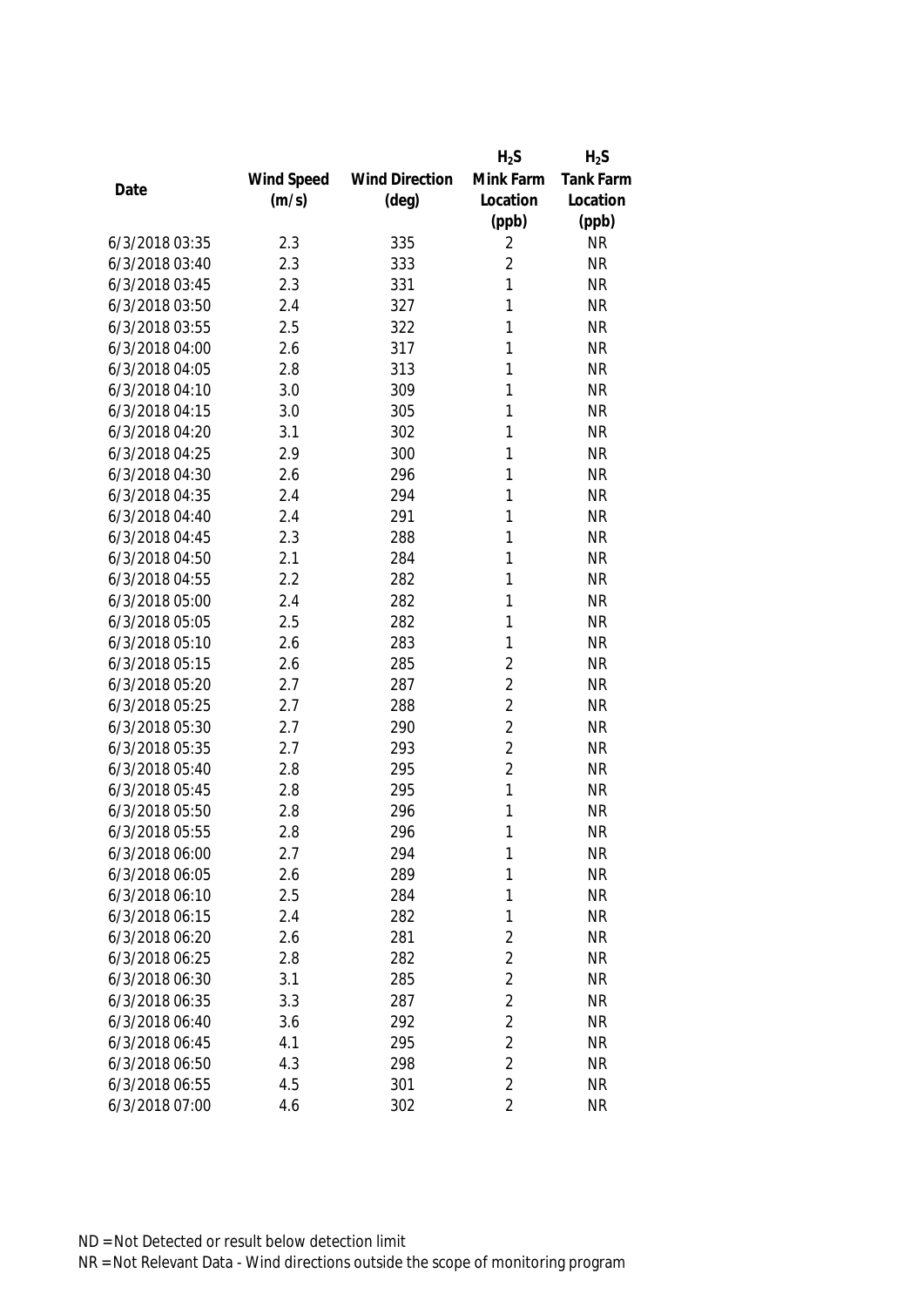|                |            |                       | $H_2S$         | $H_2S$    |
|----------------|------------|-----------------------|----------------|-----------|
|                | Wind Speed | <b>Wind Direction</b> | Mink Farm      | Tank Farm |
| Date           | (m/s)      | $(\text{deg})$        | Location       | Location  |
|                |            |                       | (ppb)          | (ppb)     |
| 6/3/2018 07:05 | 4.8        | 304                   | 1              | <b>NR</b> |
| 6/3/2018 07:10 | 5.0        | 304                   | 1              | <b>NR</b> |
| 6/3/2018 07:15 | 5.1        | 305                   | 1              | <b>NR</b> |
| 6/3/2018 07:20 | 5.2        | 305                   | 1              | <b>NR</b> |
| 6/3/2018 07:25 | 5.0        | 304                   | 1              | <b>NR</b> |
| 6/3/2018 07:30 | 5.3        | 304                   | $\overline{2}$ | <b>NR</b> |
| 6/3/2018 07:35 | 5.4        | 305                   | $\overline{2}$ | <b>NR</b> |
| 6/3/2018 07:40 | 5.5        | 305                   | $\overline{2}$ | <b>NR</b> |
| 6/3/2018 07:45 | 5.5        | 306                   | $\overline{2}$ | <b>NR</b> |
| 6/3/2018 07:50 | 5.4        | 307                   | $\overline{2}$ | <b>NR</b> |
| 6/3/2018 07:55 | 5.7        | 309                   | $\overline{2}$ | <b>NR</b> |
| 6/3/2018 08:00 | 5.6        | 309                   | $\overline{2}$ | <b>NR</b> |
| 6/3/2018 08:05 | 5.7        | 309                   | $\overline{2}$ | <b>NR</b> |
| 6/3/2018 08:10 | 5.5        | 310                   | $\overline{2}$ | <b>NR</b> |
| 6/3/2018 08:15 | 5.5        | 309                   | 1              | <b>NR</b> |
| 6/3/2018 08:20 | 5.5        | 309                   | 1              | <b>NR</b> |
| 6/3/2018 08:25 | 5.2        | 307                   | 1              | <b>NR</b> |
| 6/3/2018 08:30 | 5.2        | 307                   | $\mathbf{1}$   | <b>NR</b> |
| 6/3/2018 08:35 | 4.9        | 305                   | 1              | <b>NR</b> |
| 6/3/2018 08:40 | 4.9        | 305                   | 1              | <b>NR</b> |
| 6/3/2018 08:45 | 4.6        | 304                   | 1              | <b>NR</b> |
| 6/3/2018 08:50 | 4.5        | 304                   | 1              | <b>NR</b> |
| 6/3/2018 08:55 | 4.5        | 306                   | 1              | <b>NR</b> |
| 6/3/2018 09:00 | 4.4        | 306                   | 1              | <b>NR</b> |
| 6/3/2018 09:05 | 4.6        | 308                   | 1              | <b>NR</b> |
| 6/3/2018 09:10 | 4.9        | 309                   | 1              | <b>NR</b> |
| 6/3/2018 09:15 | 5.2        | 310                   | 1              | <b>NR</b> |
| 6/3/2018 09:20 | 5.4        | 310                   | 1              | <b>NR</b> |
| 6/3/2018 09:25 | 5.5        | 310                   | <b>ND</b>      | <b>NR</b> |
| 6/3/2018 09:30 | 5.8        | 310                   | 1              | <b>NR</b> |
| 6/3/2018 09:35 | 5.8        | 310                   | <b>ND</b>      | <b>NR</b> |
| 6/3/2018 09:40 | 5.5        | 312                   | <b>ND</b>      | <b>NR</b> |
| 6/3/2018 09:45 | 5.4        | 309                   | <b>ND</b>      | <b>NR</b> |
| 6/3/2018 09:50 | 5.2        | 309                   | <b>ND</b>      | <b>NR</b> |
| 6/3/2018 09:55 | 5.0        | 310                   | 1              | <b>NR</b> |
| 6/3/2018 10:00 | 4.7        | 308                   | <b>ND</b>      | <b>NR</b> |
| 6/3/2018 10:05 | 4.4        | 309                   | 1              | <b>NR</b> |
| 6/3/2018 10:10 | 4.4        | 308                   | 1              | <b>NR</b> |
| 6/3/2018 10:15 | 4.4        | 309                   | 1              | <b>NR</b> |
| 6/3/2018 10:20 | 4.3        | 310                   | 1              | <b>NR</b> |
| 6/3/2018 10:25 | 4.2        | 309                   | 1              | <b>NR</b> |
| 6/3/2018 10:30 | 4.4        | 311                   | 1              | <b>NR</b> |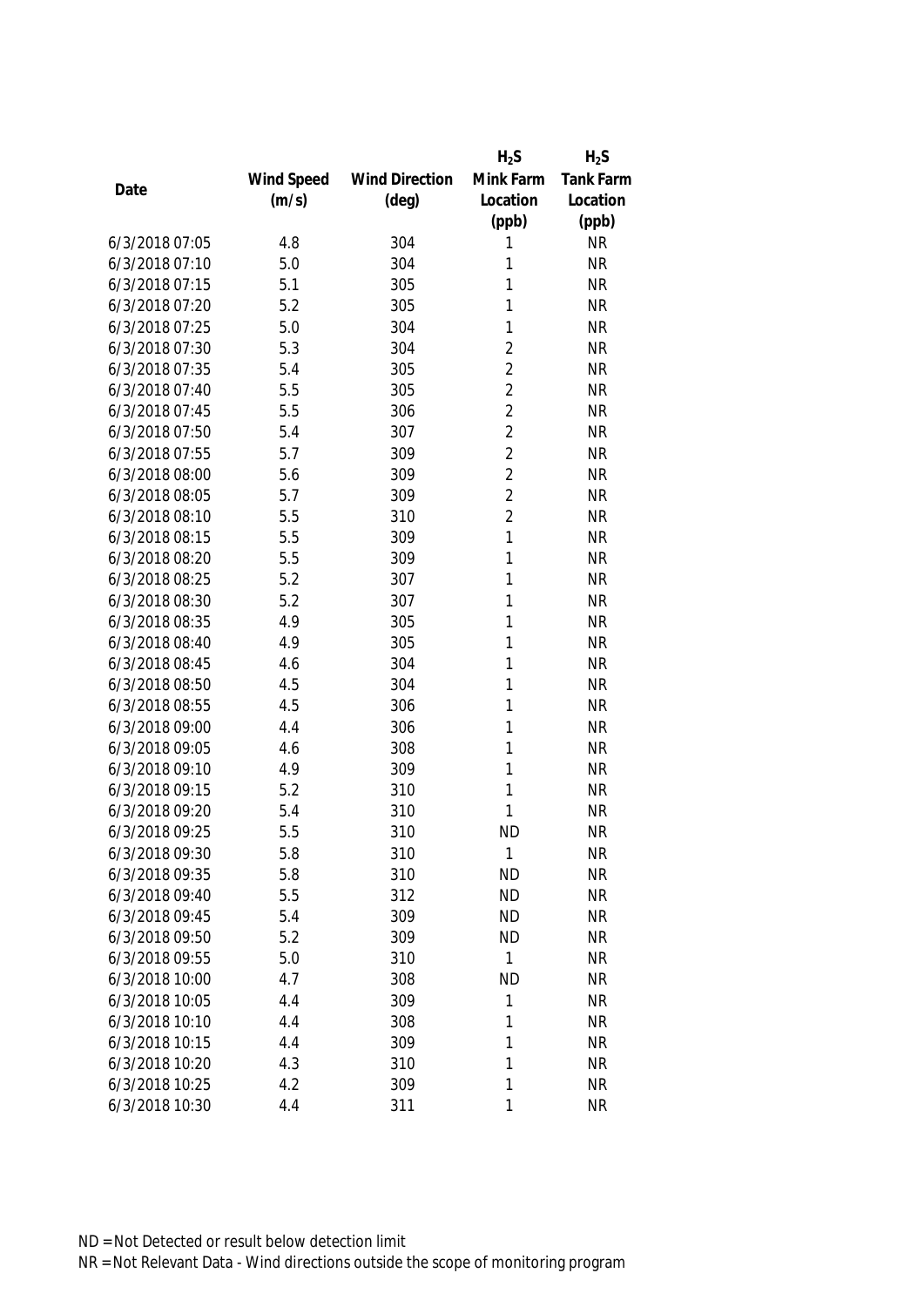| Mink Farm<br>Wind Speed<br><b>Wind Direction</b> |           |
|--------------------------------------------------|-----------|
|                                                  | Tank Farm |
| Date<br>(m/s)<br>$(\text{deg})$<br>Location      | Location  |
| (ppb)                                            | (ppb)     |
| 6/3/2018 10:35<br>4.7<br>311<br>1                | <b>NR</b> |
| 6/3/2018 10:40<br>4.9<br>313<br>1                | <b>NR</b> |
| 6/3/2018 10:45<br>4.9<br>1<br>311                | <b>NR</b> |
| 6/3/2018 10:50<br>1<br>5.2<br>310                | <b>NR</b> |
| 6/3/2018 10:55<br>5.3<br>309<br>1                | <b>NR</b> |
| 5.1<br>308<br>1<br>6/3/2018 11:00                | <b>NR</b> |
| $\overline{2}$<br>6/3/2018 11:05<br>5.1<br>306   | <b>NR</b> |
| $\overline{2}$<br>6/3/2018 11:10<br>5.1<br>301   | <b>NR</b> |
| $\overline{2}$<br>6/3/2018 11:15<br>5.1<br>297   | <b>NR</b> |
| $\overline{2}$<br>6/3/2018 11:20<br>5.2<br>290   | <b>NR</b> |
| $\overline{2}$<br>6/3/2018 11:25<br>5.3<br>289   | <b>NR</b> |
| $\overline{2}$<br>6/3/2018 11:30<br>5.4<br>288   | <b>NR</b> |
| $\overline{2}$<br>6/3/2018 11:35<br>5.4<br>287   | <b>NR</b> |
| 1<br>6/3/2018 11:40<br>5.3<br>286                | <b>NR</b> |
| 6/3/2018 11:45<br>5.3<br>287<br>1                | <b>NR</b> |
| 1<br>6/3/2018 11:50<br>5.1<br>288                | <b>NR</b> |
| 6/3/2018 11:55<br>5.2<br>1<br>286                | <b>NR</b> |
| 5.3<br>282<br>1<br>6/3/2018 12:00                | <b>NR</b> |
| 6/3/2018 12:05<br>5.4<br>278<br>1                | <b>NR</b> |
| 6/3/2018 12:10<br>278<br>1<br>5.3                | <b>NR</b> |
| 6/3/2018 12:15<br>5.3<br>278<br>1                | <b>NR</b> |
| 5.2<br>279<br>1<br>6/3/2018 12:20                | <b>NR</b> |
| 6/3/2018 12:25<br>5.2<br>1<br>277                | <b>NR</b> |
| 6/3/2018 12:30<br>4.9<br>1<br>278                | <b>NR</b> |
| 6/3/2018 12:35<br>1<br>4.9<br>276                | <b>NR</b> |
| 6/3/2018 12:40<br>5.4<br>1<br>276                | <b>NR</b> |
| 6/3/2018 12:45<br>1<br>5.5<br>276                | <b>NR</b> |
| 6/3/2018 12:50<br>1<br>5.6<br>277                | <b>NR</b> |
| 280<br>1<br>6/3/2018 12:55<br>5.9                | <b>NR</b> |
| 1<br>6/3/2018 13:00<br>6.3<br>279                | <b>NR</b> |
| 1<br>6/3/2018 13:05<br>6.6<br>281                | <b>NR</b> |
| 6/3/2018 13:10<br>6.5<br>282<br>1                | <b>NR</b> |
| 6/3/2018 13:15<br>6.8<br>280<br>1                | <b>NR</b> |
| 6/3/2018 13:20<br>7.1<br>281<br>1                | <b>NR</b> |
| 1<br>6/3/2018 13:25<br>7.2<br>280                | <b>NR</b> |
| 1<br>6/3/2018 13:30<br>7.1<br>282                | <b>NR</b> |
| 7.2<br>$\overline{2}$<br>6/3/2018 13:35<br>286   | <b>NR</b> |
| $\overline{2}$<br>6/3/2018 13:40<br>7.2<br>287   | <b>NR</b> |
| $\overline{2}$<br>6/3/2018 13:45<br>6.9<br>290   | <b>NR</b> |
| $\overline{2}$<br>6/3/2018 13:50<br>7.0<br>293   | <b>NR</b> |
| $\overline{2}$<br>6/3/2018 13:55<br>6.9<br>296   | <b>NR</b> |
| 6/3/2018 14:00<br>299<br>2<br>7.1                | <b>NR</b> |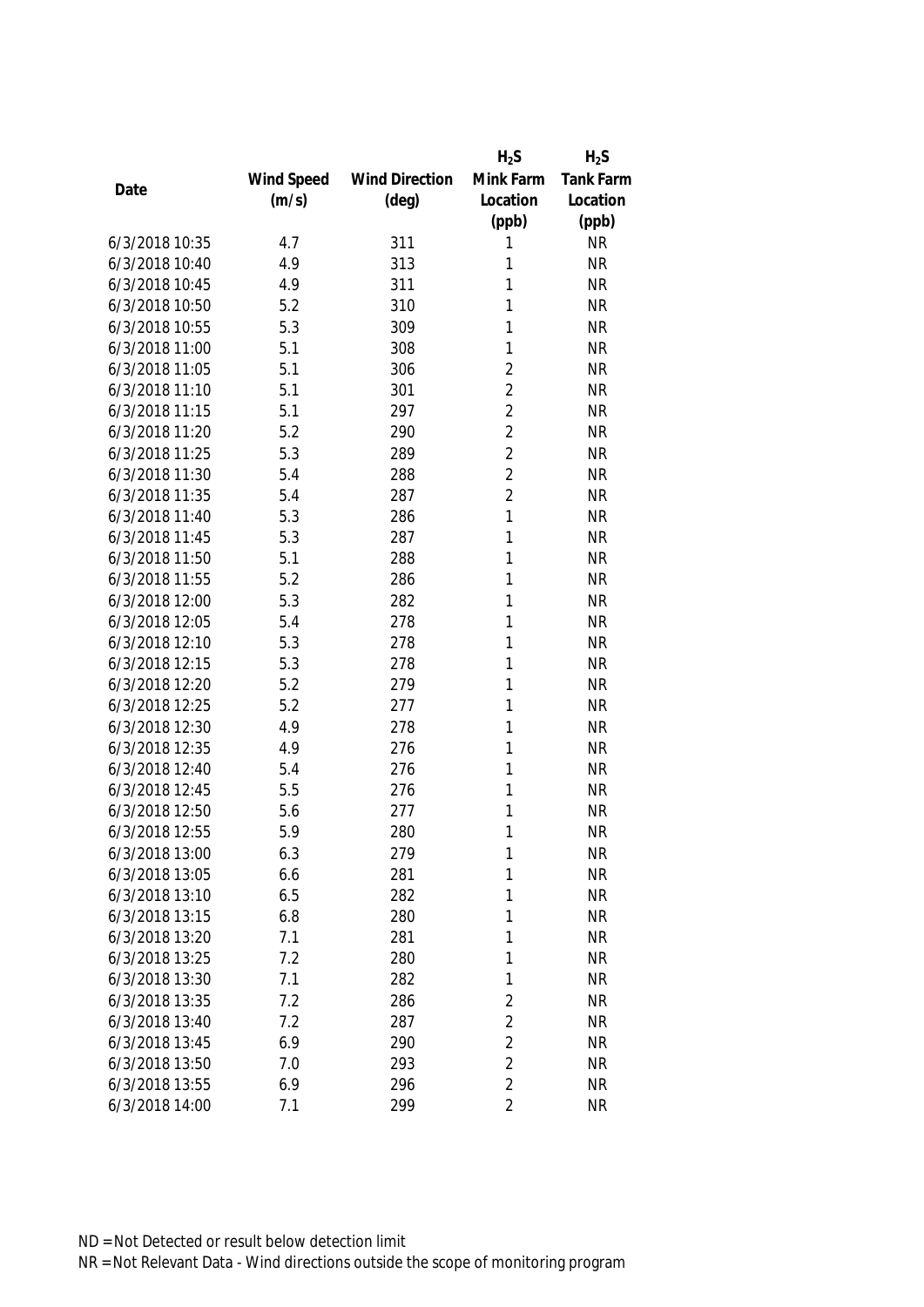|                |            |                       | $H_2S$         | $H_2S$           |
|----------------|------------|-----------------------|----------------|------------------|
|                | Wind Speed | <b>Wind Direction</b> | Mink Farm      | <b>Tank Farm</b> |
| Date           | (m/s)      | $(\text{deg})$        | Location       | Location         |
|                |            |                       | (ppb)          | (ppb)            |
| 6/3/2018 14:05 | 6.9        | 299                   | 2              | <b>NR</b>        |
| 6/3/2018 14:10 | 7.2        | 298                   | $\overline{2}$ | <b>NR</b>        |
| 6/3/2018 14:15 | 7.3        | 297                   | $\overline{2}$ | <b>NR</b>        |
| 6/3/2018 14:20 | 7.2        | 295                   | $\overline{2}$ | <b>NR</b>        |
| 6/3/2018 14:25 | 7.1        | 294                   | $\overline{2}$ | <b>NR</b>        |
| 6/3/2018 14:30 | 7.0        | 293                   | $\overline{2}$ | <b>NR</b>        |
| 6/3/2018 14:35 | 7.2        | 293                   | $\overline{2}$ | <b>NR</b>        |
| 6/3/2018 14:40 | 6.8        | 292                   | $\overline{2}$ | <b>NR</b>        |
| 6/3/2018 14:45 | 6.9        | 293                   | 1              | <b>NR</b>        |
| 6/3/2018 14:50 | 6.9        | 291                   | $\mathbf{1}$   | <b>NR</b>        |
| 6/3/2018 14:55 | 6.7        | 291                   | 1              | <b>NR</b>        |
| 6/3/2018 15:00 | 6.5        | 288                   | 1              | <b>NR</b>        |
| 6/3/2018 15:05 | 6.3        | 285                   | 1              | <b>NR</b>        |
| 6/3/2018 15:10 | 6.6        | 289                   | $\overline{2}$ | <b>NR</b>        |
| 6/3/2018 15:15 | 6.2        | 291                   | 3              | <b>NR</b>        |
| 6/3/2018 15:20 | 6.0        | 295                   | 3              | <b>NR</b>        |
| 6/3/2018 15:25 | 5.8        | 296                   | 4              | <b>NR</b>        |
| 6/3/2018 15:30 | 6.1        | 302                   | 4              | <b>NR</b>        |
| 6/3/2018 15:35 | 6.0        | 306                   | 5              | <b>NR</b>        |
| 6/3/2018 15:40 | 5.8        | 308                   | 4              | <b>NR</b>        |
| 6/3/2018 15:45 | 5.8        | 308                   | 4              | <b>NR</b>        |
| 6/3/2018 15:50 | 5.9        | 308                   | 3              | <b>NR</b>        |
| 6/3/2018 15:55 | 6.1        | 309                   | $\overline{2}$ | <b>NR</b>        |
| 6/3/2018 16:00 | 6.3        | 307                   | $\overline{2}$ | <b>NR</b>        |
| 6/3/2018 16:05 | 6.5        | 308                   | $\overline{2}$ | <b>NR</b>        |
| 6/3/2018 16:10 | 6.4        | 307                   | $\overline{2}$ | <b>NR</b>        |
| 6/3/2018 16:15 | 6.6        | 309                   | $\overline{2}$ | <b>NR</b>        |
| 6/3/2018 16:20 | 6.8        | 309                   | $\overline{2}$ | <b>NR</b>        |
| 6/3/2018 16:25 | 6.9        | 311                   | 1              | <b>NR</b>        |
| 6/3/2018 16:30 | 6.8        | 311                   | 1              | <b>NR</b>        |
| 6/3/2018 16:35 | 6.9        | 310                   | 1              | <b>NR</b>        |
| 6/3/2018 16:40 | 7.0        | 310                   | 1              | <b>NR</b>        |
| 6/3/2018 16:45 | 7.0        | 310                   | 1              | <b>NR</b>        |
| 6/3/2018 16:50 | 6.8        | 310                   | 1              | <b>NR</b>        |
| 6/3/2018 16:55 | 6.9        | 309                   | 1              | <b>NR</b>        |
| 6/3/2018 17:00 | 7.1        | 308                   | 1              | <b>NR</b>        |
| 6/3/2018 17:05 | 7.1        | 310                   | 1              | <b>NR</b>        |
| 6/3/2018 17:10 | 7.3        | 311                   | 1              | <b>NR</b>        |
| 6/3/2018 17:15 | 7.6        | 312                   | 1              | <b>NR</b>        |
| 6/3/2018 17:20 | 7.5        | 313                   | 1              | <b>NR</b>        |
| 6/3/2018 17:25 | 7.3        | 313                   | $\overline{2}$ | <b>NR</b>        |
| 6/3/2018 17:30 | 6.9        | 314                   | $\overline{2}$ | <b>NR</b>        |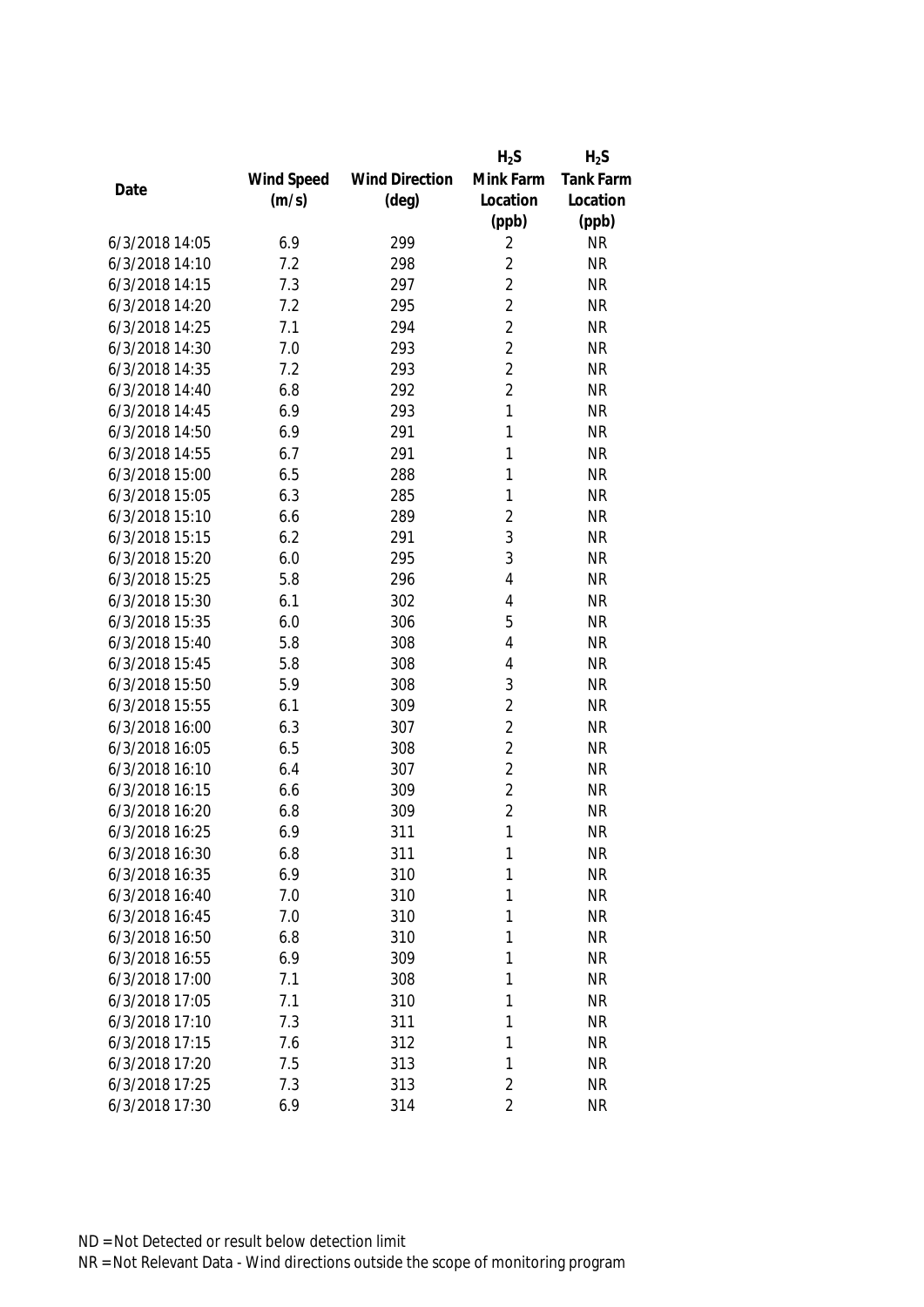|                |            |                       | $H_2S$         | $H_2S$           |
|----------------|------------|-----------------------|----------------|------------------|
|                | Wind Speed | <b>Wind Direction</b> | Mink Farm      | <b>Tank Farm</b> |
| Date           | (m/s)      | $(\text{deg})$        | Location       | Location         |
|                |            |                       | (ppb)          | (ppb)            |
| 6/3/2018 17:35 | 6.7        | 313                   | 2              | <b>NR</b>        |
| 6/3/2018 17:40 | 6.7        | 313                   | $\overline{2}$ | <b>NR</b>        |
| 6/3/2018 17:45 | 6.4        | 313                   | $\overline{2}$ | <b>NR</b>        |
| 6/3/2018 17:50 | 6.7        | 313                   | $\overline{2}$ | <b>NR</b>        |
| 6/3/2018 17:55 | 7.0        | 313                   | 1              | <b>NR</b>        |
| 6/3/2018 18:00 | 7.1        | 314                   | 1              | <b>NR</b>        |
| 6/3/2018 18:05 | 7.2        | 315                   | 1              | <b>NR</b>        |
| 6/3/2018 18:10 | 6.9        | 316                   | 1              | <b>NR</b>        |
| 6/3/2018 18:15 | 7.0        | 316                   | 1              | <b>NR</b>        |
| 6/3/2018 18:20 | 6.7        | 316                   | $\mathbf{1}$   | <b>NR</b>        |
| 6/3/2018 18:25 | 6.5        | 317                   | 1              | <b>NR</b>        |
| 6/3/2018 18:30 | 6.7        | 318                   | <b>ND</b>      | <b>NR</b>        |
| 6/3/2018 18:35 | 6.5        | 318                   | 1              | <b>NR</b>        |
| 6/3/2018 18:40 | 6.5        | 317                   | 1              | <b>NR</b>        |
| 6/3/2018 18:45 | 6.3        | 316                   | 1              | <b>NR</b>        |
| 6/3/2018 18:50 | 6.6        | 318                   | <b>ND</b>      | <b>NR</b>        |
| 6/3/2018 18:55 | 6.8        | 318                   | $\mathbf{1}$   | <b>NR</b>        |
| 6/3/2018 19:00 | 6.5        | 317                   | 1              | <b>NR</b>        |
| 6/3/2018 19:05 | 6.5        | 318                   | 1              | <b>NR</b>        |
| 6/3/2018 19:10 | 6.6        | 319                   | 1              | <b>NR</b>        |
| 6/3/2018 19:15 | 6.8        | 320                   | 1              | <b>NR</b>        |
| 6/3/2018 19:20 | 6.5        | 319                   | 1              | <b>NR</b>        |
| 6/3/2018 19:25 | 6.3        | 318                   | 1              | <b>NR</b>        |
| 6/3/2018 19:30 | 6.4        | 319                   | $\mathbf{1}$   | <b>NR</b>        |
| 6/3/2018 19:35 | 6.3        | 318                   | 1              | <b>NR</b>        |
| 6/3/2018 19:40 | 6.1        | 318                   | 1              | <b>NR</b>        |
| 6/3/2018 19:45 | 6.1        | 317                   | 1              | <b>NR</b>        |
| 6/3/2018 19:50 | 6.2        | 317                   | <b>ND</b>      | <b>NR</b>        |
| 6/3/2018 19:55 | 6.0        | 315                   | 1              | <b>NR</b>        |
| 6/3/2018 20:00 | 5.7        | 315                   | 1              | <b>NR</b>        |
| 6/3/2018 20:05 | 5.7        | 316                   | 1              | <b>NR</b>        |
| 6/3/2018 20:10 | 5.5        | 317                   | 1              | <b>NR</b>        |
| 6/3/2018 20:15 | 5.0        | 319                   | 1              | <b>NR</b>        |
| 6/3/2018 20:20 | 5.0        | 321                   | 1              | <b>NR</b>        |
| 6/3/2018 20:25 | 5.1        | 324                   | 1              | <b>NR</b>        |
| 6/3/2018 20:30 | 5.1        | 325                   | 1              | <b>NR</b>        |
| 6/3/2018 20:35 | 4.9        | 326                   | 1              | <b>NR</b>        |
| 6/3/2018 20:40 | 4.8        | 326                   | 1              | <b>NR</b>        |
| 6/3/2018 20:45 | 5.0        | 327                   | 1              | <b>NR</b>        |
| 6/3/2018 20:50 | 4.8        | 327                   | 1              | <b>NR</b>        |
| 6/3/2018 20:55 | 4.3        | 327                   | 1              | <b>NR</b>        |
| 6/3/2018 21:00 | 4.0        | 329                   | 1              | <b>NR</b>        |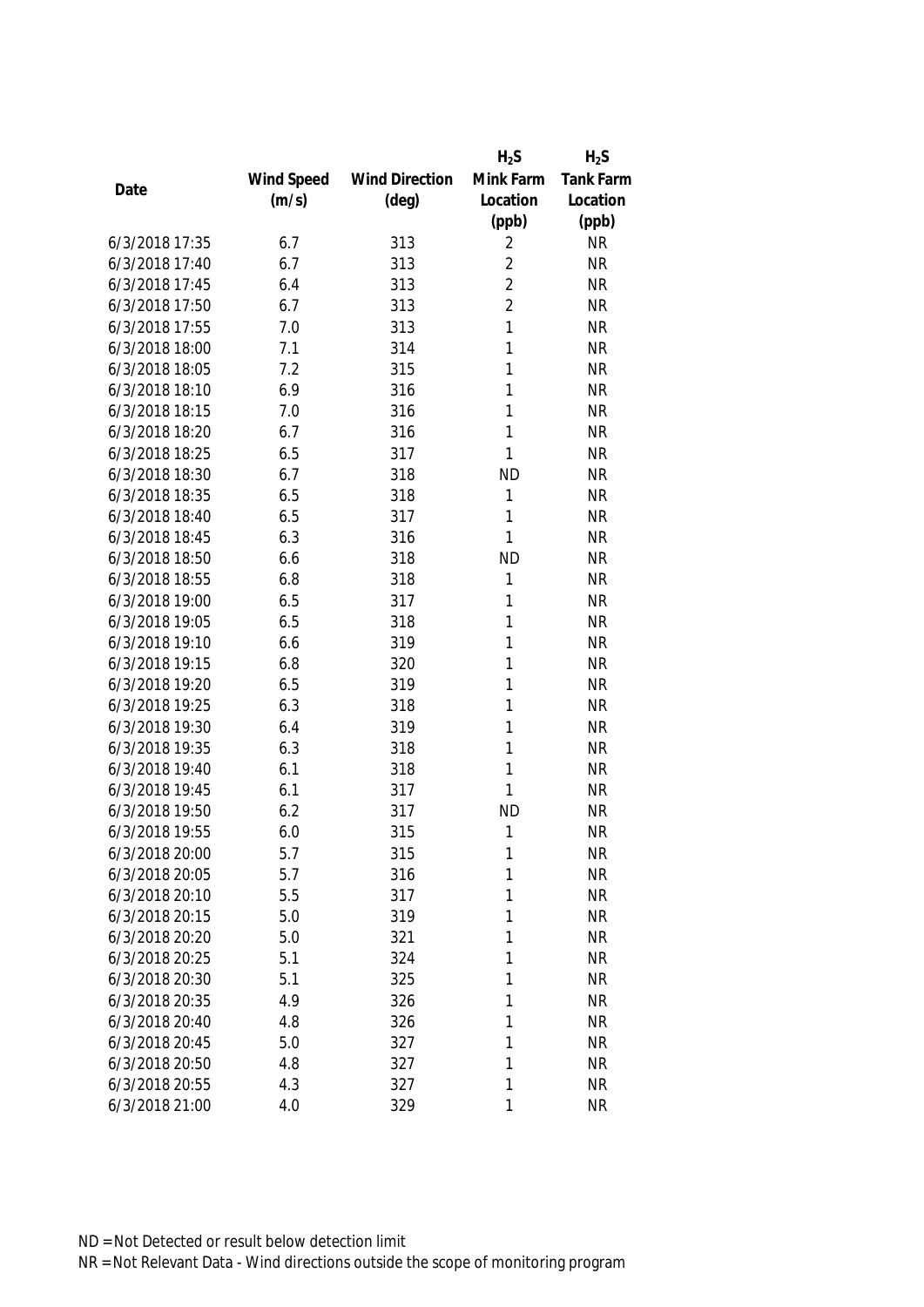|                |            |                       | $H_2S$    | $H_2S$           |
|----------------|------------|-----------------------|-----------|------------------|
|                | Wind Speed | <b>Wind Direction</b> | Mink Farm | <b>Tank Farm</b> |
| Date           | (m/s)      | $(\text{deg})$        | Location  | Location         |
|                |            |                       | (ppb)     | (ppb)            |
| 6/3/2018 21:05 | 4.0        | 329                   | 1         | <b>NR</b>        |
| 6/3/2018 21:10 | 3.9        | 329                   | 1         | <b>NR</b>        |
| 6/3/2018 21:15 | 3.7        | 330                   | <b>ND</b> | <b>NR</b>        |
| 6/3/2018 21:20 | 3.6        | 331                   | <b>ND</b> | <b>NR</b>        |
| 6/3/2018 21:25 | 3.7        | 331                   | 1         | <b>NR</b>        |
| 6/3/2018 21:30 | 3.8        | 331                   | 1         | <b>NR</b>        |
| 6/3/2018 21:35 | 3.9        | 331                   | 1         | <b>NR</b>        |
| 6/3/2018 21:40 | 3.8        | 332                   | 1         | <b>NR</b>        |
| 6/3/2018 21:45 | 3.7        | 333                   | 1         | <b>NR</b>        |
| 6/3/2018 21:50 | 3.6        | 332                   | 1         | <b>NR</b>        |
| 6/3/2018 21:55 | 3.7        | 332                   | 1         | <b>NR</b>        |
| 6/3/2018 22:00 | 3.7        | 332                   | 1         | <b>NR</b>        |
| 6/3/2018 22:05 | 3.6        | 332                   | 1         | <b>NR</b>        |
| 6/3/2018 22:10 | 3.7        | 331                   | 1         | <b>NR</b>        |
| 6/3/2018 22:15 | 3.6        | 331                   | 1         | <b>NR</b>        |
| 6/3/2018 22:20 | 3.5        | 331                   | <b>ND</b> | <b>NR</b>        |
| 6/3/2018 22:25 | 3.4        | 332                   | 1         | <b>NR</b>        |
| 6/3/2018 22:30 | 3.3        | 332                   | 1         | <b>NR</b>        |
| 6/3/2018 22:35 | 3.2        | 331                   | <b>ND</b> | <b>NR</b>        |
| 6/3/2018 22:40 | 3.3        | 331                   | 1         | <b>NR</b>        |
| 6/3/2018 22:45 | 3.3        | 332                   | 1         | <b>NR</b>        |
| 6/3/2018 22:50 | 3.5        | 332                   | 1         | <b>NR</b>        |
| 6/3/2018 22:55 | 3.6        | 332                   | 1         | <b>NR</b>        |
| 6/3/2018 23:00 | 3.5        | 332                   | 1         | <b>NR</b>        |
| 6/3/2018 23:05 | 3.3        | 333                   | 1         | <b>NR</b>        |
| 6/3/2018 23:10 | 3.2        | 333                   | 1         | <b>NR</b>        |
| 6/3/2018 23:15 | 3.1        | 332                   | 1         | <b>NR</b>        |
| 6/3/2018 23:20 | 3.1        | 331                   | <b>ND</b> | <b>NR</b>        |
| 6/3/2018 23:25 | 3.1        | 331                   | <b>ND</b> | <b>NR</b>        |
| 6/3/2018 23:30 | 3.3        | 331                   | <b>ND</b> | <b>NR</b>        |
| 6/3/2018 23:35 | 3.3        | 330                   | <b>ND</b> | <b>NR</b>        |
| 6/3/2018 23:40 | 3.3        | 331                   | <b>ND</b> | <b>NR</b>        |
| 6/3/2018 23:45 | 3.2        | 333                   | <b>ND</b> | <b>NR</b>        |
| 6/3/2018 23:50 | 3.2        | 334                   | <b>ND</b> | <b>NR</b>        |
| 6/3/2018 23:55 | 3.0        | 335                   | <b>ND</b> | <b>NR</b>        |
| 6/3/2018 24:00 | 2.9        | 336                   | 1         | <b>NR</b>        |
| 6/4/2018 00:05 | 2.8        | 337                   | 1         | <b>NR</b>        |
| 6/4/2018 00:10 | 2.8        | 337                   | 1         | <b>NR</b>        |
| 6/4/2018 00:15 | 2.7        | 338                   | 1         | <b>NR</b>        |
| 6/4/2018 00:20 | 2.6        | 338                   | 1         | <b>NR</b>        |
| 6/4/2018 00:25 | 2.5        | 338                   | 1         | <b>NR</b>        |
| 6/4/2018 00:30 | 2.5        | 338                   | 1         | <b>NR</b>        |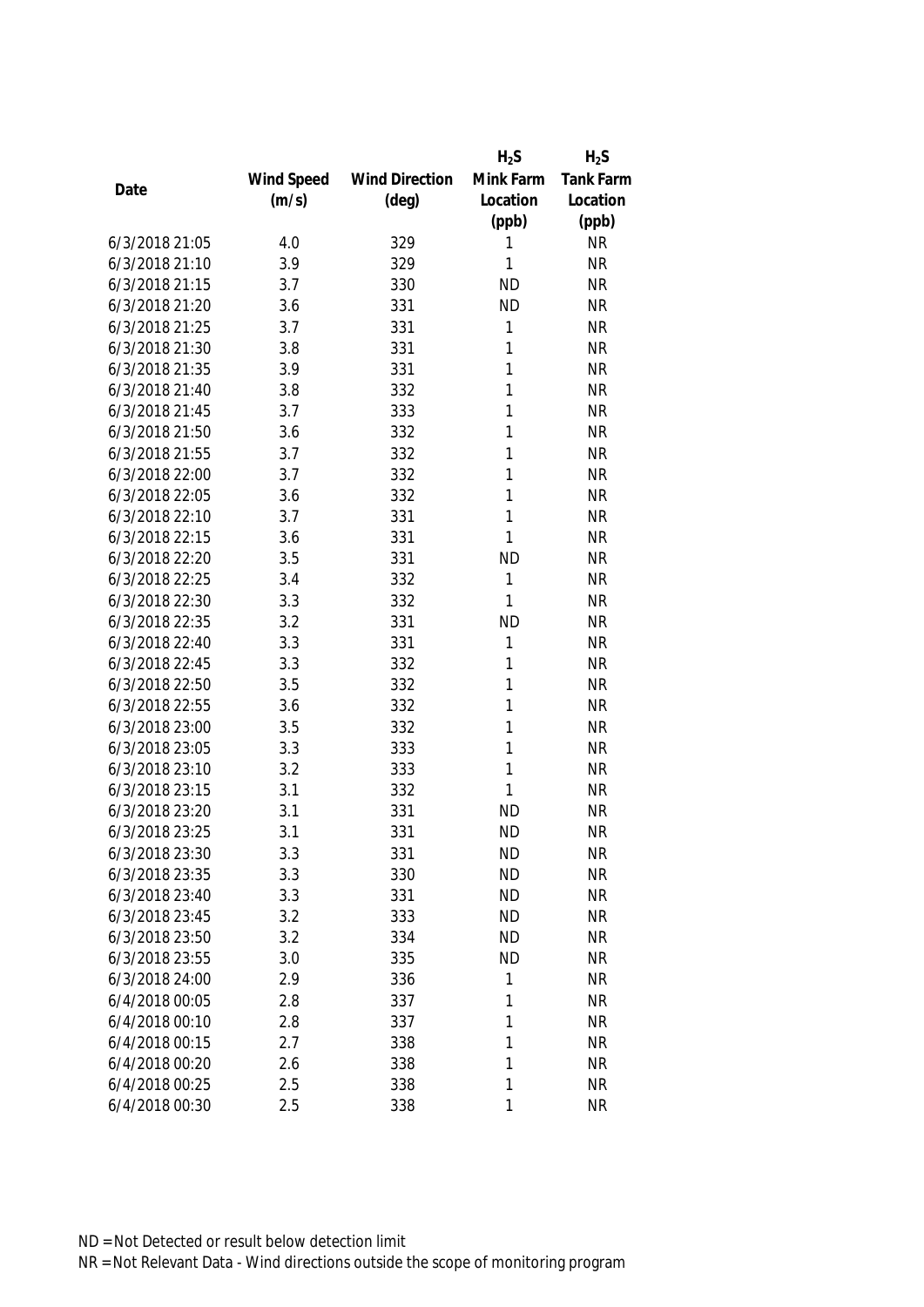|                |            |                       | $H_2S$       | $H_2S$           |
|----------------|------------|-----------------------|--------------|------------------|
|                | Wind Speed | <b>Wind Direction</b> | Mink Farm    | <b>Tank Farm</b> |
| Date           | (m/s)      | $(\text{deg})$        | Location     | Location         |
|                |            |                       | (ppb)        | (ppb)            |
| 6/4/2018 00:35 | 2.6        | 339                   | 1            | <b>NR</b>        |
| 6/4/2018 00:40 | 2.6        | 340                   | 1            | <b>NR</b>        |
| 6/4/2018 00:45 | 2.6        | 340                   | 1            | <b>NR</b>        |
| 6/4/2018 00:50 | 2.6        | 340                   | 1            | <b>NR</b>        |
| 6/4/2018 00:55 | 2.8        | 340                   | 1            | <b>NR</b>        |
| 6/4/2018 01:00 | 2.9        | 340                   | 1            | <b>NR</b>        |
| 6/4/2018 01:05 | 2.9        | 341                   | 1            | <b>NR</b>        |
| 6/4/2018 01:10 | 2.9        | 340                   | 1            | <b>NR</b>        |
| 6/4/2018 01:15 | 3.0        | 342                   | 1            | <b>NR</b>        |
| 6/4/2018 01:20 | 3.0        | 341                   | 1            | <b>NR</b>        |
| 6/4/2018 01:25 | 2.9        | 342                   | 1            | <b>NR</b>        |
| 6/4/2018 01:30 | 2.8        | 343                   | 1            | <b>NR</b>        |
| 6/4/2018 01:35 | 2.9        | 343                   | <b>ND</b>    | <b>NR</b>        |
| 6/4/2018 01:40 | 2.9        | 343                   | <b>ND</b>    | <b>NR</b>        |
| 6/4/2018 01:45 | 2.8        | 342                   | <b>ND</b>    | <b>NR</b>        |
| 6/4/2018 01:50 | 2.7        | 343                   | <b>ND</b>    | <b>NR</b>        |
| 6/4/2018 01:55 | 2.5        | 342                   | <b>ND</b>    | <b>NR</b>        |
| 6/4/2018 02:00 | 2.4        | 342                   | 1            | <b>NR</b>        |
| 6/4/2018 02:05 | 2.3        | 341                   | 1            | <b>NR</b>        |
| 6/4/2018 02:10 | 2.2        | 341                   | 1            | <b>NR</b>        |
| 6/4/2018 02:15 | 2.1        | 342                   | 1            | <b>NR</b>        |
| 6/4/2018 02:20 | 2.2        | 341                   | 1            | <b>NR</b>        |
| 6/4/2018 02:25 | 2.3        | 340                   | 1            | <b>NR</b>        |
| 6/4/2018 02:30 | 2.4        | 339                   | 1            | <b>NR</b>        |
| 6/4/2018 02:35 | 2.3        | 339                   | 1            | <b>NR</b>        |
| 6/4/2018 02:40 | 2.3        | 339                   | 1            | <b>NR</b>        |
| 6/4/2018 02:45 | 2.3        | 339                   | 1            | <b>NR</b>        |
| 6/4/2018 02:50 | 2.3        | 339                   | 1            | <b>NR</b>        |
| 6/4/2018 02:55 | 2.3        | 339                   | 1            | <b>NR</b>        |
| 6/4/2018 03:00 | 2.3        | 339                   | 1            | <b>NR</b>        |
| 6/4/2018 03:05 | 2.4        | 337                   | 1            | <b>NR</b>        |
| 6/4/2018 03:10 | 2.5        | 337                   | 1            | <b>NR</b>        |
| 6/4/2018 03:15 | 2.5        | 335                   | 1            | <b>NR</b>        |
| 6/4/2018 03:20 | 2.6        | 334                   | 1            | <b>NR</b>        |
| 6/4/2018 03:25 | 2.6        | 333                   | <b>ND</b>    | <b>NR</b>        |
| 6/4/2018 03:30 | 2.6        | 334                   | <b>ND</b>    | <b>NR</b>        |
| 6/4/2018 03:35 | 2.5        | 335                   | <b>ND</b>    | <b>NR</b>        |
| 6/4/2018 03:40 | 2.3        | 338                   | <b>ND</b>    | <b>NR</b>        |
| 6/4/2018 03:45 | 2.0        | 339                   | <b>ND</b>    | <b>NR</b>        |
| 6/4/2018 03:50 | 1.9        | 340                   | 1            | <b>NR</b>        |
| 6/4/2018 03:55 | 1.6        | 342                   | 1            | <b>NR</b>        |
| 6/4/2018 04:00 | 1.5        | 342                   | $\mathbf{1}$ | <b>NR</b>        |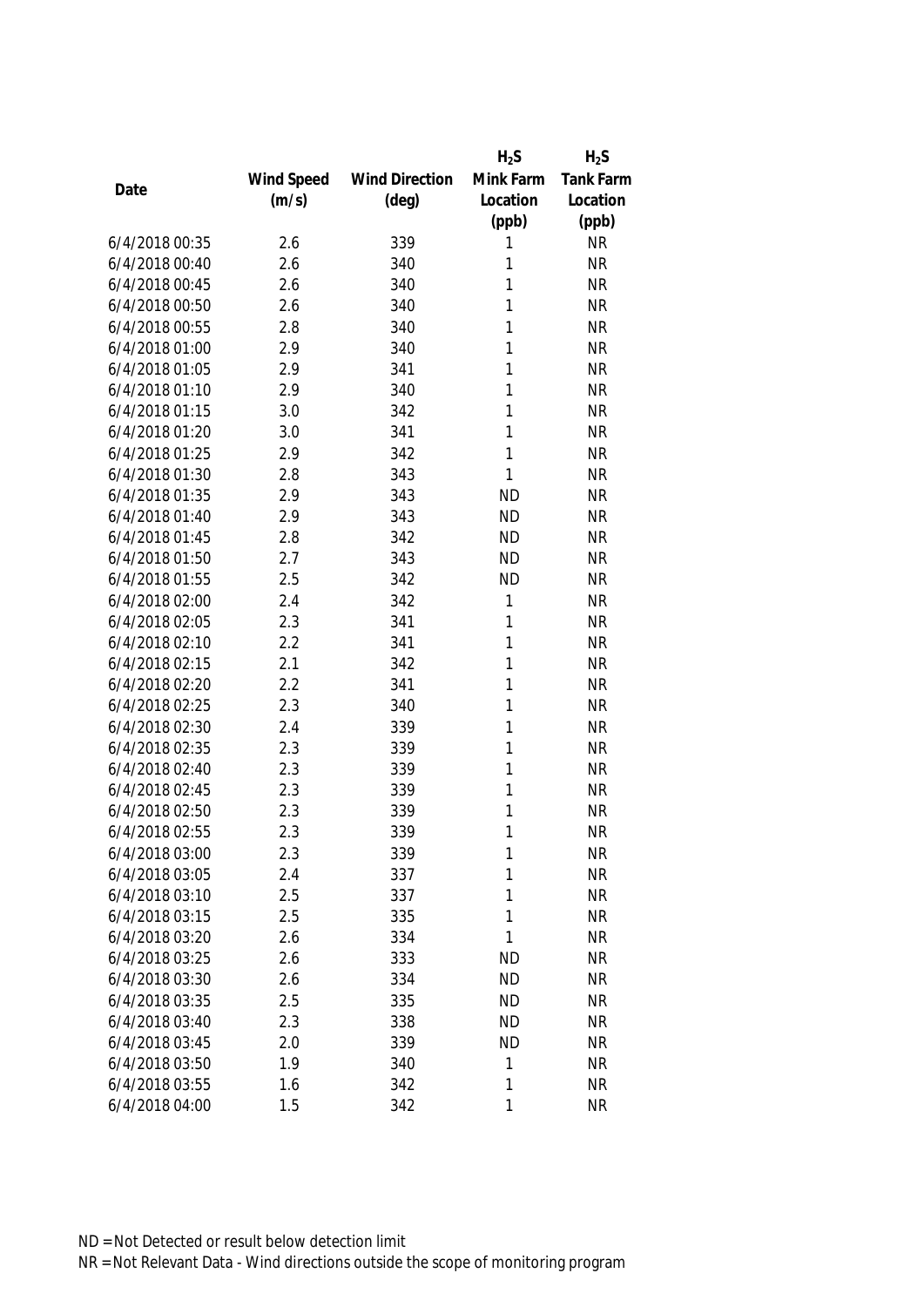|                |            |                       | $H_2S$         | $H_2S$           |
|----------------|------------|-----------------------|----------------|------------------|
|                | Wind Speed | <b>Wind Direction</b> | Mink Farm      | <b>Tank Farm</b> |
| Date           | (m/s)      | $(\text{deg})$        | Location       | Location         |
|                |            |                       | (ppb)          | (ppb)            |
| 6/4/2018 04:05 | 1.5        | 342                   | 2              | <b>NR</b>        |
| 6/4/2018 04:10 | 1.6        | 341                   | $\overline{2}$ | <b>NR</b>        |
| 6/4/2018 04:15 | 1.5        | 342                   | $\overline{2}$ | <b>NR</b>        |
| 6/4/2018 04:20 | 1.5        | 345                   | $\overline{2}$ | <b>NR</b>        |
| 6/4/2018 04:25 | 1.5        | 348                   | 1              | <b>NR</b>        |
| 6/4/2018 04:30 | 1.4        | 351                   | 1              | <b>NR</b>        |
| 6/4/2018 04:35 | 1.1        | 354                   | 1              | <b>NR</b>        |
| 6/4/2018 04:40 | 0.9        | 356                   | 1              | <b>NR</b>        |
| 6/4/2018 04:45 | 1.0        | 358                   | 1              | <b>NR</b>        |
| 6/4/2018 04:50 | 0.8        | 359                   | <b>ND</b>      | <b>NR</b>        |
| 6/4/2018 04:55 | 0.6        | 358                   | <b>ND</b>      | <b>NR</b>        |
| 6/4/2018 05:00 | 0.4        | 356                   | <b>ND</b>      | <b>NR</b>        |
| 6/4/2018 05:05 | 0.6        | 357                   | <b>ND</b>      | <b>NR</b>        |
| 6/4/2018 05:10 | 0.7        | 357                   | <b>ND</b>      | <b>NR</b>        |
| 6/4/2018 05:15 | 0.6        | 353                   | 1              | <b>NR</b>        |
| 6/4/2018 05:20 | 0.8        | 349                   | 1              | <b>NR</b>        |
| 6/4/2018 05:25 | 1.0        | 344                   | 1              | <b>NR</b>        |
| 6/4/2018 05:30 | 1.2        | 333                   | 1              | <b>NR</b>        |
| 6/4/2018 05:35 | 1.1        | 314                   | 1              | <b>NR</b>        |
| 6/4/2018 05:40 | 1.1        | 303                   | 1              | <b>NR</b>        |
| 6/4/2018 05:45 | 1.1        | 286                   | 1              | <b>NR</b>        |
| 6/4/2018 05:50 | 0.9        | 267                   | 1              | 1                |
| 6/4/2018 05:55 | 1.0        | 254                   | 1              | 1                |
| 6/4/2018 06:00 | 1.0        | 250                   | 1              | 1                |
| 6/4/2018 06:05 | 1.1        | 254                   | 1              | 1                |
| 6/4/2018 06:10 | 1.3        | 250                   | 1              | 1                |
| 6/4/2018 06:15 | 1.5        | 245                   | 1              | 1                |
| 6/4/2018 06:20 | 1.7        | 245                   | 1              | 1                |
| 6/4/2018 06:25 | 1.8        | 246                   | 1              | 1                |
| 6/4/2018 06:30 | 1.9        | 243                   | 1              | 1                |
| 6/4/2018 06:35 | 1.9        | 243                   | 1              | $\overline{c}$   |
| 6/4/2018 06:40 | 2.0        | 245                   | <b>ND</b>      | $\overline{2}$   |
| 6/4/2018 06:45 | 2.2        | 246                   | <b>ND</b>      | 1                |
| 6/4/2018 06:50 | 2.4        | 247                   | 1              | 1                |
| 6/4/2018 06:55 | 2.4        | 249                   | 1              | 1                |
| 6/4/2018 07:00 | 2.5        | 250                   | 1              | 1                |
| 6/4/2018 07:05 | 2.5        | 252                   | 1              | 1                |
| 6/4/2018 07:10 | 2.5        | 255                   | 1              | 1                |
| 6/4/2018 07:15 | 2.3        | 259                   | 1              | 1                |
| 6/4/2018 07:20 | 2.1        | 261                   | 1              | 1                |
| 6/4/2018 07:25 | 2.2        | 264                   | $\overline{2}$ | 1                |
| 6/4/2018 07:30 | 2.3        | 265                   | $\overline{2}$ | 1                |
|                |            |                       |                |                  |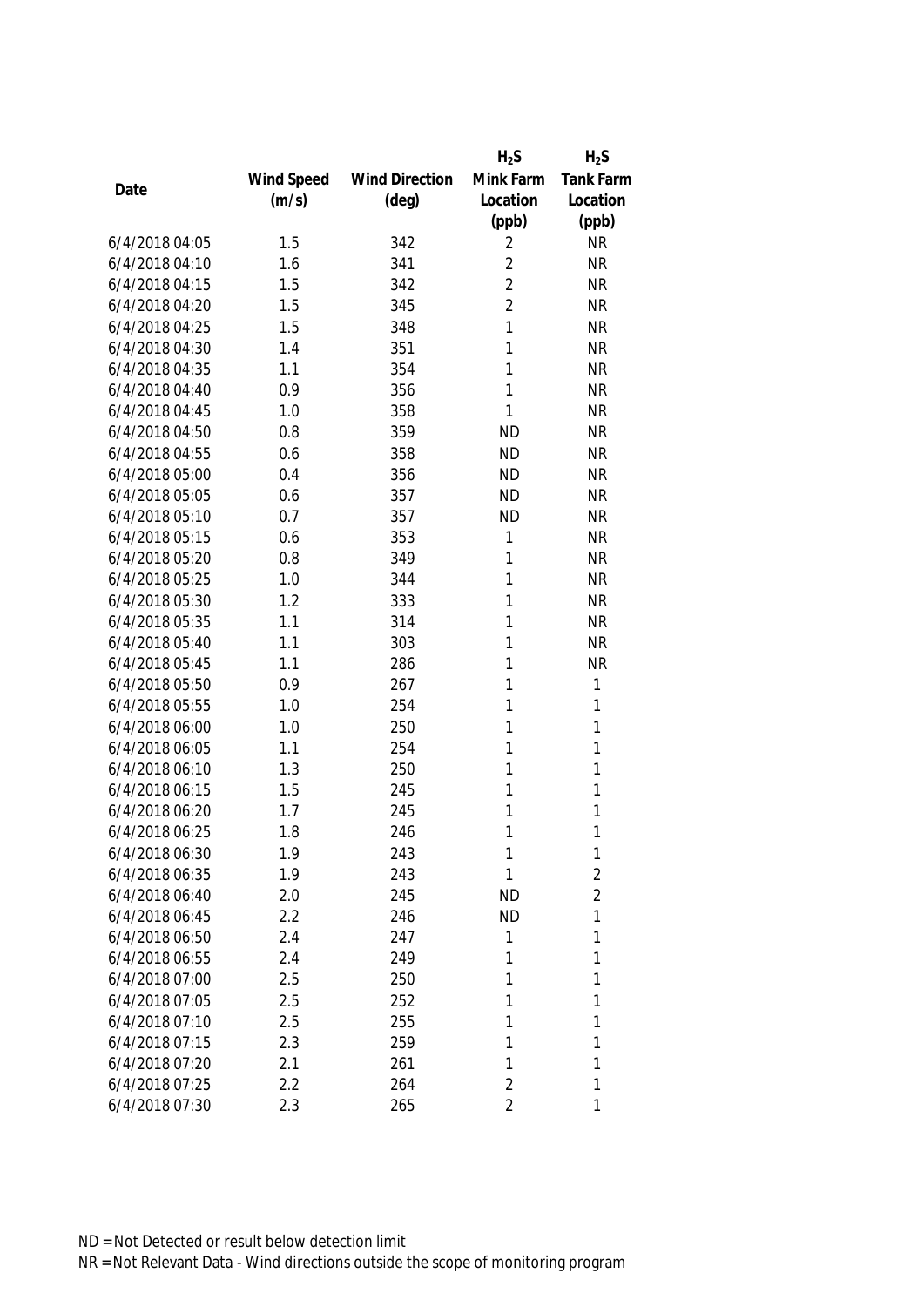|                |            |                       | $H_2S$         | $H_2S$           |
|----------------|------------|-----------------------|----------------|------------------|
|                | Wind Speed | <b>Wind Direction</b> | Mink Farm      | <b>Tank Farm</b> |
| Date           | (m/s)      | $(\text{deg})$        | Location       | Location         |
|                |            |                       | (ppb)          | (ppb)            |
| 6/4/2018 07:35 | 2.3        | 265                   | 2              | 1                |
| 6/4/2018 07:40 | 2.4        | 265                   | $\overline{2}$ | 1                |
| 6/4/2018 07:45 | 2.6        | 264                   | $\overline{2}$ | 1                |
| 6/4/2018 07:50 | 2.8        | 265                   | $\overline{2}$ | 1                |
| 6/4/2018 07:55 | 2.8        | 264                   | $\overline{2}$ | 1                |
| 6/4/2018 08:00 | 3.0        | 266                   | $\overline{2}$ | 1                |
| 6/4/2018 08:05 | 3.0        | 267                   | $\overline{2}$ | 1                |
| 6/4/2018 08:10 | 3.0        | 268                   | $\overline{2}$ | 1                |
| 6/4/2018 08:15 | 3.0        | 268                   | $\overline{2}$ | 1                |
| 6/4/2018 08:20 | 3.0        | 266                   | 1              | 1                |
| 6/4/2018 08:25 | 3.0        | 267                   | 1              | 1                |
| 6/4/2018 08:30 | 2.9        | 268                   | 1              | 1                |
| 6/4/2018 08:35 | 2.8        | 269                   | 1              | 1                |
| 6/4/2018 08:40 | 2.9        | 268                   | 1              | 1                |
| 6/4/2018 08:45 | 2.7        | 271                   | $\overline{2}$ | 1                |
| 6/4/2018 08:50 | 2.7        | 273                   | 1              | 1                |
| 6/4/2018 08:55 | 2.7        | 276                   | 1              | <b>NR</b>        |
| 6/4/2018 09:00 | 2.8        | 279                   | 1              | <b>NR</b>        |
| 6/4/2018 09:05 | 2.9        | 286                   | 1              | <b>NR</b>        |
| 6/4/2018 09:10 | 2.8        | 293                   | 1              | <b>NR</b>        |
| 6/4/2018 09:15 | 2.8        | 294                   | 1              | <b>NR</b>        |
| 6/4/2018 09:20 | 2.8        | 297                   | 1              | <b>NR</b>        |
| 6/4/2018 09:25 | 2.8        | 297                   | $\overline{2}$ | <b>NR</b>        |
| 6/4/2018 09:30 | 2.9        | 299                   | 1              | <b>NR</b>        |
| 6/4/2018 09:35 | 3.1        | 298                   | $\overline{2}$ | <b>NR</b>        |
| 6/4/2018 09:40 | 3.4        | 300                   | 1              | <b>NR</b>        |
| 6/4/2018 09:45 | 3.7        | 305                   | 1              | <b>NR</b>        |
| 6/4/2018 09:50 | 3.9        | 311                   | 1              | <b>NR</b>        |
| 6/4/2018 09:55 | 4.1        | 316                   | 1              | <b>NR</b>        |
| 6/4/2018 10:00 | 4.0        | 318                   | 1              | <b>NR</b>        |
| 6/4/2018 10:05 | 3.9        | 317                   | <b>ND</b>      | <b>NR</b>        |
| 6/4/2018 10:10 | 3.8        | 318                   | <b>ND</b>      | <b>NR</b>        |
| 6/4/2018 10:15 | 3.7        | 320                   | <b>ND</b>      | <b>NR</b>        |
| 6/4/2018 10:20 | 3.8        | 321                   | <b>ND</b>      | <b>NR</b>        |
| 6/4/2018 10:25 | 3.9        | 323                   | <b>ND</b>      | <b>NR</b>        |
| 6/4/2018 10:30 | 3.9        | 325                   | <b>ND</b>      | <b>NR</b>        |
| 6/4/2018 10:35 | 3.9        | 332                   | <b>ND</b>      | <b>NR</b>        |
| 6/4/2018 10:40 | 3.9        | 336                   | <b>ND</b>      | <b>NR</b>        |
| 6/4/2018 10:45 | 4.1        | 335                   | <b>ND</b>      | <b>NR</b>        |
| 6/4/2018 10:50 | 3.9        | 338                   | <b>ND</b>      | <b>NR</b>        |
| 6/4/2018 10:55 | 3.9        | 340                   | <b>ND</b>      | <b>NR</b>        |
| 6/4/2018 11:00 | 3.9        | 339                   | <b>ND</b>      | <b>NR</b>        |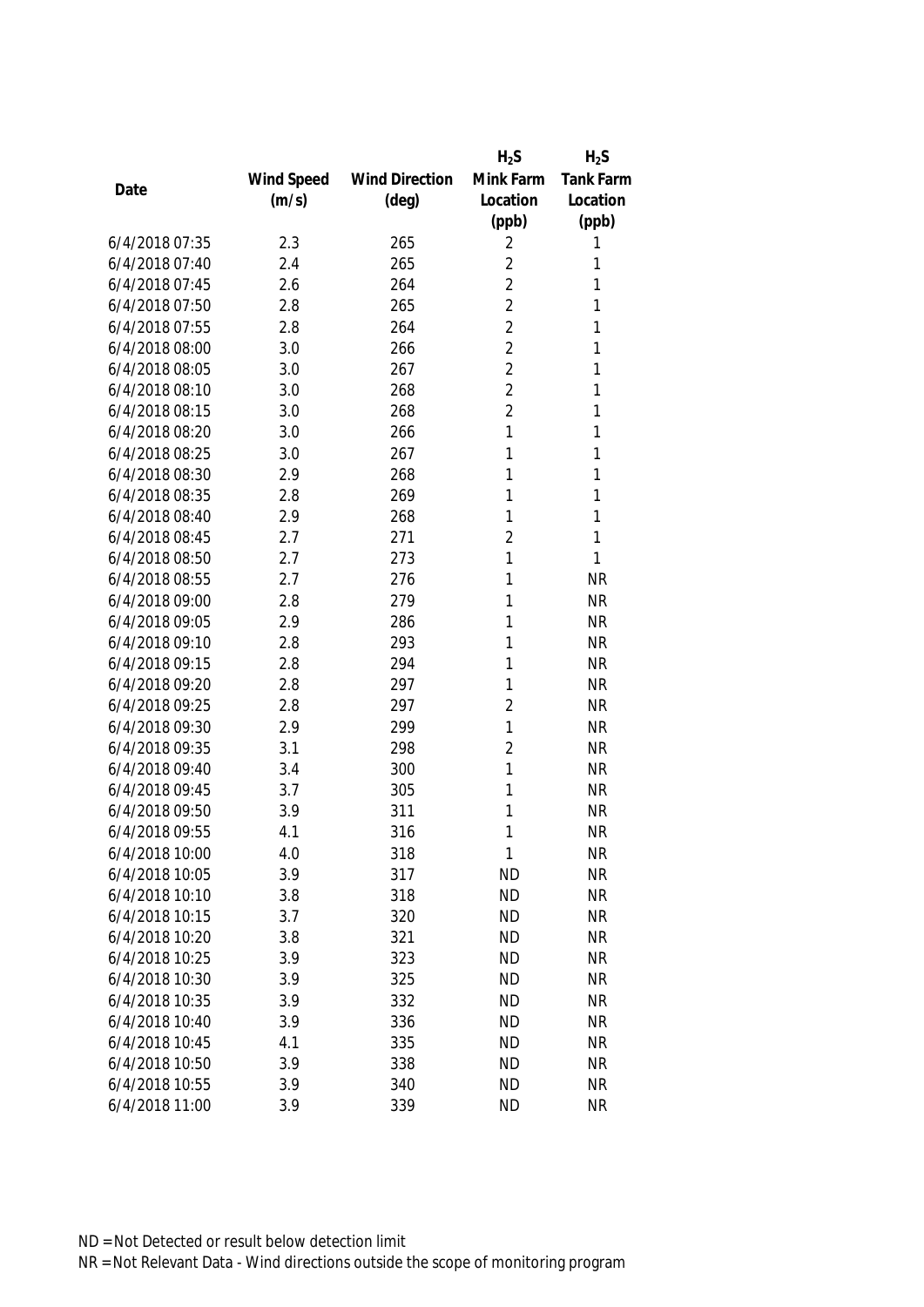|                |            |                       | $H_2S$    | $H_2S$           |
|----------------|------------|-----------------------|-----------|------------------|
|                | Wind Speed | <b>Wind Direction</b> | Mink Farm | <b>Tank Farm</b> |
| Date           | (m/s)      | $(\text{deg})$        | Location  | Location         |
|                |            |                       | (ppb)     | (ppb)            |
| 6/4/2018 11:05 | 4.1        | 336                   | <b>ND</b> | <b>NR</b>        |
| 6/4/2018 11:10 | 4.0        | 336                   | <b>ND</b> | <b>NR</b>        |
| 6/4/2018 11:15 | 3.8        | 341                   | 1         | <b>NR</b>        |
| 6/4/2018 11:20 | 3.6        | 338                   | 1         | <b>NR</b>        |
| 6/4/2018 11:25 | 3.5        | 333                   | 1         | <b>NR</b>        |
| 6/4/2018 11:30 | 3.3        | 331                   | 1         | <b>NR</b>        |
| 6/4/2018 11:35 | 3.1        | 329                   | 1         | <b>NR</b>        |
| 6/4/2018 11:40 | 3.0        | 328                   | 1         | <b>NR</b>        |
| 6/4/2018 11:45 | 2.8        | 322                   | 1         | <b>NR</b>        |
| 6/4/2018 11:50 | 2.7        | 326                   | 1         | <b>NR</b>        |
| 6/4/2018 11:55 | 2.7        | 326                   | 1         | <b>NR</b>        |
| 6/4/2018 12:00 | 2.9        | 324                   | 1         | <b>NR</b>        |
| 6/4/2018 12:05 | 3.0        | 324                   | 1         | <b>NR</b>        |
| 6/4/2018 12:10 | 3.2        | 323                   | 1         | <b>NR</b>        |
| 6/4/2018 12:15 | 3.2        | 325                   | 1         | <b>NR</b>        |
| 6/4/2018 12:20 | 3.4        | 320                   | 1         | <b>NR</b>        |
| 6/4/2018 12:25 | 3.4        | 319                   | 1         | <b>NR</b>        |
| 6/4/2018 12:30 | 3.5        | 320                   | 1         | <b>NR</b>        |
| 6/4/2018 12:35 | 3.4        | 322                   | 1         | <b>NR</b>        |
| 6/4/2018 12:40 | 3.2        | 314                   | 1         | <b>NR</b>        |
| 6/4/2018 12:45 | 3.2        | 304                   | 1         | <b>NR</b>        |
| 6/4/2018 12:50 | 3.3        | 304                   | 1         | <b>NR</b>        |
| 6/4/2018 12:55 | 3.5        | 296                   | 1         | <b>NR</b>        |
| 6/4/2018 13:00 | 3.4        | 291                   | 1         | <b>NR</b>        |
| 6/4/2018 13:05 | 3.6        | 288                   | 1         | <b>NR</b>        |
| 6/4/2018 13:10 | 3.8        | 296                   | 1         | <b>NR</b>        |
| 6/4/2018 13:15 | 4.1        | 301                   | 1         | <b>NR</b>        |
| 6/4/2018 13:20 | 4.0        | 302                   | 1         | <b>NR</b>        |
| 6/4/2018 13:25 | 4.1        | 303                   | 1         | <b>NR</b>        |
| 6/4/2018 13:30 | 4.2        | 307                   | 1         | <b>NR</b>        |
| 6/4/2018 13:35 | 4.2        | 306                   | 1         | <b>NR</b>        |
| 6/4/2018 13:40 | 3.9        | 301                   | 1         | <b>NR</b>        |
| 6/4/2018 13:45 | 3.7        | 295                   | 1         | <b>NR</b>        |
| 6/4/2018 13:50 | 3.7        | 294                   | 1         | <b>NR</b>        |
| 6/4/2018 13:55 | 3.9        | 300                   | 1         | <b>NR</b>        |
| 6/4/2018 14:00 | 4.0        | 299                   | 1         | <b>NR</b>        |
| 6/4/2018 14:05 | 4.1        | 301                   | 1         | <b>NR</b>        |
| 6/4/2018 14:10 | 4.5        | 307                   | 1         | <b>NR</b>        |
| 6/4/2018 14:15 | 4.7        | 314                   | 1         | <b>NR</b>        |
| 6/4/2018 14:20 | 4.8        | 308                   | 1         | <b>NR</b>        |
| 6/4/2018 14:25 | 4.6        | 304                   | 1         | <b>NR</b>        |
| 6/4/2018 14:30 | 4.6        | 303                   | 1         | <b>NR</b>        |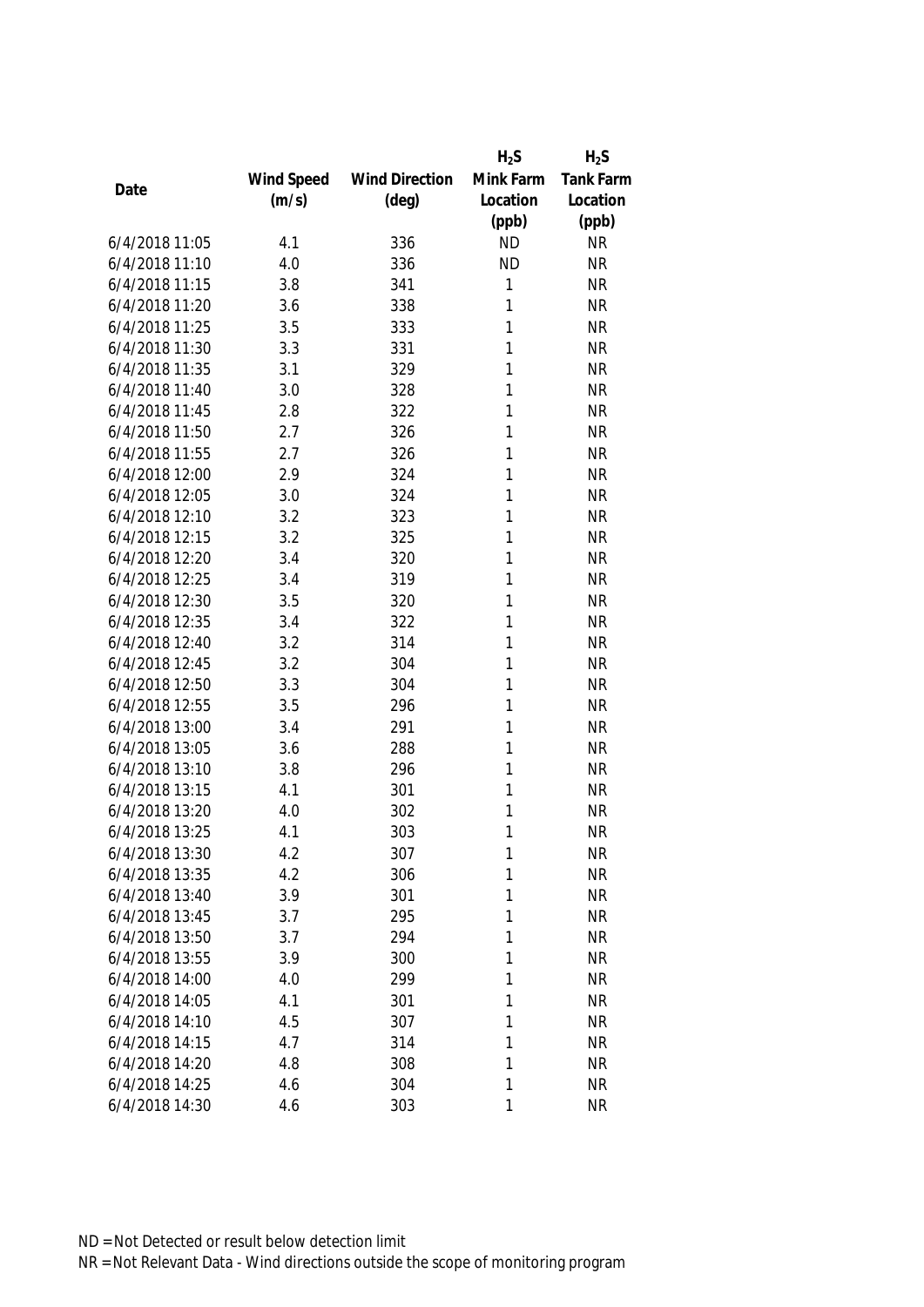|                |            |                       | $H_2S$         | $H_2S$           |
|----------------|------------|-----------------------|----------------|------------------|
|                | Wind Speed | <b>Wind Direction</b> | Mink Farm      | <b>Tank Farm</b> |
| Date           | (m/s)      | $(\text{deg})$        | Location       | Location         |
|                |            |                       | (ppb)          | (ppb)            |
| 6/4/2018 14:35 | 4.8        | 299                   | 1              | <b>NR</b>        |
| 6/4/2018 14:40 | 4.7        | 297                   | <b>ND</b>      | <b>NR</b>        |
| 6/4/2018 14:45 | 4.6        | 296                   | 1              | <b>NR</b>        |
| 6/4/2018 14:50 | 4.6        | 299                   | 1              | <b>NR</b>        |
| 6/4/2018 14:55 | 4.7        | 304                   | 1              | <b>NR</b>        |
| 6/4/2018 15:00 | 4.5        | 304                   | 1              | <b>NR</b>        |
| 6/4/2018 15:05 | 4.1        | 304                   | 1              | <b>NR</b>        |
| 6/4/2018 15:10 | 3.9        | 300                   | 1              | <b>NR</b>        |
| 6/4/2018 15:15 | 4.0        | 297                   | 1              | <b>NR</b>        |
| 6/4/2018 15:20 | 4.2        | 298                   | 1              | <b>NR</b>        |
| 6/4/2018 15:25 | 4.1        | 297                   | 1              | <b>NR</b>        |
| 6/4/2018 15:30 | 4.2        | 293                   | 1              | <b>NR</b>        |
| 6/4/2018 15:35 | 4.2        | 292                   | 1              | <b>NR</b>        |
| 6/4/2018 15:40 | 4.3        | 294                   | 1              | <b>NR</b>        |
| 6/4/2018 15:45 | 4.2        | 295                   | 1              | <b>NR</b>        |
| 6/4/2018 15:50 | 4.0        | 291                   | 1              | <b>NR</b>        |
| 6/4/2018 15:55 | 4.1        | 292                   | 1              | <b>NR</b>        |
| 6/4/2018 16:00 | 4.3        | 293                   | 1              | <b>NR</b>        |
| 6/4/2018 16:05 | 4.6        | 289                   | 1              | <b>NR</b>        |
| 6/4/2018 16:10 | 4.5        | 286                   | 1              | <b>NR</b>        |
| 6/4/2018 16:15 | 4.5        | 282                   | 1              | <b>NR</b>        |
| 6/4/2018 16:20 | 4.4        | 281                   | 1              | <b>NR</b>        |
| 6/4/2018 16:25 | 4.4        | 276                   | 1              | <b>NR</b>        |
| 6/4/2018 16:30 | 4.3        | 276                   | 1              | <b>NR</b>        |
| 6/4/2018 16:35 | 4.1        | 279                   | 1              | <b>NR</b>        |
| 6/4/2018 16:40 | 4.1        | 277                   | 1              | <b>NR</b>        |
| 6/4/2018 16:45 | 4.1        | 281                   | $\overline{2}$ | <b>NR</b>        |
| 6/4/2018 16:50 | 4.1        | 281                   | $\overline{2}$ | <b>NR</b>        |
| 6/4/2018 16:55 | 4.1        | 284                   | $\overline{2}$ | <b>NR</b>        |
| 6/4/2018 17:00 | 4.2        | 285                   | 2              | <b>NR</b>        |
| 6/4/2018 17:05 | 4.4        | 289                   | $\overline{2}$ | <b>NR</b>        |
| 6/4/2018 17:10 | 4.3        | 288                   | $\overline{2}$ | <b>NR</b>        |
| 6/4/2018 17:15 | 4.6        | 285                   | $\overline{2}$ | <b>NR</b>        |
| 6/4/2018 17:20 | 4.8        | 292                   | 1              | <b>NR</b>        |
| 6/4/2018 17:25 | 4.8        | 295                   | 1              | <b>NR</b>        |
| 6/4/2018 17:30 | 4.7        | 298                   | 1              | <b>NR</b>        |
| 6/4/2018 17:35 | 4.5        | 294                   | 1              | <b>NR</b>        |
| 6/4/2018 17:40 | 4.4        | 295                   | 1              | <b>NR</b>        |
| 6/4/2018 17:45 | 4.0        | 295                   | 1              | <b>NR</b>        |
| 6/4/2018 17:50 | 3.9        | 291                   | 1              | <b>NR</b>        |
| 6/4/2018 17:55 | 4.0        | 286                   | 1              | <b>NR</b>        |
| 6/4/2018 18:00 | 3.9        | 283                   | 1              | <b>NR</b>        |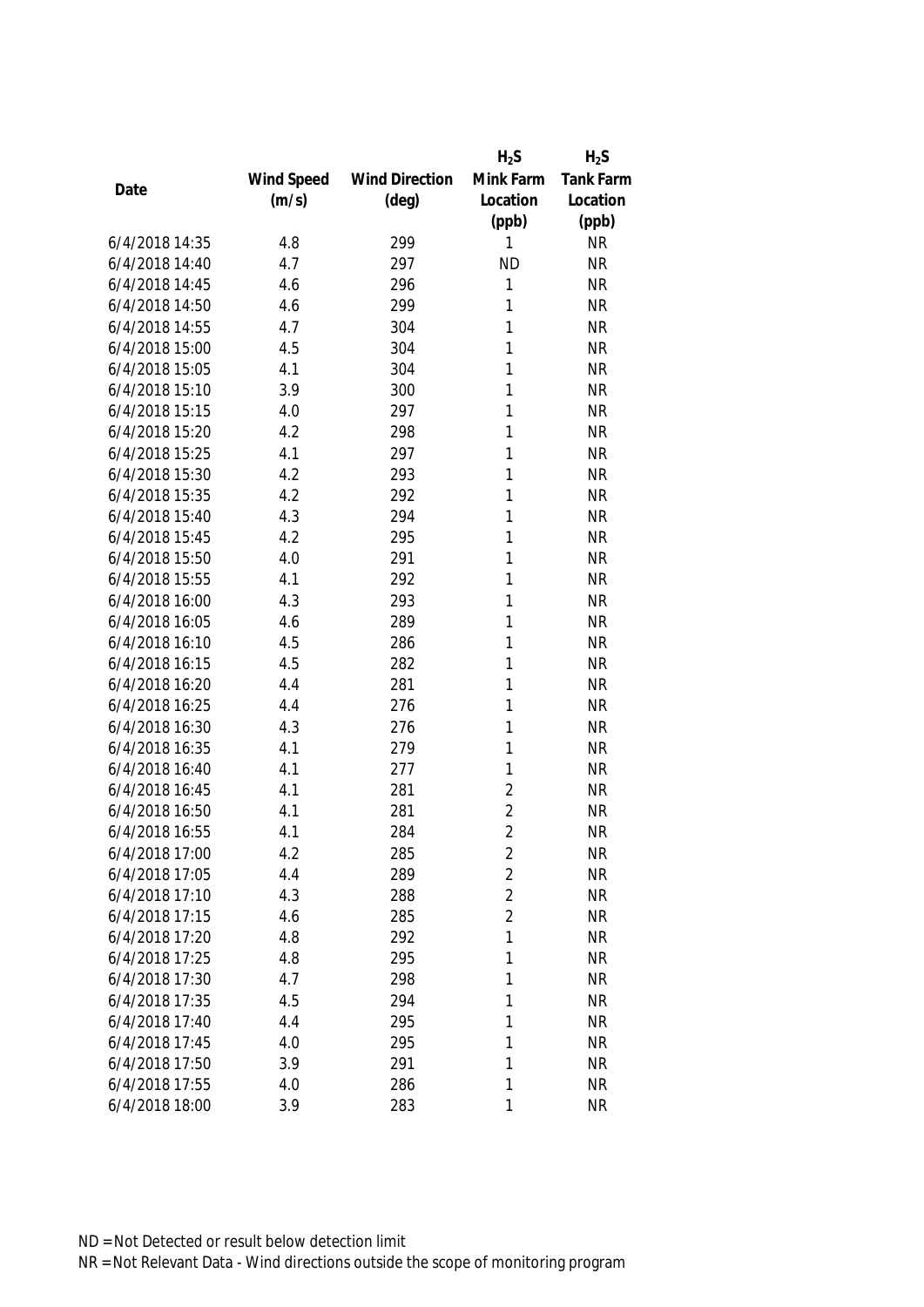|                |            |                       | $H_2S$         | $H_2S$           |
|----------------|------------|-----------------------|----------------|------------------|
|                | Wind Speed | <b>Wind Direction</b> | Mink Farm      | <b>Tank Farm</b> |
| Date           | (m/s)      | $(\text{deg})$        | Location       | Location         |
|                |            |                       | (ppb)          | (ppb)            |
| 6/4/2018 18:05 | 3.9        | 285                   | 1              | <b>NR</b>        |
| 6/4/2018 18:10 | 3.9        | 286                   | 1              | <b>NR</b>        |
| 6/4/2018 18:15 | 3.7        | 288                   | $\overline{2}$ | <b>NR</b>        |
| 6/4/2018 18:20 | 3.7        | 286                   | $\overline{2}$ | <b>NR</b>        |
| 6/4/2018 18:25 | 3.6        | 288                   | 3              | <b>NR</b>        |
| 6/4/2018 18:30 | 3.6        | 287                   | 3              | <b>NR</b>        |
| 6/4/2018 18:35 | 3.7        | 289                   | $\overline{4}$ | <b>NR</b>        |
| 6/4/2018 18:40 | 3.5        | 289                   | 4              | <b>NR</b>        |
| 6/4/2018 18:45 | 3.6        | 292                   | 4              | <b>NR</b>        |
| 6/4/2018 18:50 | 3.8        | 294                   | 4              | <b>NR</b>        |
| 6/4/2018 18:55 | 3.8        | 297                   | 4              | <b>NR</b>        |
| 6/4/2018 19:00 | 3.8        | 298                   | 3              | <b>NR</b>        |
| 6/4/2018 19:05 | 3.6        | 296                   | $\overline{2}$ | <b>NR</b>        |
| 6/4/2018 19:10 | 3.8        | 298                   | $\overline{2}$ | <b>NR</b>        |
| 6/4/2018 19:15 | 3.9        | 296                   | 1              | <b>NR</b>        |
| 6/4/2018 19:20 | 3.6        | 292                   | 1              | <b>NR</b>        |
| 6/4/2018 19:25 | 3.4        | 290                   | 1              | <b>NR</b>        |
| 6/4/2018 19:30 | 3.1        | 288                   | 1              | <b>NR</b>        |
| 6/4/2018 19:35 | 3.3        | 287                   | <b>ND</b>      | <b>NR</b>        |
| 6/4/2018 19:40 | 3.2        | 285                   | 1              | <b>NR</b>        |
| 6/4/2018 19:45 | 3.0        | 280                   | 1              | <b>NR</b>        |
| 6/4/2018 19:50 | 3.0        | 279                   | 1              | <b>NR</b>        |
| 6/4/2018 19:55 | 3.0        | 274                   | 1              | $\mathbf{1}$     |
| 6/4/2018 20:00 | 2.9        | 271                   | 1              | $\mathbf{1}$     |
| 6/4/2018 20:05 | 2.6        | 266                   | 1              | $\mathbf{1}$     |
| 6/4/2018 20:10 | 2.5        | 262                   | 1              | 1                |
| 6/4/2018 20:15 | 2.5        | 259                   | 1              | 1                |
| 6/4/2018 20:20 | 2.5        | 255                   | 1              | 1                |
| 6/4/2018 20:25 | 2.6        | 253                   | <b>ND</b>      | $\overline{2}$   |
| 6/4/2018 20:30 | 2.7        | 249                   | <b>ND</b>      | 2                |
| 6/4/2018 20:35 | 2.9        | 249                   | <b>ND</b>      | $\overline{2}$   |
| 6/4/2018 20:40 | 3.1        | 249                   | <b>ND</b>      | $\overline{2}$   |
| 6/4/2018 20:45 | 3.1        | 248                   | <b>ND</b>      | $\overline{2}$   |
| 6/4/2018 20:50 | 3.3        | 248                   | 1              | $\overline{2}$   |
| 6/4/2018 20:55 | 3.6        | 248                   | 1              | 1                |
| 6/4/2018 21:00 | 3.8        | 248                   | 1              | 1                |
| 6/4/2018 21:05 | 3.8        | 244                   | 1              | 1                |
| 6/4/2018 21:10 | 4.0        | 238                   | 1              | 1                |
| 6/4/2018 21:15 | 4.1        | 233                   | 1              | 1                |
| 6/4/2018 21:20 | 4.0        | 229                   | <b>NR</b>      | 1                |
| 6/4/2018 21:25 | 3.9        | 224                   | <b>NR</b>      | 1                |
| 6/4/2018 21:30 | 3.9        | 220                   | <b>NR</b>      | 1                |
|                |            |                       |                |                  |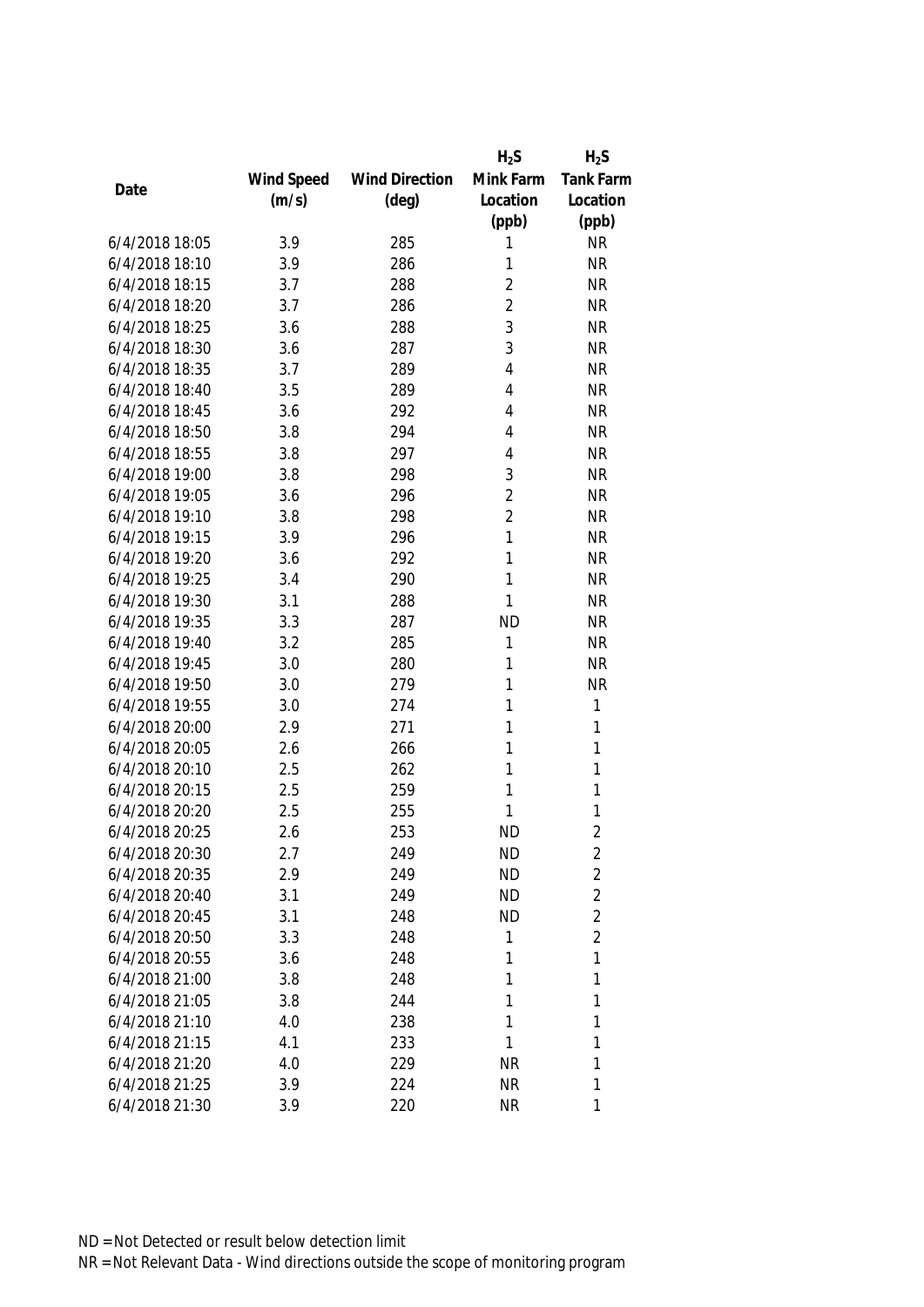|                |            |                       | $H_2S$    | $H_2S$           |
|----------------|------------|-----------------------|-----------|------------------|
|                | Wind Speed | <b>Wind Direction</b> | Mink Farm | <b>Tank Farm</b> |
| Date           | (m/s)      | $(\text{deg})$        | Location  | Location         |
|                |            |                       | (ppb)     | (ppb)            |
| 6/4/2018 21:35 | 3.9        | 220                   | <b>NR</b> | 2                |
| 6/4/2018 21:40 | 3.8        | 220                   | <b>NR</b> | $\overline{2}$   |
| 6/4/2018 21:45 | 3.9        | 220                   | <b>NR</b> | $\overline{2}$   |
| 6/4/2018 21:50 | 3.9        | 220                   | <b>NR</b> | $\overline{2}$   |
| 6/4/2018 21:55 | 3.9        | 220                   | <b>NR</b> | $\overline{2}$   |
| 6/4/2018 22:00 | 3.8        | 220                   | <b>NR</b> | $\overline{2}$   |
| 6/4/2018 22:05 | 3.8        | 222                   | <b>NR</b> | $\overline{2}$   |
| 6/4/2018 22:10 | 3.8        | 225                   | <b>NR</b> | 3                |
| 6/4/2018 22:15 | 3.9        | 229                   | <b>NR</b> | $\overline{2}$   |
| 6/4/2018 22:20 | 4.1        | 233                   | 1         | $\overline{2}$   |
| 6/4/2018 22:25 | 4.3        | 236                   | 1         | $\overline{2}$   |
| 6/4/2018 22:30 | 4.2        | 237                   | 1         | $\overline{2}$   |
| 6/4/2018 22:35 | 4.3        | 237                   | 1         | $\overline{2}$   |
| 6/4/2018 22:40 | 4.2        | 235                   | <b>ND</b> | $\overline{2}$   |
| 6/4/2018 22:45 | 4.3        | 235                   | <b>ND</b> | $\overline{2}$   |
| 6/4/2018 22:50 | 4.5        | 236                   | <b>ND</b> | $\overline{2}$   |
| 6/4/2018 22:55 | 4.7        | 238                   | <b>ND</b> | 1                |
| 6/4/2018 23:00 | 5.1        | 241                   | <b>ND</b> | 1                |
| 6/4/2018 23:05 | 5.4        | 244                   | <b>ND</b> | 1                |
| 6/4/2018 23:10 | 5.6        | 247                   | <b>ND</b> | 1                |
| 6/4/2018 23:15 | 5.8        | 247                   | <b>ND</b> | 1                |
| 6/4/2018 23:20 | 5.8        | 245                   | <b>ND</b> | 1                |
| 6/4/2018 23:25 | 5.7        | 243                   | <b>ND</b> | $\overline{2}$   |
| 6/4/2018 23:30 | 5.7        | 242                   | 1         | $\overline{2}$   |
| 6/4/2018 23:35 | 5.7        | 242                   | 1         | $\overline{2}$   |
| 6/4/2018 23:40 | 5.8        | 242                   | 1         | $\overline{2}$   |
| 6/4/2018 23:45 | 6.0        | 243                   | 1         | $\overline{2}$   |
| 6/4/2018 23:50 | 6.0        | 245                   | 1         | $\overline{2}$   |
| 6/4/2018 23:55 | 5.9        | 247                   | 1         | $\overline{2}$   |
| 6/4/2018 24:00 | 5.8        | 249                   | 1         | 2                |
| 6/5/2018 00:05 | 5.7        | 249                   | <b>ND</b> | $\overline{2}$   |
| 6/5/2018 00:10 | 5.5        | 250                   | <b>ND</b> | $\overline{2}$   |
| 6/5/2018 00:15 | 5.3        | 249                   | <b>ND</b> | 1                |
| 6/5/2018 00:20 | 5.1        | 250                   | <b>ND</b> | 1                |
| 6/5/2018 00:25 | 5.0        | 249                   | <b>ND</b> | 1                |
| 6/5/2018 00:30 | 5.0        | 248                   | <b>ND</b> | 1                |
| 6/5/2018 00:35 | 4.9        | 248                   | 1         | 1                |
| 6/5/2018 00:40 | 5.0        | 248                   | 1         | 1                |
| 6/5/2018 00:45 | 5.0        | 248                   | 1         | $\overline{2}$   |
| 6/5/2018 00:50 | 5.0        | 248                   | <b>ND</b> | $\overline{2}$   |
| 6/5/2018 00:55 | 5.0        | 248                   | <b>ND</b> | $\overline{2}$   |
| 6/5/2018 01:00 | 5.1        | 249                   | <b>ND</b> | $\overline{2}$   |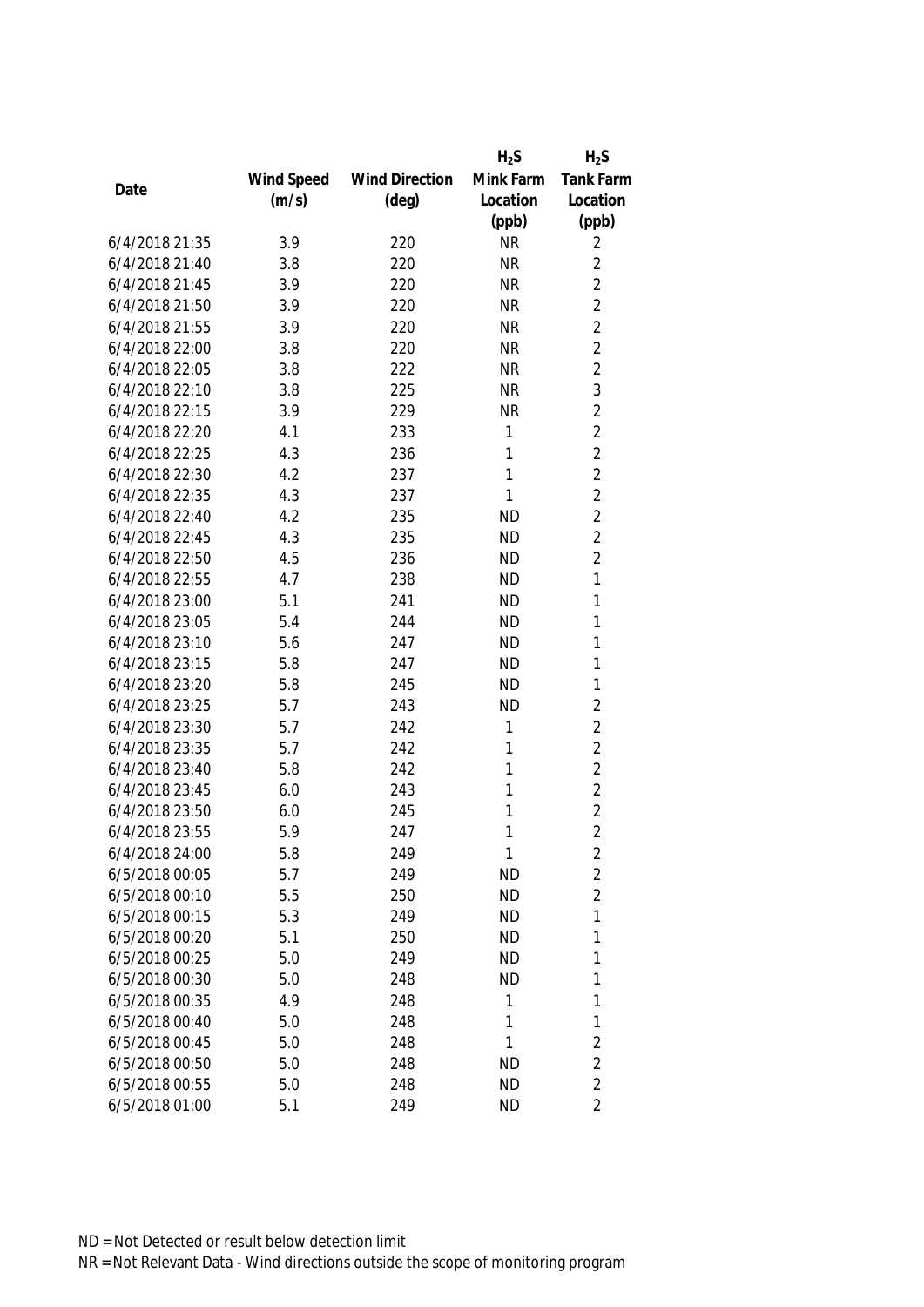|                |            |                       | $H_2S$         | $H_2S$         |
|----------------|------------|-----------------------|----------------|----------------|
|                | Wind Speed | <b>Wind Direction</b> | Mink Farm      | Tank Farm      |
| Date           | (m/s)      | $(\text{deg})$        | Location       | Location       |
|                |            |                       | (ppb)          | (ppb)          |
| 6/5/2018 01:05 | 5.0        | 249                   | <b>ND</b>      | 2              |
| 6/5/2018 01:10 | 4.8        | 250                   | <b>ND</b>      | 1              |
| 6/5/2018 01:15 | 4.8        | 250                   | 1              | 1              |
| 6/5/2018 01:20 | 4.8        | 250                   | 1              | 1              |
| 6/5/2018 01:25 | 4.8        | 251                   | 1              | 1              |
| 6/5/2018 01:30 | 4.7        | 251                   | 1              | 1              |
| 6/5/2018 01:35 | 4.5        | 251                   | 1              | 1              |
| 6/5/2018 01:40 | 4.4        | 252                   | 1              | 1              |
| 6/5/2018 01:45 | 4.3        | 252                   | 1              | 1              |
| 6/5/2018 01:50 | 4.2        | 251                   | 1              | $\overline{2}$ |
| 6/5/2018 01:55 | 4.2        | 252                   | 1              | 1              |
| 6/5/2018 02:00 | 4.3        | 251                   | <b>ND</b>      | 1              |
| 6/5/2018 02:05 | 4.5        | 250                   | 1              | 1              |
| 6/5/2018 02:10 | 4.7        | 249                   | 1              | 1              |
| 6/5/2018 02:15 | 4.7        | 247                   | <b>ND</b>      | 1              |
| 6/5/2018 02:20 | 4.7        | 245                   | <b>ND</b>      | $\overline{2}$ |
| 6/5/2018 02:25 | 4.5        | 242                   | <b>ND</b>      | $\overline{2}$ |
| 6/5/2018 02:30 | 4.2        | 239                   | 1              | 3              |
| 6/5/2018 02:35 | 3.8        | 237                   | 1              | 3              |
| 6/5/2018 02:40 | 3.5        | 235                   | 1              | 3              |
| 6/5/2018 02:45 | 3.4        | 232                   | 1              | 4              |
| 6/5/2018 02:50 | 3.5        | 234                   | 1              | 4              |
| 6/5/2018 02:55 | 3.7        | 236                   | 1              | 3              |
| 6/5/2018 03:00 | 3.9        | 240                   | 1              | 3              |
| 6/5/2018 03:05 | 4.1        | 242                   | 1              | $\overline{2}$ |
| 6/5/2018 03:10 | 4.1        | 248                   | <b>ND</b>      | $\overline{2}$ |
| 6/5/2018 03:15 | 4.0        | 254                   | <b>ND</b>      | $\overline{2}$ |
| 6/5/2018 03:20 | 3.8        | 255                   | <b>ND</b>      | 1              |
| 6/5/2018 03:25 | 3.4        | 254                   | 1              | 1              |
| 6/5/2018 03:30 | 3.4        | 254                   | 1              | 1              |
| 6/5/2018 03:35 | 3.5        | 253                   | 1              | 1              |
| 6/5/2018 03:40 | 3.7        | 250                   | 1              | 1              |
| 6/5/2018 03:45 | 3.9        | 248                   | 1              | 1              |
| 6/5/2018 03:50 | 4.1        | 249                   | 1              | 1              |
| 6/5/2018 03:55 | 4.1        | 252                   | 1              | 1              |
| 6/5/2018 04:00 | 3.7        | 259                   | <b>ND</b>      | $\overline{2}$ |
| 6/5/2018 04:05 | 3.5        | 268                   | 1              | $\overline{2}$ |
| 6/5/2018 04:10 | 3.1        | 276                   | 1              | <b>NR</b>      |
| 6/5/2018 04:15 | 2.9        | 283                   | 1              | <b>NR</b>      |
| 6/5/2018 04:20 | 2.8        | 288                   | 1              | <b>NR</b>      |
| 6/5/2018 04:25 | 2.6        | 291                   | $\overline{2}$ | <b>NR</b>      |
| 6/5/2018 04:30 | 2.5        | 286                   | $\overline{2}$ | <b>NR</b>      |
|                |            |                       |                |                |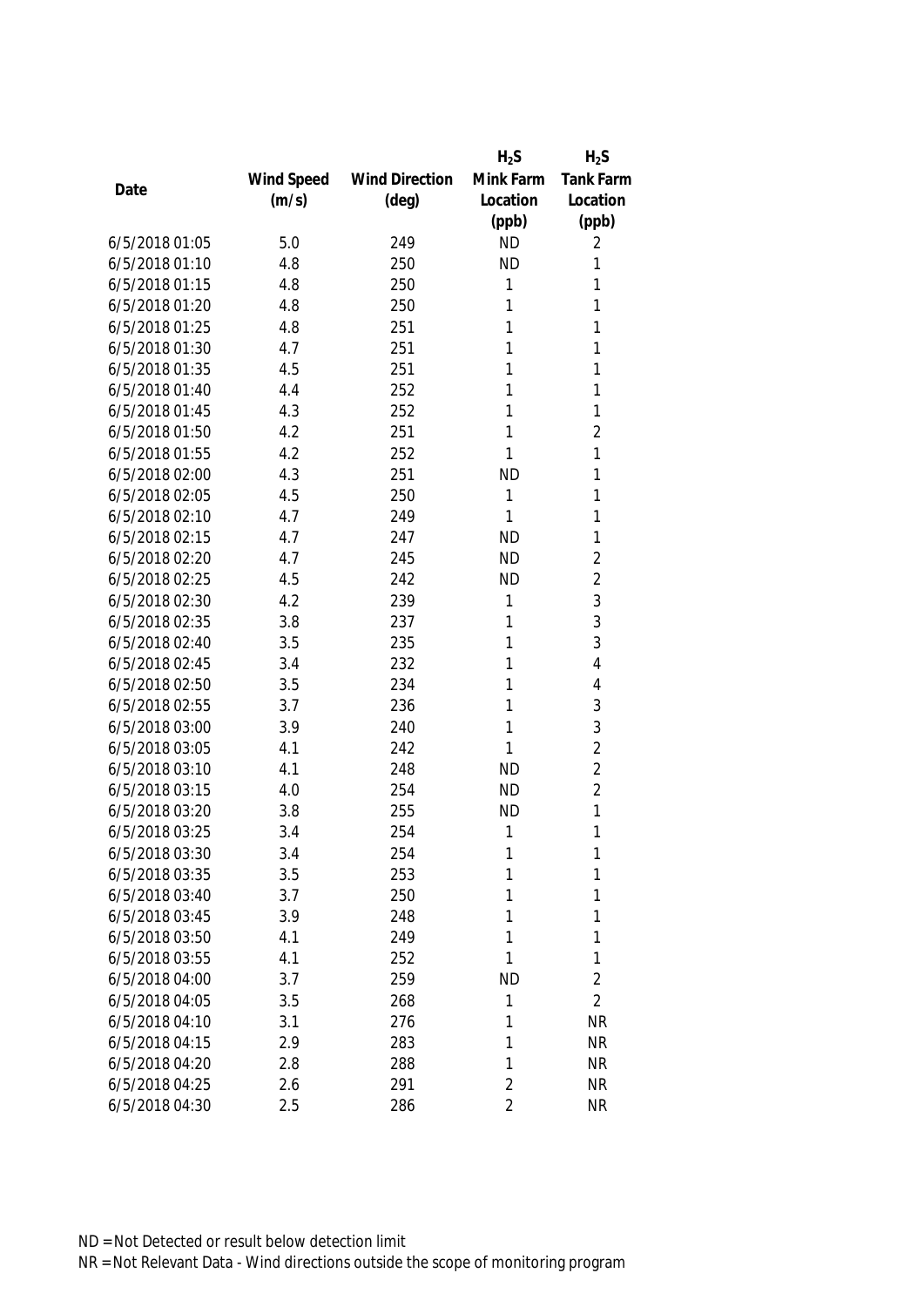|                |            |                       | $H_2S$         | $H_2S$           |
|----------------|------------|-----------------------|----------------|------------------|
|                | Wind Speed | <b>Wind Direction</b> | Mink Farm      | <b>Tank Farm</b> |
| Date           | (m/s)      | $(\text{deg})$        | Location       | Location         |
|                |            |                       | (ppb)          | (ppb)            |
| 6/5/2018 04:35 | 2.5        | 279                   | 2              | <b>NR</b>        |
| 6/5/2018 04:40 | 2.5        | 272                   | $\overline{2}$ | 1                |
| 6/5/2018 04:45 | 2.4        | 266                   | $\overline{2}$ | 1                |
| 6/5/2018 04:50 | 2.4        | 261                   | $\overline{2}$ | 1                |
| 6/5/2018 04:55 | 2.5        | 257                   | $\overline{2}$ | $\overline{2}$   |
| 6/5/2018 05:00 | 2.6        | 256                   | 1              | $\overline{2}$   |
| 6/5/2018 05:05 | 2.6        | 257                   | 1              | 1                |
| 6/5/2018 05:10 | 2.5        | 259                   | 1              | $\overline{2}$   |
| 6/5/2018 05:15 | 2.6        | 262                   | 1              | $\overline{2}$   |
| 6/5/2018 05:20 | 2.6        | 265                   | 1              | 1                |
| 6/5/2018 05:25 | 2.5        | 267                   | 1              | $\overline{2}$   |
| 6/5/2018 05:30 | 2.5        | 266                   | 1              | $\overline{2}$   |
| 6/5/2018 05:35 | 2.6        | 264                   | 1              | $\overline{2}$   |
| 6/5/2018 05:40 | 2.7        | 260                   | 1              | $\overline{2}$   |
| 6/5/2018 05:45 | 2.8        | 256                   | 1              | $\overline{2}$   |
| 6/5/2018 05:50 | 3.0        | 252                   | 1              | 1                |
| 6/5/2018 05:55 | 3.2        | 249                   | 1              | 1                |
| 6/5/2018 06:00 | 3.4        | 247                   | 1              | 1                |
| 6/5/2018 06:05 | 3.5        | 246                   | 1              | 1                |
| 6/5/2018 06:10 | 3.7        | 246                   | 1              | 1                |
| 6/5/2018 06:15 | 3.9        | 244                   | 1              | 1                |
| 6/5/2018 06:20 | 4.1        | 242                   | 1              | 1                |
| 6/5/2018 06:25 | 4.0        | 240                   | 1              | 1                |
| 6/5/2018 06:30 | 4.2        | 239                   | 1              | 1                |
| 6/5/2018 06:35 | 4.3        | 240                   | 1              | 1                |
| 6/5/2018 06:40 | 4.2        | 242                   | 1              | 1                |
| 6/5/2018 06:45 | 4.1        | 244                   | <b>ND</b>      | 1                |
| 6/5/2018 06:50 | 3.8        | 245                   | <b>ND</b>      | 1                |
| 6/5/2018 06:55 | 4.1        | 247                   | 1              | 1                |
| 6/5/2018 07:00 | 3.9        | 248                   | 1              | 1                |
| 6/5/2018 07:05 | 3.9        | 248                   | 1              | 1                |
| 6/5/2018 07:10 | 3.9        | 247                   | 1              | 1                |
| 6/5/2018 07:15 | 3.8        | 247                   | 1              | 1                |
| 6/5/2018 07:20 | 3.9        | 248                   | 1              | 1                |
| 6/5/2018 07:25 | 3.8        | 248                   | 1              | $\overline{2}$   |
| 6/5/2018 07:30 | 3.7        | 249                   | 1              | 1                |
| 6/5/2018 07:35 | 3.6        | 247                   | 1              | 1                |
| 6/5/2018 07:40 | 3.6        | 245                   | 1              | 1                |
| 6/5/2018 07:45 | 3.8        | 245                   | 1              | 1                |
| 6/5/2018 07:50 | 3.9        | 244                   | ND             | 1                |
| 6/5/2018 07:55 | 3.9        | 245                   | 1              | 1                |
| 6/5/2018 08:00 | 4.0        | 246                   | 1              | 1                |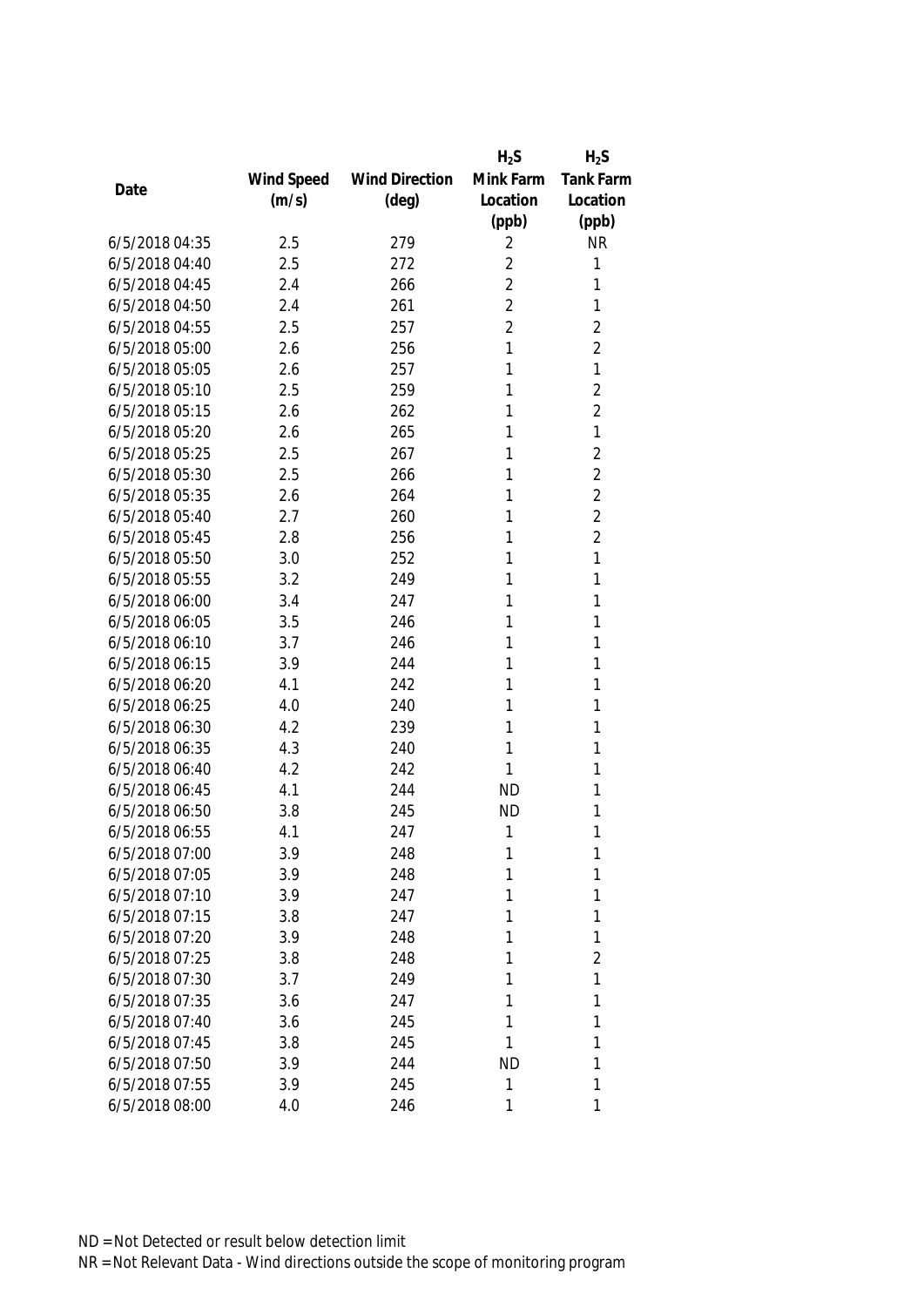|                |            |                       | $H_2S$         | $H_2S$         |
|----------------|------------|-----------------------|----------------|----------------|
|                | Wind Speed | <b>Wind Direction</b> | Mink Farm      | Tank Farm      |
| Date           | (m/s)      | $(\text{deg})$        | Location       | Location       |
|                |            |                       | (ppb)          | (ppb)          |
| 6/5/2018 08:05 | 4.1        | 249                   | 1              | 1              |
| 6/5/2018 08:10 | 3.9        | 252                   | 1              | 1              |
| 6/5/2018 08:15 | 3.8        | 254                   | 1              | 1              |
| 6/5/2018 08:20 | 3.7        | 258                   | 1              | 1              |
| 6/5/2018 08:25 | 3.6        | 259                   | 1              | 1              |
| 6/5/2018 08:30 | 3.5        | 262                   | 1              | 1              |
| 6/5/2018 08:35 | 3.4        | 262                   | 1              | 1              |
| 6/5/2018 08:40 | 3.4        | 264                   | <b>ND</b>      | 1              |
| 6/5/2018 08:45 | 3.5        | 265                   | <b>ND</b>      | 1              |
| 6/5/2018 08:50 | 3.5        | 264                   | <b>ND</b>      | 1              |
| 6/5/2018 08:55 | 3.7        | 266                   | 1              | 1              |
| 6/5/2018 09:00 | 3.8        | 266                   | 1              | $\mathbf{1}$   |
| 6/5/2018 09:05 | 3.9        | 267                   | 1              | $\overline{2}$ |
| 6/5/2018 09:10 | 4.0        | 268                   | 1              | $\overline{2}$ |
| 6/5/2018 09:15 | 3.9        | 271                   | 1              | $\mathbf{1}$   |
| 6/5/2018 09:20 | 3.7        | 273                   | 1              | $\mathbf{1}$   |
| 6/5/2018 09:25 | 3.6        | 272                   | 1              | $\mathbf{1}$   |
| 6/5/2018 09:30 | 3.7        | 273                   | 1              | $\mathbf{1}$   |
| 6/5/2018 09:35 | 3.6        | 277                   | $\overline{2}$ | <b>NR</b>      |
| 6/5/2018 09:40 | 3.6        | 277                   | $\overline{2}$ | <b>NR</b>      |
| 6/5/2018 09:45 | 3.9        | 281                   | $\overline{2}$ | <b>NR</b>      |
| 6/5/2018 09:50 | 4.3        | 285                   | $\overline{2}$ | <b>NR</b>      |
| 6/5/2018 09:55 | 4.5        | 289                   | $\overline{2}$ | <b>NR</b>      |
| 6/5/2018 10:00 | 4.6        | 292                   | $\overline{2}$ | <b>NR</b>      |
| 6/5/2018 10:05 | 4.9        | 292                   | $\overline{2}$ | <b>NR</b>      |
| 6/5/2018 10:10 | 5.1        | 293                   | $\overline{2}$ | <b>NR</b>      |
| 6/5/2018 10:15 | 5.2        | 295                   | $\overline{2}$ | <b>NR</b>      |
| 6/5/2018 10:20 | 5.2        | 295                   | $\overline{2}$ | <b>NR</b>      |
| 6/5/2018 10:25 | 5.2        | 295                   | $\overline{2}$ | <b>NR</b>      |
| 6/5/2018 10:30 | 5.4        | 294                   | 2              | <b>NR</b>      |
| 6/5/2018 10:35 | 5.6        | 297                   | $\overline{2}$ | <b>NR</b>      |
| 6/5/2018 10:40 | 5.7        | 300                   | 1              | <b>NR</b>      |
| 6/5/2018 10:45 | 5.4        | 300                   | 1              | <b>NR</b>      |
| 6/5/2018 10:50 | 5.5        | 302                   | 1              | <b>NR</b>      |
| 6/5/2018 10:55 | 5.7        | 305                   | 1              | <b>NR</b>      |
| 6/5/2018 11:00 | 5.4        | 308                   | 1              | <b>NR</b>      |
| 6/5/2018 11:05 | 5.0        | 308                   | 1              | <b>NR</b>      |
| 6/5/2018 11:10 | 5.0        | 315                   | 1              | <b>NR</b>      |
| 6/5/2018 11:15 | 5.1        | 327                   | <b>NR</b>      | <b>NR</b>      |
| 6/5/2018 11:20 | 4.9        | 344                   | <b>NR</b>      | <b>NR</b>      |
| 6/5/2018 11:25 | 4.4        | 4                     | <b>NR</b>      | <b>NR</b>      |
| 6/5/2018 11:30 | 4.7        | 21                    | <b>NR</b>      | <b>NR</b>      |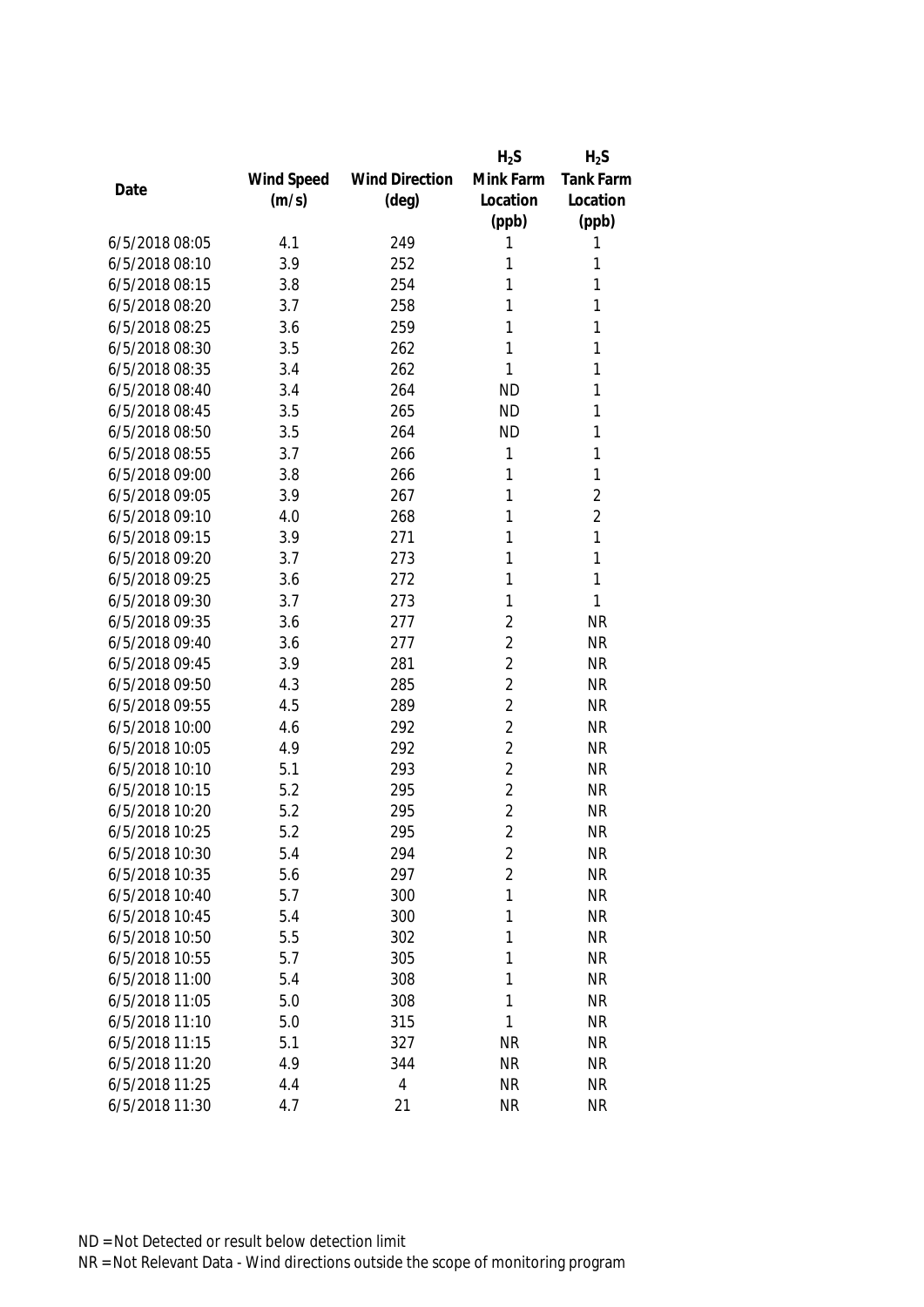|                |            |                       | $H_2S$    | $H_2S$           |
|----------------|------------|-----------------------|-----------|------------------|
|                | Wind Speed | <b>Wind Direction</b> | Mink Farm | <b>Tank Farm</b> |
| Date           | (m/s)      | $(\text{deg})$        | Location  | Location         |
|                |            |                       | (ppb)     | (ppb)            |
| 6/5/2018 11:35 | 4.7        | 34                    | 1         | <b>NR</b>        |
| 6/5/2018 11:40 | 4.5        | 44                    | <b>NR</b> | <b>NR</b>        |
| 6/5/2018 11:45 | 4.1        | 47                    | <b>NR</b> | <b>NR</b>        |
| 6/5/2018 11:50 | 3.7        | 50                    | <b>NR</b> | <b>NR</b>        |
| 6/5/2018 11:55 | 3.7        | 49                    | <b>NR</b> | <b>NR</b>        |
| 6/5/2018 12:00 | 3.3        | 55                    | <b>NR</b> | <b>NR</b>        |
| 6/5/2018 12:05 | 3.2        | 56                    | <b>NR</b> | <b>NR</b>        |
| 6/5/2018 12:10 | 3.0        | 55                    | <b>NR</b> | <b>NR</b>        |
| 6/5/2018 12:15 | 3.0        | 56                    | <b>NR</b> | <b>NR</b>        |
| 6/5/2018 12:20 | 3.3        | 55                    | <b>NR</b> | <b>NR</b>        |
| 6/5/2018 12:25 | 3.5        | 57                    | <b>NR</b> | <b>NR</b>        |
| 6/5/2018 12:30 | 3.7        | 55                    | <b>NR</b> | <b>NR</b>        |
| 6/5/2018 12:35 | 3.8        | 53                    | <b>NR</b> | <b>NR</b>        |
| 6/5/2018 12:40 | 4.1        | 50                    | <b>NR</b> | <b>NR</b>        |
| 6/5/2018 12:45 | 4.4        | 47                    | <b>NR</b> | <b>NR</b>        |
| 6/5/2018 12:50 | 4.3        | 44                    | <b>NR</b> | <b>NR</b>        |
| 6/5/2018 12:55 | 4.2        | 42                    | <b>NR</b> | <b>NR</b>        |
| 6/5/2018 13:00 | 4.2        | 40                    | <b>ND</b> | <b>NR</b>        |
| 6/5/2018 13:05 | 3.9        | 45                    | <b>NR</b> | <b>NR</b>        |
| 6/5/2018 13:10 | 3.6        | 50                    | <b>NR</b> | <b>NR</b>        |
| 6/5/2018 13:15 | 3.3        | 55                    | <b>NR</b> | <b>NR</b>        |
| 6/5/2018 13:20 | 3.3        | 64                    | <b>NR</b> | <b>NR</b>        |
| 6/5/2018 13:25 | 3.4        | 69                    | <b>NR</b> | <b>NR</b>        |
| 6/5/2018 13:30 | 3.3        | 71                    | <b>NR</b> | <b>NR</b>        |
| 6/5/2018 13:35 | 3.4        | 70                    | <b>NR</b> | <b>NR</b>        |
| 6/5/2018 13:40 | 3.6        | 69                    | <b>NR</b> | <b>NR</b>        |
| 6/5/2018 13:45 | 3.8        | 68                    | <b>NR</b> | <b>NR</b>        |
| 6/5/2018 13:50 | 3.9        | 62                    | <b>NR</b> | <b>NR</b>        |
| 6/5/2018 13:55 | 3.9        | 57                    | <b>NR</b> | <b>NR</b>        |
| 6/5/2018 14:00 | 4.0        | 58                    | <b>NR</b> | <b>NR</b>        |
| 6/5/2018 14:05 | 4.1        | 54                    | <b>NR</b> | <b>NR</b>        |
| 6/5/2018 14:10 | 3.9        | 53                    | <b>NR</b> | <b>NR</b>        |
| 6/5/2018 14:15 | 4.3        | 49                    | <b>NR</b> | <b>NR</b>        |
| 6/5/2018 14:20 | 4.6        | 45                    | <b>NR</b> | <b>NR</b>        |
| 6/5/2018 14:25 | 4.6        | 43                    | <b>NR</b> | <b>NR</b>        |
| 6/5/2018 14:30 | 4.6        | 43                    | <b>NR</b> | <b>NR</b>        |
| 6/5/2018 14:35 | 4.5        | 45                    | <b>NR</b> | <b>NR</b>        |
| 6/5/2018 14:40 | 4.5        | 43                    | <b>NR</b> | <b>NR</b>        |
| 6/5/2018 14:45 | 4.1        | 44                    | <b>NR</b> | <b>NR</b>        |
| 6/5/2018 14:50 | 3.7        | 48                    | <b>NR</b> | <b>NR</b>        |
| 6/5/2018 14:55 | 3.7        | 48                    | <b>NR</b> | <b>NR</b>        |
|                |            |                       |           |                  |
| 6/5/2018 15:00 | 3.5        | 47                    | <b>NR</b> | <b>NR</b>        |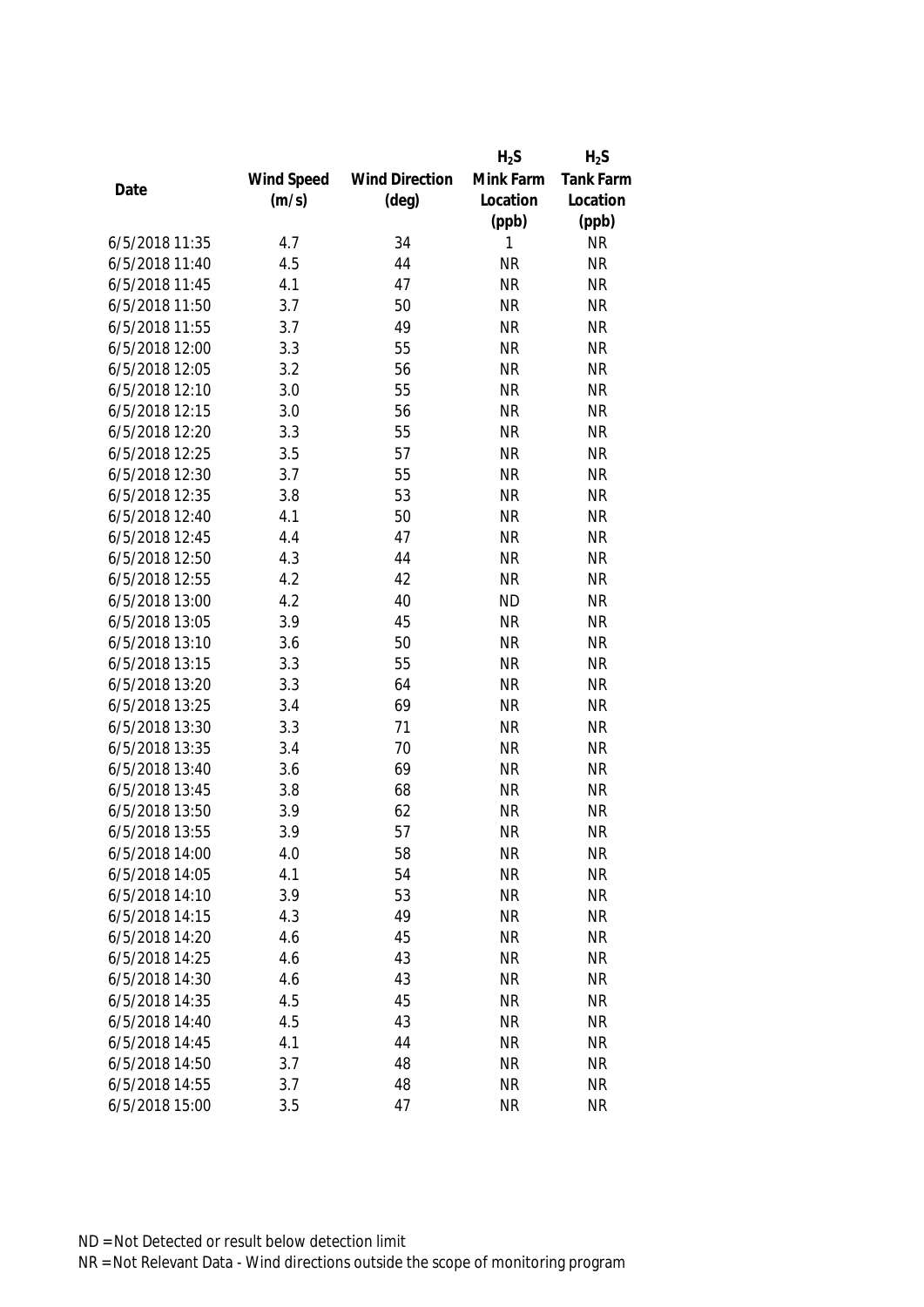|                |            |                       | $H_2S$    | $H_2S$           |
|----------------|------------|-----------------------|-----------|------------------|
|                | Wind Speed | <b>Wind Direction</b> | Mink Farm | <b>Tank Farm</b> |
| Date           | (m/s)      | $(\text{deg})$        | Location  | Location         |
|                |            |                       | (ppb)     | (ppb)            |
| 6/5/2018 15:05 | 3.3        | 45                    | <b>NR</b> | <b>NR</b>        |
| 6/5/2018 15:10 | 3.2        | 46                    | <b>NR</b> | <b>NR</b>        |
| 6/5/2018 15:15 | 3.5        | 43                    | <b>NR</b> | <b>NR</b>        |
| 6/5/2018 15:20 | 3.6        | 41                    | <b>NR</b> | <b>NR</b>        |
| 6/5/2018 15:25 | 3.7        | 41                    | <b>NR</b> | <b>NR</b>        |
| 6/5/2018 15:30 | 4.1        | 38                    | 1         | <b>NR</b>        |
| 6/5/2018 15:35 | 4.3        | 37                    | 1         | <b>NR</b>        |
| 6/5/2018 15:40 | 4.6        | 36                    | 1         | <b>NR</b>        |
| 6/5/2018 15:45 | 4.6        | 37                    | 1         | <b>NR</b>        |
| 6/5/2018 15:50 | 4.8        | 35                    | <b>ND</b> | <b>NR</b>        |
| 6/5/2018 15:55 | 4.8        | 35                    | <b>ND</b> | <b>NR</b>        |
| 6/5/2018 16:00 | 4.8        | 36                    | <b>ND</b> | <b>NR</b>        |
| 6/5/2018 16:05 | 5.1        | 37                    | <b>ND</b> | <b>NR</b>        |
| 6/5/2018 16:10 | 5.0        | 39                    | <b>ND</b> | <b>NR</b>        |
| 6/5/2018 16:15 | 4.9        | 41                    | <b>NR</b> | <b>NR</b>        |
| 6/5/2018 16:20 | 4.7        | 45                    | <b>NR</b> | <b>NR</b>        |
| 6/5/2018 16:25 | 4.5        | 45                    | <b>NR</b> | <b>NR</b>        |
| 6/5/2018 16:30 | 4.4        | 47                    | <b>NR</b> | <b>NR</b>        |
| 6/5/2018 16:35 | 4.1        | 48                    | <b>NR</b> | <b>NR</b>        |
| 6/5/2018 16:40 | 4.1        | 48                    | <b>NR</b> | <b>NR</b>        |
| 6/5/2018 16:45 | 4.1        | 47                    | <b>NR</b> | <b>NR</b>        |
| 6/5/2018 16:50 | 4.0        | 47                    | <b>NR</b> | <b>NR</b>        |
| 6/5/2018 16:55 | 4.1        | 47                    | <b>NR</b> | <b>NR</b>        |
| 6/5/2018 17:00 | 4.3        | 45                    | <b>NR</b> | <b>NR</b>        |
| 6/5/2018 17:05 | 4.5        | 43                    | <b>NR</b> | <b>NR</b>        |
| 6/5/2018 17:10 | 4.7        | 42                    | <b>NR</b> | <b>NR</b>        |
| 6/5/2018 17:15 | 4.8        | 41                    | <b>NR</b> | <b>NR</b>        |
| 6/5/2018 17:20 | 4.8        | 39                    | 1         | <b>NR</b>        |
| 6/5/2018 17:25 | 4.6        | 38                    | 1         | <b>NR</b>        |
| 6/5/2018 17:30 | 4.3        | 40                    | 1         | <b>NR</b>        |
| 6/5/2018 17:35 | 4.1        | 42                    | <b>NR</b> | <b>NR</b>        |
| 6/5/2018 17:40 | 3.9        | 42                    | <b>NR</b> | <b>NR</b>        |
| 6/5/2018 17:45 | 3.7        | 42                    | <b>NR</b> | <b>NR</b>        |
| 6/5/2018 17:50 | 3.6        | 43                    | <b>NR</b> | <b>NR</b>        |
| 6/5/2018 17:55 | 3.7        | 43                    | <b>NR</b> | <b>NR</b>        |
| 6/5/2018 18:00 | 3.6        | 43                    | <b>NR</b> | <b>NR</b>        |
| 6/5/2018 18:05 | 3.7        | 43                    | <b>NR</b> | <b>NR</b>        |
| 6/5/2018 18:10 | 3.5        | 44                    | <b>NR</b> | <b>NR</b>        |
| 6/5/2018 18:15 | 3.5        | 46                    | <b>NR</b> | <b>NR</b>        |
| 6/5/2018 18:20 | 3.7        | 46                    | <b>NR</b> | <b>NR</b>        |
| 6/5/2018 18:25 | 4.0        | 45                    | <b>NR</b> | <b>NR</b>        |
|                |            |                       |           |                  |
| 6/5/2018 18:30 | 4.3        | 43                    | <b>NR</b> | <b>NR</b>        |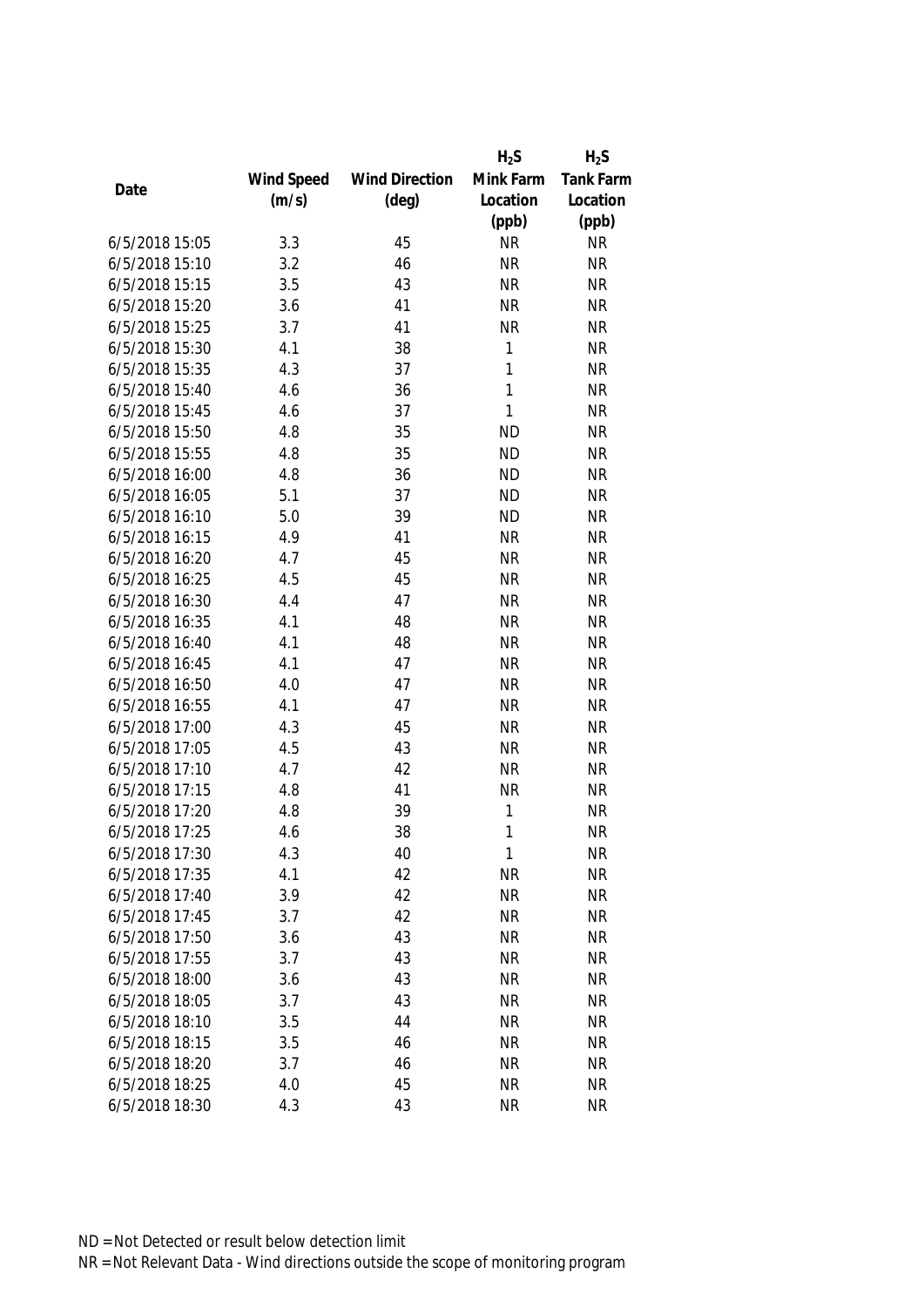|      |                |            |                       | $H_2S$       | $H_2S$           |
|------|----------------|------------|-----------------------|--------------|------------------|
|      |                | Wind Speed | <b>Wind Direction</b> | Mink Farm    | <b>Tank Farm</b> |
| Date |                | (m/s)      | $(\text{deg})$        | Location     | Location         |
|      |                |            |                       | (ppb)        | (ppb)            |
|      | 6/5/2018 18:35 | 4.3        | 41                    | <b>NR</b>    | <b>NR</b>        |
|      | 6/5/2018 18:40 | 4.6        | 39                    | <b>ND</b>    | <b>NR</b>        |
|      | 6/5/2018 18:45 | 4.9        | 38                    | <b>ND</b>    | <b>NR</b>        |
|      | 6/5/2018 18:50 | 4.9        | 36                    | <b>ND</b>    | <b>NR</b>        |
|      | 6/5/2018 18:55 | 4.6        | 36                    | 1            | <b>NR</b>        |
|      | 6/5/2018 19:00 | 4.2        | 36                    | 1            | <b>NR</b>        |
|      | 6/5/2018 19:05 | 4.1        | 38                    | 1            | <b>NR</b>        |
|      | 6/5/2018 19:10 | 4.0        | 38                    | 1            | <b>NR</b>        |
|      | 6/5/2018 19:15 | 4.1        | 38                    | 1            | <b>NR</b>        |
|      | 6/5/2018 19:20 | 4.2        | 39                    | 1            | <b>NR</b>        |
|      | 6/5/2018 19:25 | 4.5        | 38                    | 1            | <b>NR</b>        |
|      | 6/5/2018 19:30 | 4.6        | 38                    | 1            | <b>NR</b>        |
|      | 6/5/2018 19:35 | 4.8        | 36                    | 1            | <b>NR</b>        |
|      | 6/5/2018 19:40 | 4.7        | 36                    | 1            | <b>NR</b>        |
|      | 6/5/2018 19:45 | 4.4        | 37                    | 1            | <b>NR</b>        |
|      | 6/5/2018 19:50 | 4.1        | 36                    | 1            | <b>NR</b>        |
|      | 6/5/2018 19:55 | 3.9        | 35                    | <b>ND</b>    | <b>NR</b>        |
|      | 6/5/2018 20:00 | 3.8        | 36                    | 1            | <b>NR</b>        |
|      | 6/5/2018 20:05 | 3.7        | 36                    | <b>ND</b>    | <b>NR</b>        |
|      | 6/5/2018 20:10 | 3.5        | 37                    | <b>ND</b>    | <b>NR</b>        |
|      | 6/5/2018 20:15 | 3.4        | 37                    | <b>ND</b>    | <b>NR</b>        |
|      | 6/5/2018 20:20 | 3.3        | 39                    | 1            | <b>NR</b>        |
|      | 6/5/2018 20:25 | 3.1        | 40                    | $\mathbf{1}$ | <b>NR</b>        |
|      | 6/5/2018 20:30 | 2.8        | 41                    | <b>NR</b>    | <b>NR</b>        |
|      | 6/5/2018 20:35 | 2.6        | 42                    | <b>NR</b>    | <b>NR</b>        |
|      | 6/5/2018 20:40 | 2.6        | 42                    | <b>NR</b>    | <b>NR</b>        |
|      | 6/5/2018 20:45 | 2.6        | 44                    | <b>NR</b>    | <b>NR</b>        |
|      | 6/5/2018 20:50 | 2.7        | 42                    | <b>NR</b>    | <b>NR</b>        |
|      | 6/5/2018 20:55 | 2.8        | 41                    | <b>NR</b>    | <b>NR</b>        |
|      | 6/5/2018 21:00 | 2.8        | 41                    | <b>NR</b>    | <b>NR</b>        |
|      | 6/5/2018 21:05 | 2.9        | 41                    | <b>NR</b>    | <b>NR</b>        |
|      | 6/5/2018 21:10 | 2.9        | 41                    | <b>NR</b>    | <b>NR</b>        |
|      | 6/5/2018 21:15 | 2.8        | 41                    | <b>NR</b>    | <b>NR</b>        |
|      | 6/5/2018 21:20 | 2.8        | 42                    | <b>NR</b>    | <b>NR</b>        |
|      | 6/5/2018 21:25 | 2.7        | 43                    | <b>NR</b>    | <b>NR</b>        |
|      | 6/5/2018 21:30 | 2.6        | 43                    | <b>NR</b>    | <b>NR</b>        |
|      | 6/5/2018 21:35 | 2.5        | 43                    | <b>NR</b>    | <b>NR</b>        |
|      | 6/5/2018 21:40 | 2.6        | 42                    | <b>NR</b>    | <b>NR</b>        |
|      | 6/5/2018 21:45 | 2.7        | 42                    | <b>NR</b>    | <b>NR</b>        |
|      | 6/5/2018 21:50 | 2.7        | 41                    | <b>NR</b>    | <b>NR</b>        |
|      | 6/5/2018 21:55 | 2.7        | 40                    | <b>ND</b>    | <b>NR</b>        |
|      |                |            |                       |              |                  |
|      | 6/5/2018 22:00 | 2.8        | 40                    | <b>ND</b>    | <b>NR</b>        |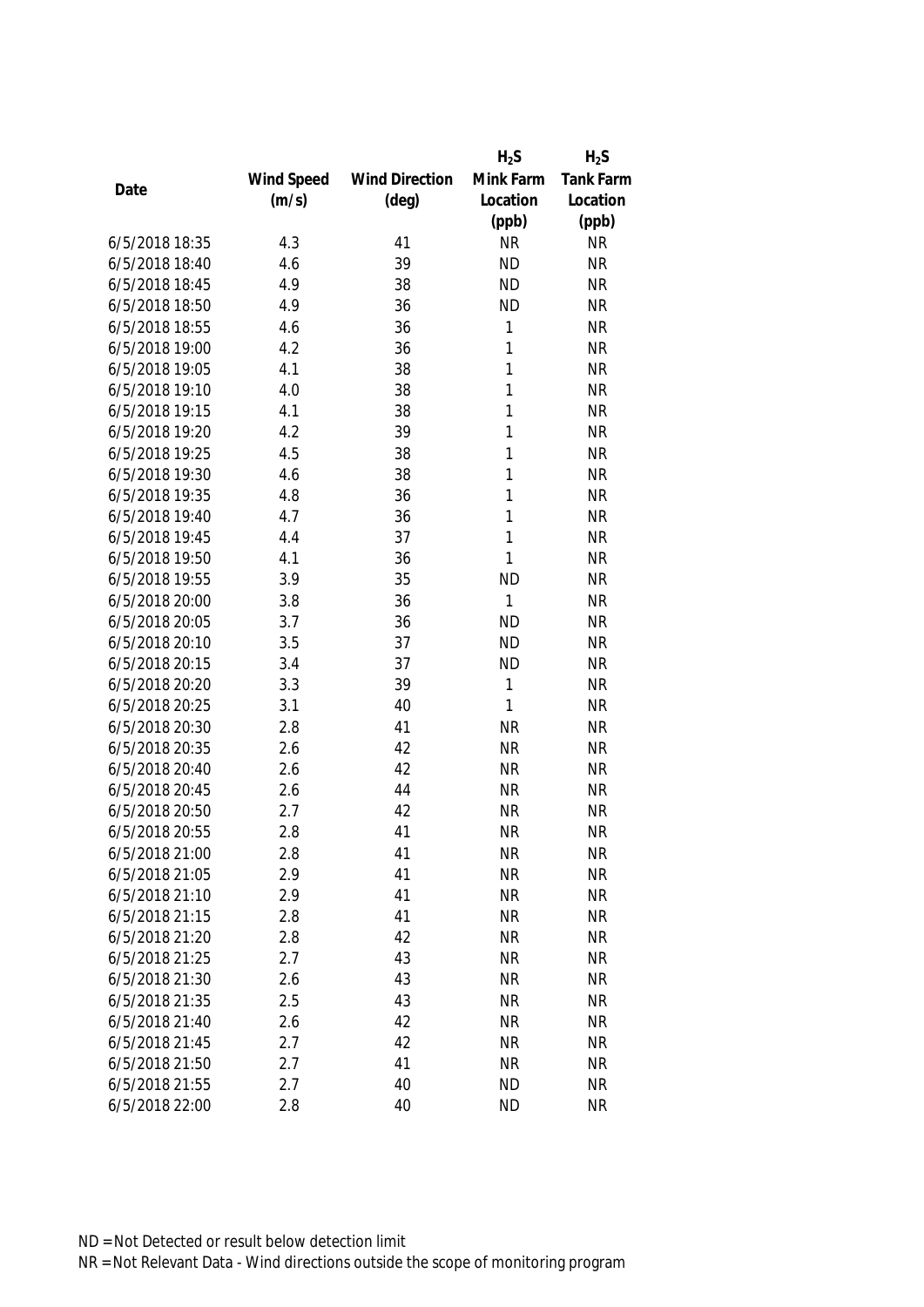|                |            |                       | $H_2S$    | $H_2S$    |
|----------------|------------|-----------------------|-----------|-----------|
|                | Wind Speed | <b>Wind Direction</b> | Mink Farm | Tank Farm |
| Date           | (m/s)      | $(\text{deg})$        | Location  | Location  |
|                |            |                       | (ppb)     | (ppb)     |
| 6/5/2018 22:05 | 2.9        | 40                    | <b>ND</b> | <b>NR</b> |
| 6/5/2018 22:10 | 3.0        | 40                    | <b>ND</b> | <b>NR</b> |
| 6/5/2018 22:15 | 3.0        | 39                    | <b>ND</b> | <b>NR</b> |
| 6/5/2018 22:20 | 3.0        | 39                    | <b>ND</b> | <b>NR</b> |
| 6/5/2018 22:25 | 3.1        | 40                    | <b>ND</b> | <b>NR</b> |
| 6/5/2018 22:30 | 3.2        | 39                    | <b>ND</b> | <b>NR</b> |
| 6/5/2018 22:35 | 3.2        | 40                    | <b>ND</b> | <b>NR</b> |
| 6/5/2018 22:40 | 3.1        | 40                    | 1         | <b>NR</b> |
| 6/5/2018 22:45 | 3.0        | 40                    | 1         | <b>NR</b> |
| 6/5/2018 22:50 | 2.9        | 41                    | <b>NR</b> | <b>NR</b> |
| 6/5/2018 22:55 | 2.8        | 40                    | 1         | <b>NR</b> |
| 6/5/2018 23:00 | 2.6        | 40                    | 1         | <b>NR</b> |
| 6/5/2018 23:05 | 2.3        | 39                    | 1         | <b>NR</b> |
| 6/5/2018 23:10 | 2.3        | 40                    | 1         | <b>NR</b> |
| 6/5/2018 23:15 | 2.3        | 39                    | 1         | <b>NR</b> |
| 6/5/2018 23:20 | 2.2        | 38                    | 1         | <b>NR</b> |
| 6/5/2018 23:25 | 2.2        | 38                    | 1         | <b>NR</b> |
| 6/5/2018 23:30 | 2.3        | 37                    | 1         | <b>NR</b> |
| 6/5/2018 23:35 | 2.4        | 37                    | 1         | <b>NR</b> |
| 6/5/2018 23:40 | 2.5        | 35                    | 1         | <b>NR</b> |
| 6/5/2018 23:45 | 2.7        | 35                    | 1         | <b>NR</b> |
| 6/5/2018 23:50 | 2.7        | 34                    | 1         | <b>NR</b> |
| 6/5/2018 23:55 | 2.8        | 33                    | <b>ND</b> | <b>NR</b> |
| 6/5/2018 24:00 | 2.8        | 33                    | <b>ND</b> | <b>NR</b> |
| 6/6/2018 00:05 | 2.7        | 33                    | <b>ND</b> | <b>NR</b> |
| 6/6/2018 00:10 | 2.7        | 32                    | <b>ND</b> | <b>NR</b> |
| 6/6/2018 00:15 | 2.5        | 32                    | <b>ND</b> | <b>NR</b> |
| 6/6/2018 00:20 | 2.3        | 33                    | 1         | <b>NR</b> |
| 6/6/2018 00:25 | 2.2        | 34                    | 1         | <b>NR</b> |
| 6/6/2018 00:30 | 2.0        | 35                    | 1         | <b>NR</b> |
| 6/6/2018 00:35 | 1.9        | 35                    | <b>ND</b> | <b>NR</b> |
| 6/6/2018 00:40 | 1.7        | 35                    | 1         | <b>NR</b> |
| 6/6/2018 00:45 | 1.8        | 33                    | 1         | <b>NR</b> |
| 6/6/2018 00:50 | 1.8        | 31                    | 1         | <b>NR</b> |
| 6/6/2018 00:55 | 1.9        | 28                    | 1         | <b>NR</b> |
| 6/6/2018 01:00 | 2.0        | 26                    | 1         | <b>NR</b> |
| 6/6/2018 01:05 | 2.0        | 24                    | 1         | <b>NR</b> |
| 6/6/2018 01:10 | 2.0        | 23                    | 1         | <b>NR</b> |
| 6/6/2018 01:15 | 2.0        | 23                    | <b>ND</b> | <b>NR</b> |
| 6/6/2018 01:20 | 2.0        | 22                    | <b>ND</b> | <b>NR</b> |
| 6/6/2018 01:25 | 2.0        | 21                    | <b>ND</b> | <b>NR</b> |
| 6/6/2018 01:30 | 2.0        | 21                    | <b>ND</b> | <b>NR</b> |
|                |            |                       |           |           |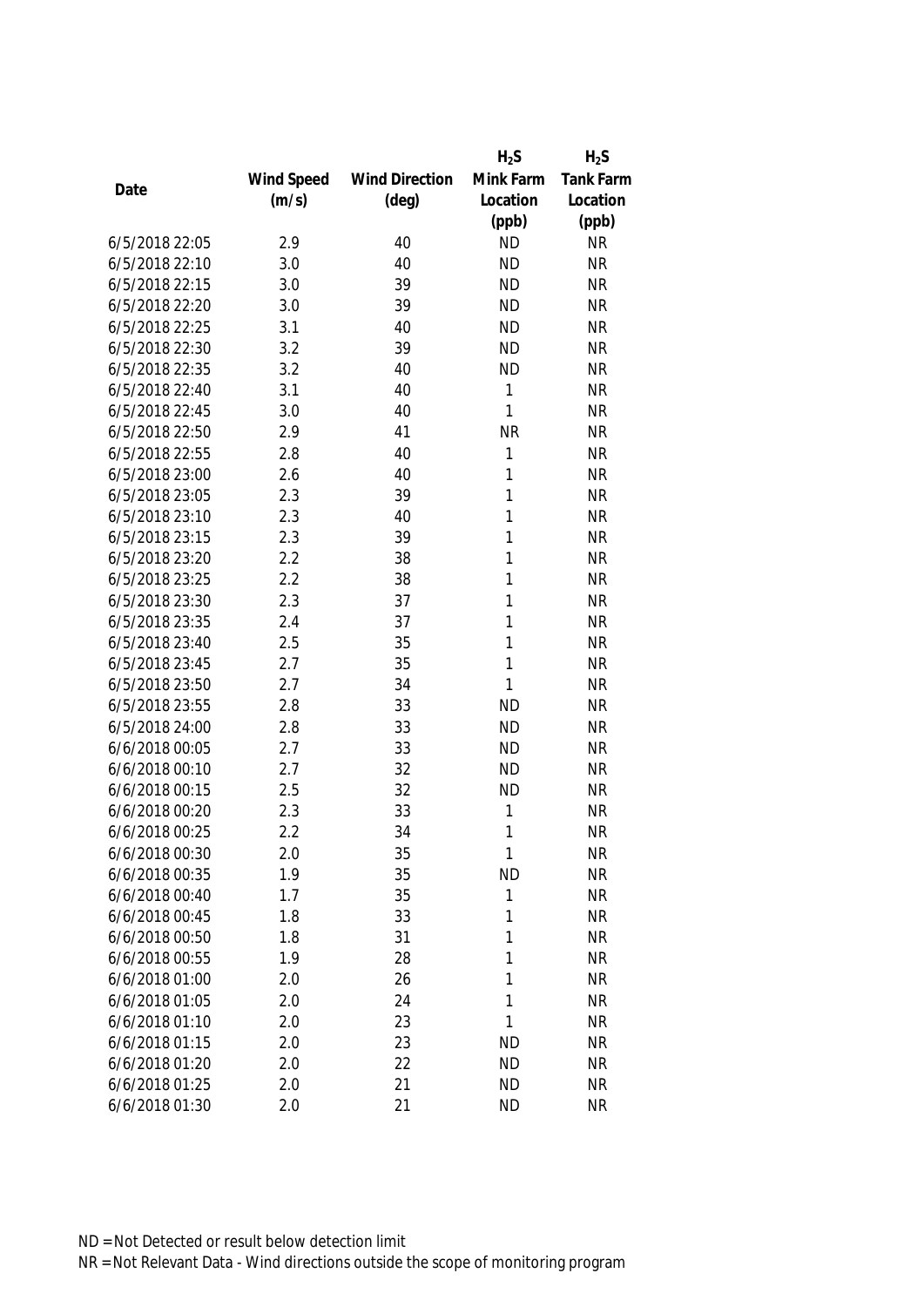|                |            |                       | $H_2S$    | $H_2S$    |
|----------------|------------|-----------------------|-----------|-----------|
|                | Wind Speed | <b>Wind Direction</b> | Mink Farm | Tank Farm |
| Date           | (m/s)      | $(\text{deg})$        | Location  | Location  |
|                |            |                       | (ppb)     | (ppb)     |
| 6/6/2018 01:35 | 2.0        | 20                    | 1         | <b>NR</b> |
| 6/6/2018 01:40 | 2.0        | 20                    | 1         | <b>NR</b> |
| 6/6/2018 01:45 | 2.0        | 20                    | 1         | <b>NR</b> |
| 6/6/2018 01:50 | 1.8        | 23                    | 1         | <b>NR</b> |
| 6/6/2018 01:55 | 1.7        | 24                    | 1         | <b>NR</b> |
| 6/6/2018 02:00 | 1.5        | 24                    | 1         | <b>NR</b> |
| 6/6/2018 02:05 | 1.5        | 27                    | 1         | <b>NR</b> |
| 6/6/2018 02:10 | 1.5        | 28                    | 1         | <b>NR</b> |
| 6/6/2018 02:15 | 1.5        | 31                    | 1         | <b>NR</b> |
| 6/6/2018 02:20 | 1.6        | 32                    | 1         | <b>NR</b> |
| 6/6/2018 02:25 | 1.7        | 32                    | <b>ND</b> | <b>NR</b> |
| 6/6/2018 02:30 | 1.7        | 35                    | <b>ND</b> | <b>NR</b> |
| 6/6/2018 02:35 | 1.7        | 38                    | <b>ND</b> | <b>NR</b> |
| 6/6/2018 02:40 | 1.7        | 40                    | <b>ND</b> | <b>NR</b> |
| 6/6/2018 02:45 | 1.7        | 39                    | <b>ND</b> | <b>NR</b> |
| 6/6/2018 02:50 | 1.7        | 39                    | 1         | <b>NR</b> |
| 6/6/2018 02:55 | 1.7        | 40                    | 1         | <b>NR</b> |
| 6/6/2018 03:00 | 1.8        | 39                    | <b>ND</b> | <b>NR</b> |
| 6/6/2018 03:05 | 2.0        | 37                    | <b>ND</b> | <b>NR</b> |
| 6/6/2018 03:10 | 2.1        | 37                    | <b>ND</b> | <b>NR</b> |
| 6/6/2018 03:15 | 2.2        | 37                    | <b>ND</b> | <b>NR</b> |
| 6/6/2018 03:20 | 2.2        | 36                    | <b>ND</b> | <b>NR</b> |
| 6/6/2018 03:25 | 2.2        | 35                    | <b>ND</b> | <b>NR</b> |
| 6/6/2018 03:30 | 2.0        | 37                    | <b>ND</b> | <b>NR</b> |
| 6/6/2018 03:35 | 1.6        | 39                    | <b>ND</b> | <b>NR</b> |
| 6/6/2018 03:40 | 1.3        | 45                    | <b>NR</b> | <b>NR</b> |
| 6/6/2018 03:45 | 1.0        | 50                    | <b>NR</b> | <b>NR</b> |
| 6/6/2018 03:50 | 0.8        | 57                    | <b>NR</b> | <b>NR</b> |
| 6/6/2018 03:55 | 0.6        | 63                    | <b>NR</b> | <b>NR</b> |
| 6/6/2018 04:00 | 0.5        | 62                    | <b>NR</b> | <b>NR</b> |
| 6/6/2018 04:05 | 0.6        | 54                    | <b>NR</b> | <b>NR</b> |
| 6/6/2018 04:10 | 0.5        | 43                    | <b>NR</b> | <b>NR</b> |
| 6/6/2018 04:15 | 0.5        | 41                    | <b>NR</b> | <b>NR</b> |
| 6/6/2018 04:20 | 0.5        | 32                    | <b>ND</b> | <b>NR</b> |
| 6/6/2018 04:25 | 0.4        | 28                    | <b>ND</b> | <b>NR</b> |
| 6/6/2018 04:30 | 0.5        | 28                    | <b>ND</b> | <b>NR</b> |
| 6/6/2018 04:35 | 0.4        | 26                    | <b>ND</b> | <b>NR</b> |
| 6/6/2018 04:40 | 0.4        | 31                    | <b>ND</b> | <b>NR</b> |
| 6/6/2018 04:45 | 0.5        | 34                    | <b>ND</b> | <b>NR</b> |
| 6/6/2018 04:50 | 0.7        | 38                    | <b>ND</b> | <b>NR</b> |
| 6/6/2018 04:55 | 0.9        | 36                    | <b>ND</b> | <b>NR</b> |
| 6/6/2018 05:00 | 1.2        | 34                    | 1         | <b>NR</b> |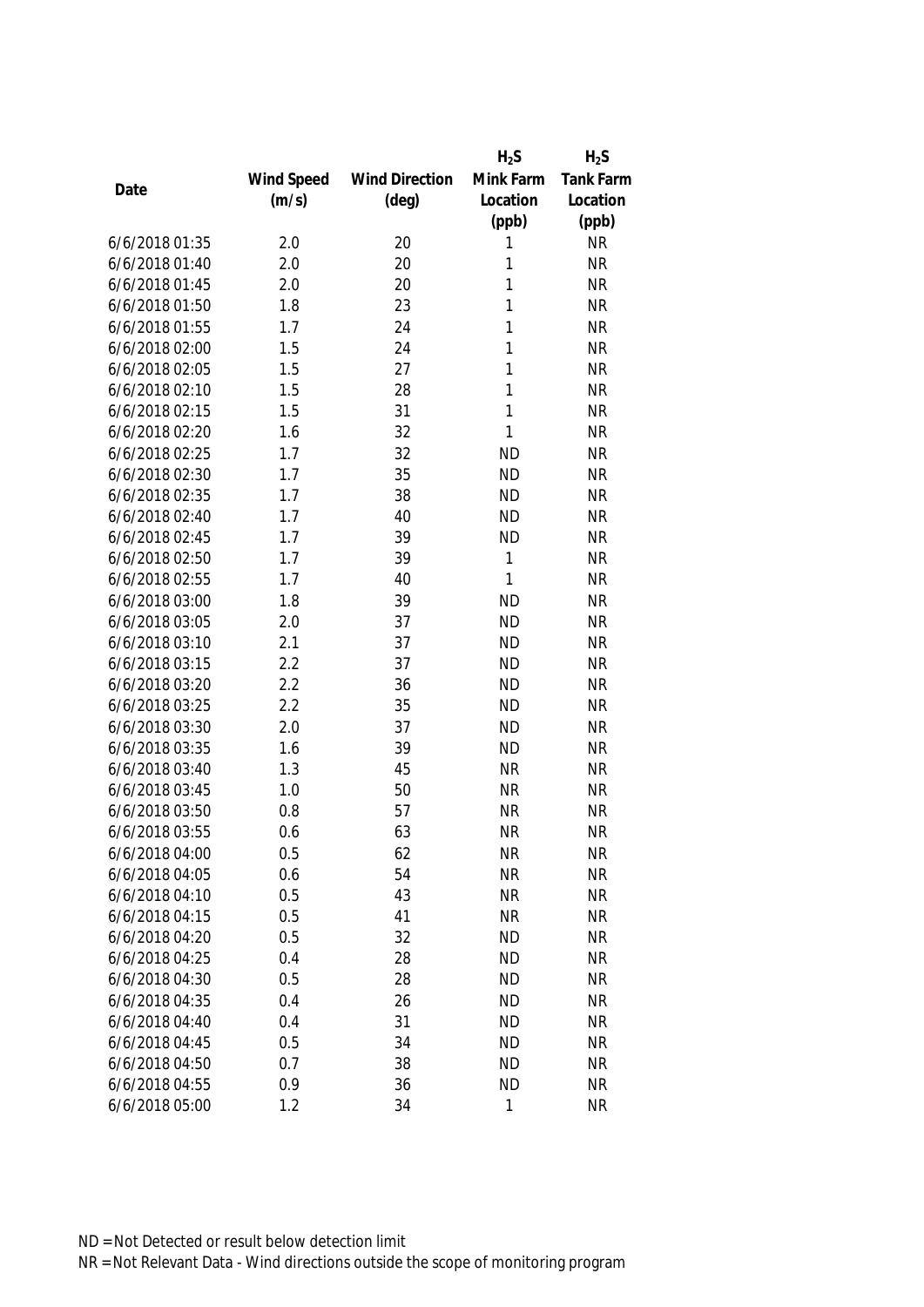|                |            |                       | $H_2S$       | $H_2S$           |
|----------------|------------|-----------------------|--------------|------------------|
|                | Wind Speed | <b>Wind Direction</b> | Mink Farm    | <b>Tank Farm</b> |
| Date           | (m/s)      | $(\text{deg})$        | Location     | Location         |
|                |            |                       | (ppb)        | (ppb)            |
| 6/6/2018 05:05 | 1.6        | 31                    | 1            | <b>NR</b>        |
| 6/6/2018 05:10 | 1.8        | 30                    | <b>ND</b>    | <b>NR</b>        |
| 6/6/2018 05:15 | 2.0        | 27                    | 1            | <b>NR</b>        |
| 6/6/2018 05:20 | 2.1        | 24                    | 1            | <b>NR</b>        |
| 6/6/2018 05:25 | 2.1        | 21                    | 1            | <b>NR</b>        |
| 6/6/2018 05:30 | 2.0        | 21                    | 1            | <b>NR</b>        |
| 6/6/2018 05:35 | 1.9        | 21                    | 1            | <b>NR</b>        |
| 6/6/2018 05:40 | 1.8        | 21                    | 1            | <b>NR</b>        |
| 6/6/2018 05:45 | 1.6        | 22                    | 1            | <b>NR</b>        |
| 6/6/2018 05:50 | 1.5        | 23                    | 1            | <b>NR</b>        |
| 6/6/2018 05:55 | 1.4        | 28                    | 1            | <b>NR</b>        |
| 6/6/2018 06:00 | 1.4        | 30                    | 1            | <b>NR</b>        |
| 6/6/2018 06:05 | 1.5        | 31                    | 1            | <b>NR</b>        |
| 6/6/2018 06:10 | 1.6        | 32                    | 1            | <b>NR</b>        |
| 6/6/2018 06:15 | 1.8        | 33                    | 1            | <b>NR</b>        |
| 6/6/2018 06:20 | 1.9        | 36                    | 1            | <b>NR</b>        |
| 6/6/2018 06:25 | 2.1        | 36                    | 1            | <b>NR</b>        |
| 6/6/2018 06:30 | 2.2        | 37                    | $\mathbf{1}$ | <b>NR</b>        |
| 6/6/2018 06:35 | 2.2        | 37                    | 1            | <b>NR</b>        |
| 6/6/2018 06:40 | 2.2        | 39                    | 1            | <b>NR</b>        |
| 6/6/2018 06:45 | 2.1        | 41                    | <b>NR</b>    | <b>NR</b>        |
| 6/6/2018 06:50 | 2.1        | 43                    | <b>NR</b>    | <b>NR</b>        |
| 6/6/2018 06:55 | 1.8        | 45                    | <b>NR</b>    | <b>NR</b>        |
| 6/6/2018 07:00 | 1.6        | 48                    | <b>NR</b>    | <b>NR</b>        |
| 6/6/2018 07:05 | 1.6        | 53                    | <b>NR</b>    | <b>NR</b>        |
| 6/6/2018 07:10 | 1.4        | 54                    | <b>NR</b>    | <b>NR</b>        |
| 6/6/2018 07:15 | 1.4        | 63                    | <b>NR</b>    | <b>NR</b>        |
| 6/6/2018 07:20 | 1.1        | 73                    | <b>NR</b>    | <b>NR</b>        |
| 6/6/2018 07:25 | 1.3        | 81                    | <b>NR</b>    | <b>NR</b>        |
| 6/6/2018 07:30 | 1.5        | 91                    | <b>NR</b>    | <b>NR</b>        |
| 6/6/2018 07:35 | 1.5        | 100                   | <b>NR</b>    | <b>NR</b>        |
| 6/6/2018 07:40 | 1.8        | 108                   | <b>NR</b>    | <b>NR</b>        |
| 6/6/2018 07:45 | 2.0        | 113                   | <b>NR</b>    | <b>NR</b>        |
| 6/6/2018 07:50 | 2.4        | 113                   | <b>NR</b>    | <b>NR</b>        |
| 6/6/2018 07:55 | 2.5        | 116                   | <b>NR</b>    | <b>NR</b>        |
| 6/6/2018 08:00 | 2.7        | 117                   | <b>NR</b>    | <b>NR</b>        |
| 6/6/2018 08:05 | 2.8        | 118                   | <b>NR</b>    | <b>NR</b>        |
| 6/6/2018 08:10 | 2.8        | 120                   | <b>NR</b>    | <b>NR</b>        |
| 6/6/2018 08:15 | 2.8        | 121                   | <b>NR</b>    | <b>NR</b>        |
| 6/6/2018 08:20 | 2.8        | 122                   | <b>NR</b>    | <b>NR</b>        |
| 6/6/2018 08:25 | 2.8        | 126                   | <b>NR</b>    | <b>NR</b>        |
| 6/6/2018 08:30 | 2.6        | 128                   | <b>NR</b>    | <b>NR</b>        |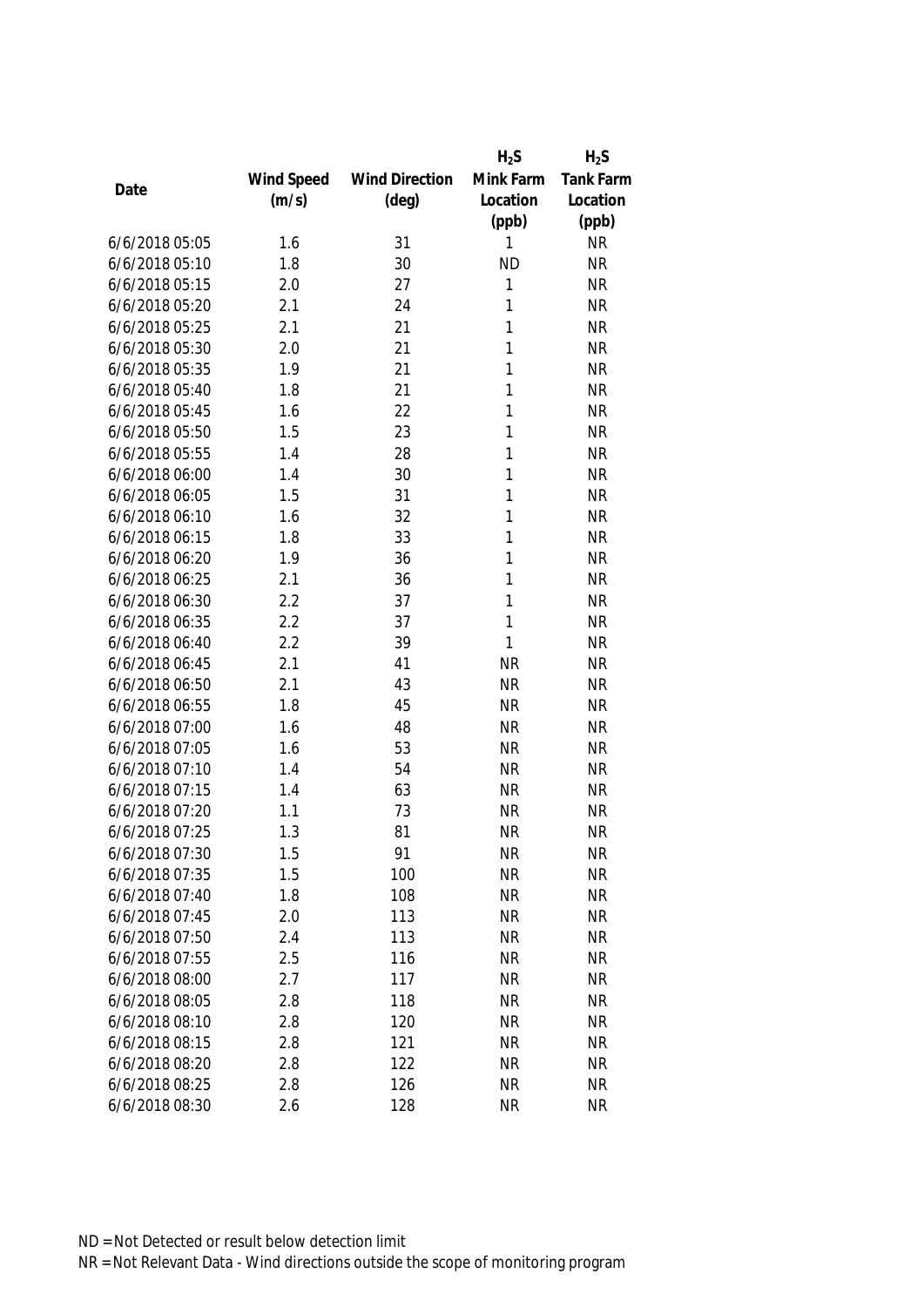|                |            |                       | $H_2S$    | $H_2S$           |
|----------------|------------|-----------------------|-----------|------------------|
|                | Wind Speed | <b>Wind Direction</b> | Mink Farm | <b>Tank Farm</b> |
| Date           | (m/s)      | $(\text{deg})$        | Location  | Location         |
|                |            |                       | (ppb)     | (ppb)            |
| 6/6/2018 08:35 | 2.6        | 132                   | <b>NR</b> | <b>NR</b>        |
| 6/6/2018 08:40 | 2.7        | 134                   | <b>NR</b> | <b>NR</b>        |
| 6/6/2018 08:45 | 2.6        | 138                   | <b>NR</b> | <b>NR</b>        |
| 6/6/2018 08:50 | 2.5        | 140                   | <b>NR</b> | <b>NR</b>        |
| 6/6/2018 08:55 | 2.6        | 136                   | <b>NR</b> | <b>NR</b>        |
| 6/6/2018 09:00 | 2.6        | 137                   | <b>NR</b> | <b>NR</b>        |
| 6/6/2018 09:05 | 2.7        | 137                   | <b>NR</b> | <b>NR</b>        |
| 6/6/2018 09:10 | 2.8        | 136                   | <b>NR</b> | <b>NR</b>        |
| 6/6/2018 09:15 | 2.9        | 134                   | <b>NR</b> | <b>NR</b>        |
| 6/6/2018 09:20 | 3.1        | 138                   | <b>NR</b> | <b>NR</b>        |
| 6/6/2018 09:25 | 3.2        | 141                   | <b>NR</b> | <b>NR</b>        |
| 6/6/2018 09:30 | 3.2        | 146                   | <b>NR</b> | <b>NR</b>        |
| 6/6/2018 09:35 | 3.2        | 150                   | <b>NR</b> | <b>NR</b>        |
| 6/6/2018 09:40 | 3.3        | 154                   | <b>NR</b> | <b>NR</b>        |
| 6/6/2018 09:45 | 3.3        | 161                   | <b>NR</b> | <b>NR</b>        |
| 6/6/2018 09:50 | 3.4        | 164                   | <b>NR</b> | <b>NR</b>        |
| 6/6/2018 09:55 | 3.2        | 166                   | <b>NR</b> | <b>NR</b>        |
| 6/6/2018 10:00 | 3.1        | 166                   | <b>NR</b> | <b>NR</b>        |
| 6/6/2018 10:05 | 3.1        | 167                   | <b>NR</b> | <b>NR</b>        |
| 6/6/2018 10:10 | 3.0        | 176                   | <b>NR</b> | 1                |
| 6/6/2018 10:15 | 3.0        | 172                   | <b>NR</b> | 1                |
| 6/6/2018 10:20 | 2.8        | 171                   | <b>NR</b> | $\mathbf{1}$     |
| 6/6/2018 10:25 | 2.9        | 172                   | <b>NR</b> | 1                |
| 6/6/2018 10:30 | 2.9        | 169                   | <b>NR</b> | <b>NR</b>        |
| 6/6/2018 10:35 | 2.9        | 172                   | <b>NR</b> | <b>ND</b>        |
| 6/6/2018 10:40 | 2.7        | 164                   | <b>NR</b> | <b>NR</b>        |
| 6/6/2018 10:45 | 2.7        | 163                   | <b>NR</b> | <b>NR</b>        |
| 6/6/2018 10:50 | 2.7        | 161                   | <b>NR</b> | <b>NR</b>        |
| 6/6/2018 10:55 | 2.8        | 163                   | <b>NR</b> | <b>NR</b>        |
| 6/6/2018 11:00 | 3.0        | 169                   | <b>NR</b> | ΝR               |
| 6/6/2018 11:05 | 3.0        | 167                   | <b>NR</b> | <b>NR</b>        |
| 6/6/2018 11:10 | 3.1        | 167                   | <b>NR</b> | <b>NR</b>        |
| 6/6/2018 11:15 | 3.1        | 172                   | <b>NR</b> | $\overline{2}$   |
| 6/6/2018 11:20 | 3.3        | 179                   | <b>NR</b> | $\overline{2}$   |
| 6/6/2018 11:25 | 3.2        | 179                   | <b>NR</b> | 1                |
| 6/6/2018 11:30 | 3.0        | 176                   | <b>NR</b> | 1                |
| 6/6/2018 11:35 | 3.1        | 180                   | <b>NR</b> | 1                |
| 6/6/2018 11:40 | 3.2        | 192                   | <b>NR</b> | 1                |
| 6/6/2018 11:45 | 3.2        | 197                   | <b>NR</b> | 1                |
| 6/6/2018 11:50 | 3.3        | 199                   | <b>NR</b> | 1                |
| 6/6/2018 11:55 | 3.3        | 208                   | <b>NR</b> | 1                |
| 6/6/2018 12:00 | 3.5        | 212                   | <b>NR</b> | 1                |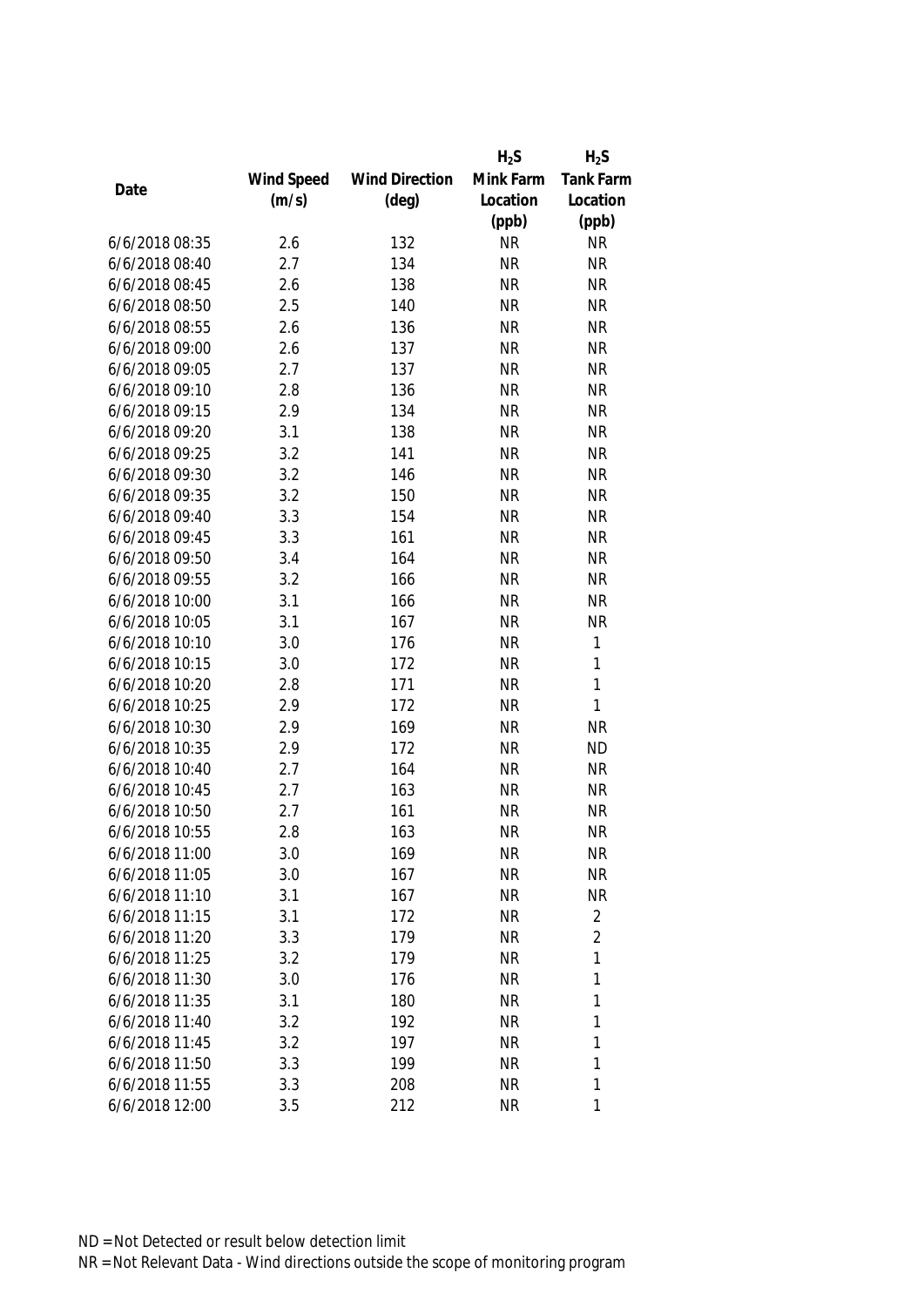|                |            |                       | $H_2S$    | $H_2S$           |
|----------------|------------|-----------------------|-----------|------------------|
|                | Wind Speed | <b>Wind Direction</b> | Mink Farm | <b>Tank Farm</b> |
| Date           | (m/s)      | $(\text{deg})$        | Location  | Location         |
|                |            |                       | (ppb)     | (ppb)            |
| 6/6/2018 12:05 | 3.4        | 211                   | <b>NR</b> | 1                |
| 6/6/2018 12:10 | 3.2        | 209                   | <b>NR</b> | 1                |
| 6/6/2018 12:15 | 3.1        | 204                   | <b>NR</b> | 1                |
| 6/6/2018 12:20 | 2.9        | 200                   | <b>NR</b> | 1                |
| 6/6/2018 12:25 | 2.8        | 193                   | <b>NR</b> | 1                |
| 6/6/2018 12:30 | 2.7        | 195                   | <b>NR</b> | $\mathbf{1}$     |
| 6/6/2018 12:35 | 2.4        | 199                   | <b>NR</b> | $\mathbf{1}$     |
| 6/6/2018 12:40 | 2.2        | 207                   | <b>NR</b> | <b>NR</b>        |
| 6/6/2018 12:45 | 1.9        | 221                   | <b>NR</b> | <b>NR</b>        |
| 6/6/2018 12:50 | 1.8        | 265                   | <b>NR</b> | <b>NR</b>        |
| 6/6/2018 12:55 | 1.6        | 315                   | <b>NR</b> | <b>NR</b>        |
| 6/6/2018 13:00 | 1.3        | 338                   | <b>NR</b> | <b>NR</b>        |
| 6/6/2018 13:05 | 1.2        | 351                   | <b>ND</b> | <b>NR</b>        |
| 6/6/2018 13:10 | 1.3        | 1                     | <b>ND</b> | <b>NR</b>        |
| 6/6/2018 13:15 | 1.4        | 3                     | <b>ND</b> | <b>NR</b>        |
| 6/6/2018 13:20 | 1.1        | $\overline{7}$        | <b>ND</b> | <b>NR</b>        |
| 6/6/2018 13:25 | 1.3        | 23                    | <b>NR</b> | <b>NR</b>        |
| 6/6/2018 13:30 | 1.6        | 56                    | <b>NR</b> | <b>NR</b>        |
| 6/6/2018 13:35 | 2.1        | 121                   | <b>NR</b> | <b>NR</b>        |
| 6/6/2018 13:40 | 2.5        | 148                   | <b>NR</b> | <b>NR</b>        |
| 6/6/2018 13:45 | 3.1        | 160                   | <b>NR</b> | <b>NR</b>        |
| 6/6/2018 13:50 | 3.7        | 161                   | <b>NR</b> | <b>NR</b>        |
| 6/6/2018 13:55 | 4.1        | 168                   | <b>NR</b> | <b>NR</b>        |
| 6/6/2018 14:00 | 4.3        | 172                   | <b>NR</b> | $\mathbf{1}$     |
| 6/6/2018 14:05 | 4.3        | 176                   | <b>NR</b> | $\mathbf{1}$     |
| 6/6/2018 14:10 | 4.0        | 180                   | <b>NR</b> | $\mathbf{1}$     |
| 6/6/2018 14:15 | 3.7        | 184                   | <b>NR</b> | 1                |
| 6/6/2018 14:20 | 3.5        | 181                   | <b>NR</b> | 1                |
| 6/6/2018 14:25 | 3.4        | 172                   | <b>NR</b> | 1                |
| 6/6/2018 14:30 | 3.3        | 163                   | <b>NR</b> | <b>NR</b>        |
| 6/6/2018 14:35 | 3.3        | 158                   | <b>NR</b> | <b>NR</b>        |
| 6/6/2018 14:40 | 3.5        | 151                   | <b>NR</b> | <b>NR</b>        |
| 6/6/2018 14:45 | 3.5        | 148                   | <b>NR</b> | <b>NR</b>        |
| 6/6/2018 14:50 | 3.6        | 153                   | <b>NR</b> | <b>NR</b>        |
| 6/6/2018 14:55 | 3.4        | 159                   | <b>NR</b> | <b>NR</b>        |
| 6/6/2018 15:00 | 3.1        | 165                   | <b>NR</b> | <b>NR</b>        |
| 6/6/2018 15:05 | 2.9        | 166                   | <b>NR</b> | <b>NR</b>        |
| 6/6/2018 15:10 | 2.9        | 179                   | <b>NR</b> | $\mathbf{1}$     |
| 6/6/2018 15:15 | 2.9        | 184                   | <b>NR</b> | 1                |
| 6/6/2018 15:20 | 2.8        | 187                   | <b>NR</b> | 1                |
| 6/6/2018 15:25 | 3.0        | 188                   | <b>NR</b> | 1                |
| 6/6/2018 15:30 | 3.4        | 187                   | <b>NR</b> | 1                |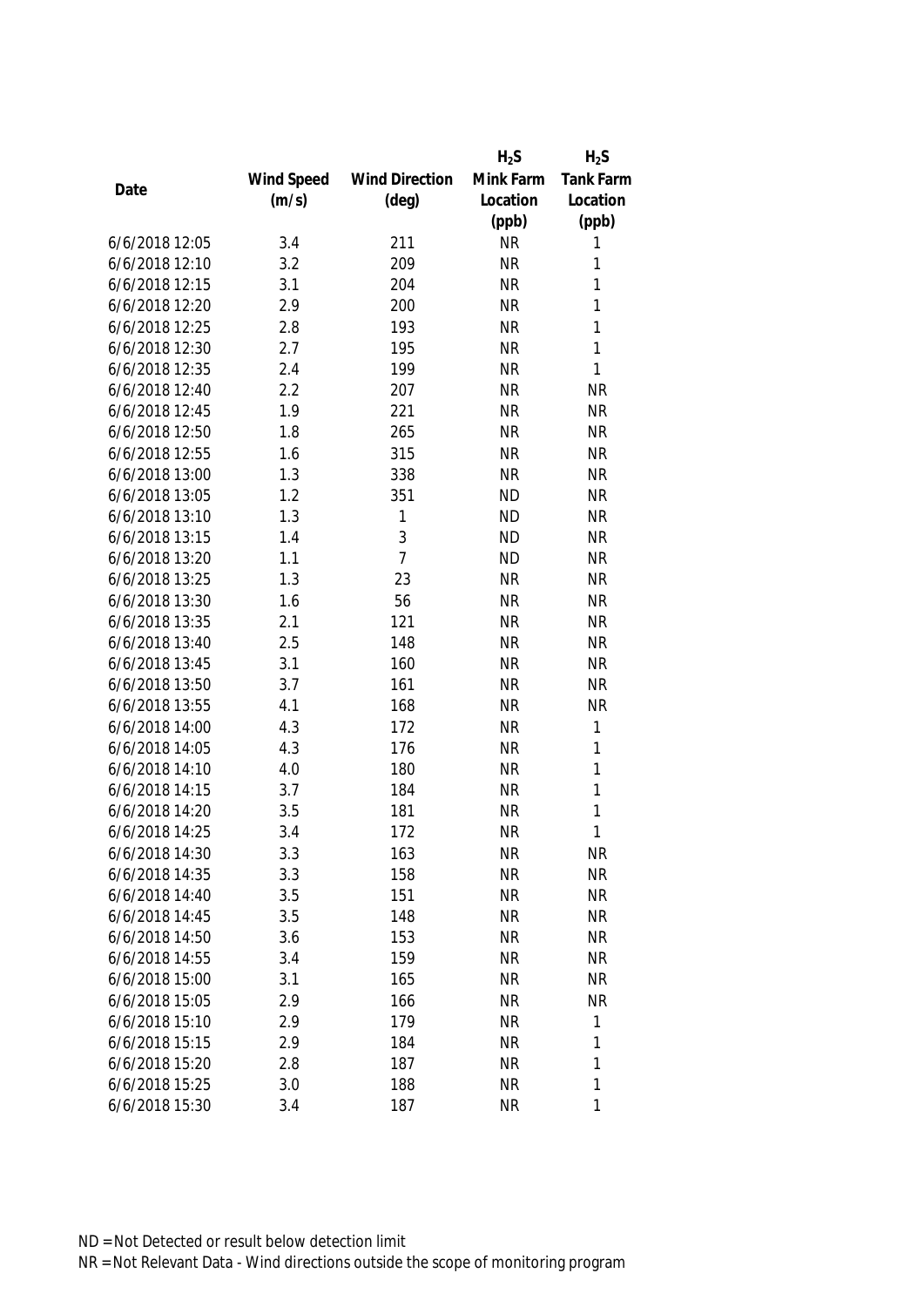|                |            |                       | $H_2S$    | $H_2S$           |
|----------------|------------|-----------------------|-----------|------------------|
|                | Wind Speed | <b>Wind Direction</b> | Mink Farm | <b>Tank Farm</b> |
| Date           | (m/s)      | $(\text{deg})$        | Location  | Location         |
|                |            |                       | (ppb)     | (ppb)            |
| 6/6/2018 15:35 | 3.5        | 193                   | <b>NR</b> | 1                |
| 6/6/2018 15:40 | 3.5        | 189                   | <b>NR</b> | 1                |
| 6/6/2018 15:45 | 3.6        | 184                   | <b>NR</b> | 1                |
| 6/6/2018 15:50 | 3.7        | 188                   | <b>NR</b> | 1                |
| 6/6/2018 15:55 | 3.6        | 196                   | <b>NR</b> | 1                |
| 6/6/2018 16:00 | 3.4        | 204                   | <b>NR</b> | 1                |
| 6/6/2018 16:05 | 3.3        | 203                   | <b>NR</b> | $\mathbf{1}$     |
| 6/6/2018 16:10 | 3.1        | 205                   | <b>NR</b> | 1                |
| 6/6/2018 16:15 | 2.8        | 216                   | <b>NR</b> | $\mathbf{1}$     |
| 6/6/2018 16:20 | 2.7        | 213                   | <b>NR</b> | 1                |
| 6/6/2018 16:25 | 2.5        | 201                   | <b>NR</b> | 1                |
| 6/6/2018 16:30 | 2.2        | 194                   | <b>NR</b> | 1                |
| 6/6/2018 16:35 | 2.1        | 190                   | <b>NR</b> | 1                |
| 6/6/2018 16:40 | 2.1        | 184                   | <b>NR</b> | $\mathbf{1}$     |
| 6/6/2018 16:45 | 2.1        | 175                   | <b>NR</b> | 1                |
| 6/6/2018 16:50 | 2.1        | 178                   | <b>NR</b> | $\mathbf{1}$     |
| 6/6/2018 16:55 | 2.2        | 188                   | <b>NR</b> | 1                |
| 6/6/2018 17:00 | 2.4        | 192                   | <b>NR</b> | 1                |
| 6/6/2018 17:05 | 2.5        | 197                   | <b>NR</b> | 1                |
| 6/6/2018 17:10 | 2.5        | 201                   | <b>NR</b> | 1                |
| 6/6/2018 17:15 | 2.6        | 200                   | <b>NR</b> | 1                |
| 6/6/2018 17:20 | 2.5        | 196                   | <b>NR</b> | 1                |
| 6/6/2018 17:25 | 2.6        | 194                   | <b>NR</b> | 1                |
| 6/6/2018 17:30 | 2.8        | 195                   | <b>NR</b> | $\mathbf{1}$     |
| 6/6/2018 17:35 | 2.8        | 194                   | <b>NR</b> | $\mathbf{1}$     |
| 6/6/2018 17:40 | 2.8        | 195                   | <b>NR</b> | 1                |
| 6/6/2018 17:45 | 2.8        | 195                   | <b>NR</b> | 1                |
| 6/6/2018 17:50 | 2.8        | 198                   | <b>NR</b> | 1                |
| 6/6/2018 17:55 | 2.6        | 200                   | <b>NR</b> | 1                |
| 6/6/2018 18:00 | 2.4        | 195                   | <b>NR</b> | 1                |
| 6/6/2018 18:05 | 2.3        | 187                   | <b>NR</b> | 1                |
| 6/6/2018 18:10 | 2.4        | 180                   | <b>NR</b> | 1                |
| 6/6/2018 18:15 | 2.5        | 181                   | <b>NR</b> | 1                |
| 6/6/2018 18:20 | 2.5        | 177                   | <b>NR</b> | 1                |
| 6/6/2018 18:25 | 2.5        | 173                   | <b>NR</b> | 1                |
| 6/6/2018 18:30 | 2.5        | 172                   | <b>NR</b> | 1                |
| 6/6/2018 18:35 | 2.5        | 172                   | <b>NR</b> | $\mathbf{1}$     |
| 6/6/2018 18:40 | 2.4        | 173                   | <b>NR</b> | 1                |
| 6/6/2018 18:45 | 2.3        | 169                   | <b>NR</b> | <b>NR</b>        |
| 6/6/2018 18:50 | 2.3        | 167                   | <b>NR</b> | <b>NR</b>        |
| 6/6/2018 18:55 | 2.3        | 166                   | <b>NR</b> | <b>NR</b>        |
| 6/6/2018 19:00 | 2.2        | 168                   | <b>NR</b> | <b>NR</b>        |
|                |            |                       |           |                  |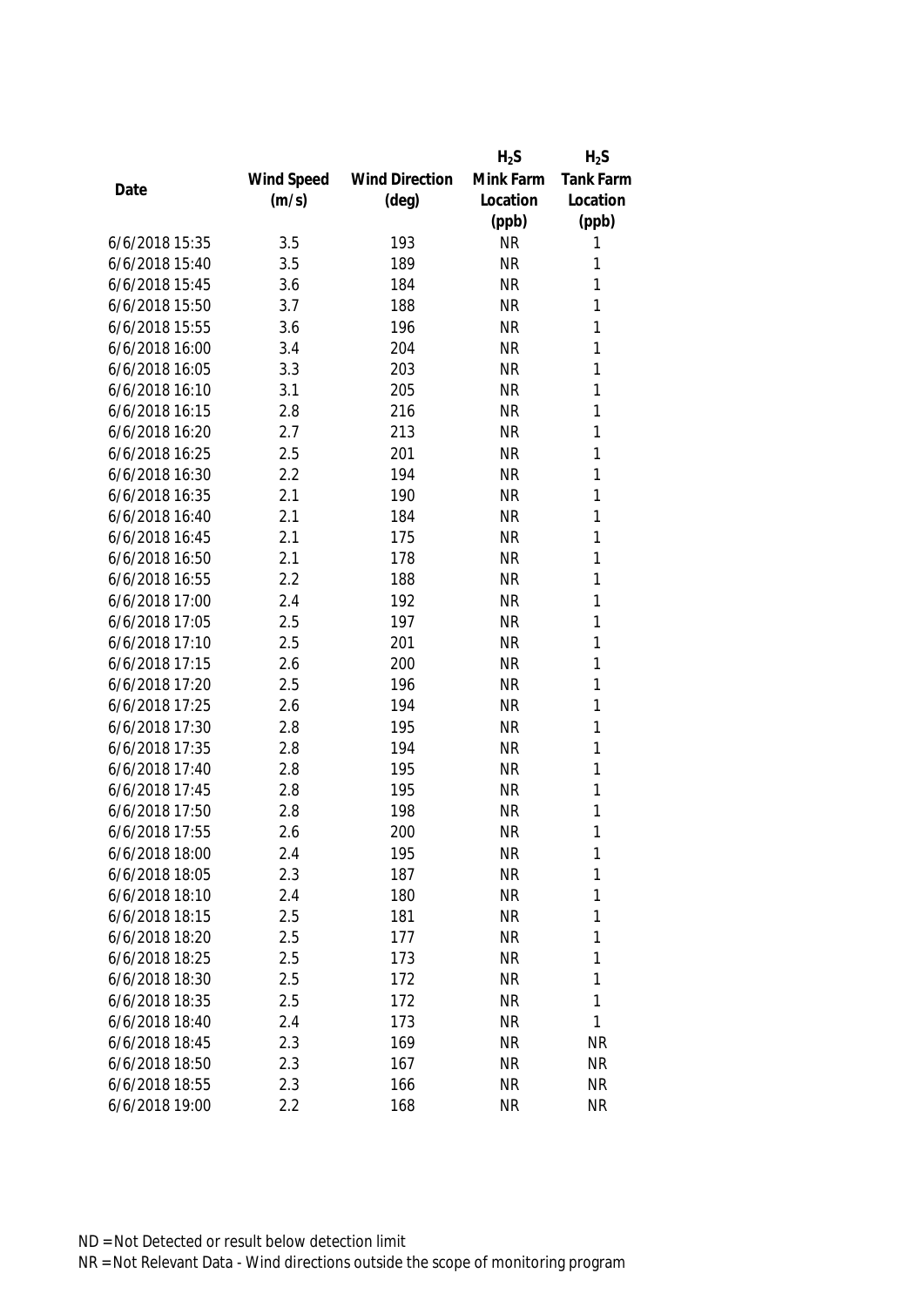|                |            |                       | $H_2S$    | $H_2S$    |
|----------------|------------|-----------------------|-----------|-----------|
|                | Wind Speed | <b>Wind Direction</b> | Mink Farm | Tank Farm |
| Date           | (m/s)      | $(\text{deg})$        | Location  | Location  |
|                |            |                       | (ppb)     | (ppb)     |
| 6/6/2018 19:05 | 2.1        | 170                   | <b>NR</b> | 2         |
| 6/6/2018 19:10 | 2.1        | 171                   | <b>NR</b> | 1         |
| 6/6/2018 19:15 | 2.1        | 173                   | <b>NR</b> | 1         |
| 6/6/2018 19:20 | 2.1        | 175                   | <b>NR</b> | 1         |
| 6/6/2018 19:25 | 2.1        | 177                   | <b>NR</b> | 1         |
| 6/6/2018 19:30 | 2.3        | 179                   | <b>NR</b> | 1         |
| 6/6/2018 19:35 | 2.4        | 180                   | <b>NR</b> | 1         |
| 6/6/2018 19:40 | 2.5        | 181                   | <b>NR</b> | 1         |
| 6/6/2018 19:45 | 2.6        | 183                   | <b>NR</b> | 1         |
| 6/6/2018 19:50 | 2.7        | 183                   | <b>NR</b> | 1         |
| 6/6/2018 19:55 | 2.8        | 183                   | <b>NR</b> | 1         |
| 6/6/2018 20:00 | 2.8        | 184                   | <b>NR</b> | 1         |
| 6/6/2018 20:05 | 2.8        | 184                   | <b>NR</b> | 1         |
| 6/6/2018 20:10 | 2.8        | 185                   | <b>NR</b> | 1         |
| 6/6/2018 20:15 | 2.8        | 184                   | <b>NR</b> | 1         |
| 6/6/2018 20:20 | 2.8        | 181                   | <b>NR</b> | 1         |
| 6/6/2018 20:25 | 2.8        | 178                   | <b>NR</b> | 1         |
| 6/6/2018 20:30 | 2.8        | 175                   | <b>NR</b> | 1         |
| 6/6/2018 20:35 | 2.9        | 172                   | <b>NR</b> | 1         |
| 6/6/2018 20:40 | 2.9        | 170                   | <b>NR</b> | 1         |
| 6/6/2018 20:45 | 3.1        | 169                   | <b>NR</b> | <b>NR</b> |
| 6/6/2018 20:50 | 3.1        | 169                   | <b>NR</b> | <b>NR</b> |
| 6/6/2018 20:55 | 3.2        | 169                   | <b>NR</b> | <b>NR</b> |
| 6/6/2018 21:00 | 3.1        | 168                   | <b>NR</b> | <b>NR</b> |
| 6/6/2018 21:05 | 3.1        | 167                   | <b>NR</b> | <b>NR</b> |
| 6/6/2018 21:10 | 3.0        | 167                   | <b>NR</b> | <b>NR</b> |
| 6/6/2018 21:15 | 3.0        | 165                   | <b>NR</b> | <b>NR</b> |
| 6/6/2018 21:20 | 2.9        | 164                   | <b>NR</b> | <b>NR</b> |
| 6/6/2018 21:25 | 2.9        | 163                   | <b>NR</b> | <b>NR</b> |
| 6/6/2018 21:30 | 2.9        | 163                   | <b>NR</b> | <b>NR</b> |
| 6/6/2018 21:35 | 3.0        | 163                   | <b>NR</b> | <b>NR</b> |
| 6/6/2018 21:40 | 3.1        | 164                   | <b>NR</b> | <b>NR</b> |
| 6/6/2018 21:45 | 3.1        | 164                   | <b>NR</b> | <b>NR</b> |
| 6/6/2018 21:50 | 3.2        | 165                   | <b>NR</b> | <b>NR</b> |
| 6/6/2018 21:55 | 3.2        | 165                   | <b>NR</b> | <b>NR</b> |
| 6/6/2018 22:00 | 3.3        | 166                   | <b>NR</b> | <b>NR</b> |
| 6/6/2018 22:05 | 3.3        | 166                   | <b>NR</b> | <b>NR</b> |
| 6/6/2018 22:10 | 3.4        | 165                   | <b>NR</b> | <b>NR</b> |
| 6/6/2018 22:15 | 3.4        | 166                   | <b>NR</b> | <b>NR</b> |
| 6/6/2018 22:20 | 3.5        | 166                   | <b>NR</b> | <b>NR</b> |
| 6/6/2018 22:25 | 3.6        | 167                   | <b>NR</b> | <b>NR</b> |
| 6/6/2018 22:30 | 3.6        | 167                   | <b>NR</b> | <b>NR</b> |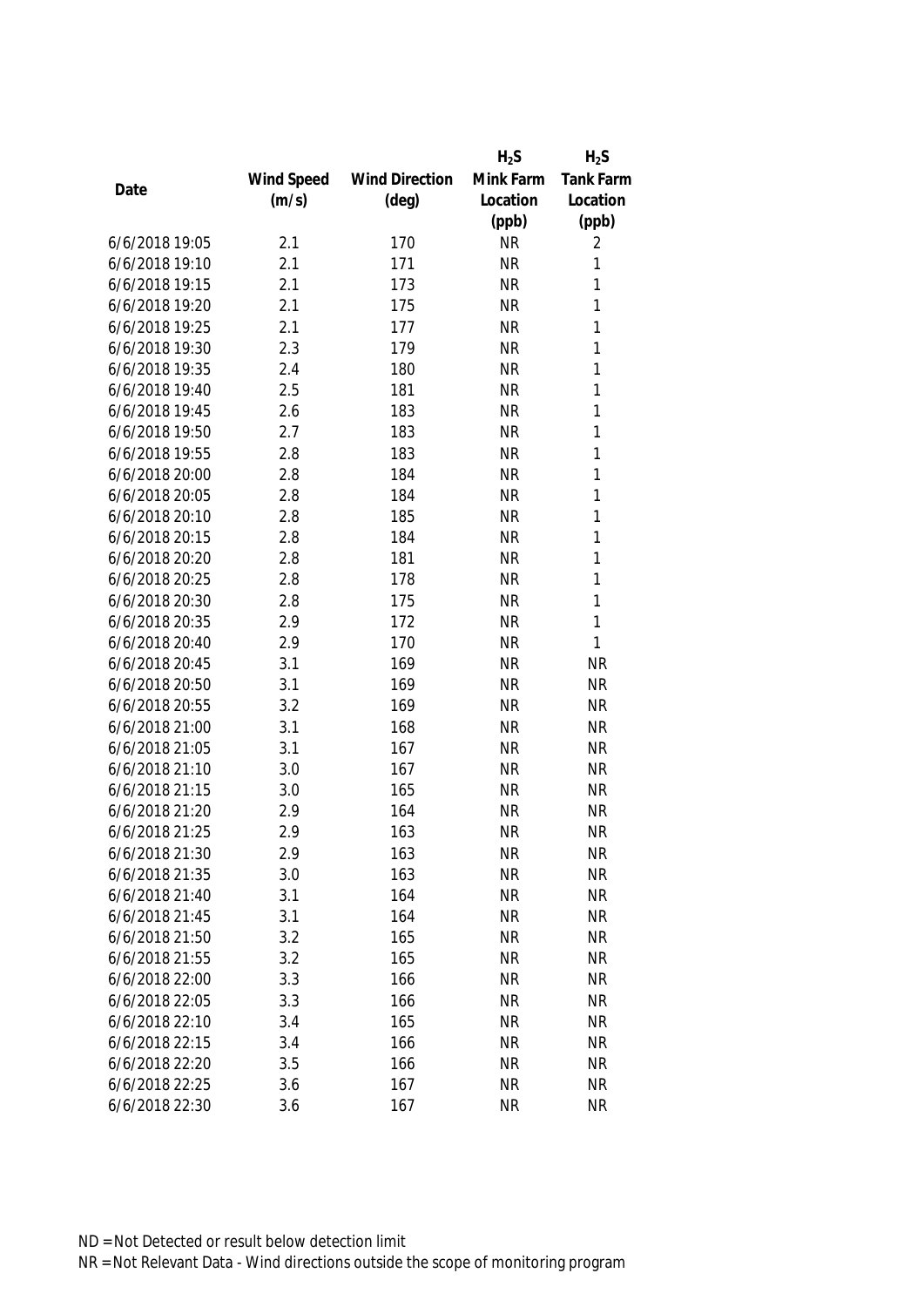|                |            |                       | $H_2S$    | $H_2S$           |
|----------------|------------|-----------------------|-----------|------------------|
|                | Wind Speed | <b>Wind Direction</b> | Mink Farm | <b>Tank Farm</b> |
| Date           | (m/s)      | $(\text{deg})$        | Location  | Location         |
|                |            |                       | (ppb)     | (ppb)            |
| 6/6/2018 22:35 | 3.7        | 168                   | <b>NR</b> | <b>NR</b>        |
| 6/6/2018 22:40 | 3.7        | 169                   | <b>NR</b> | <b>NR</b>        |
| 6/6/2018 22:45 | 3.6        | 171                   | <b>NR</b> | 1                |
| 6/6/2018 22:50 | 3.5        | 173                   | <b>NR</b> | 1                |
| 6/6/2018 22:55 | 3.4        | 175                   | <b>NR</b> | 1                |
| 6/6/2018 23:00 | 3.3        | 177                   | <b>NR</b> | 1                |
| 6/6/2018 23:05 | 3.2        | 179                   | <b>NR</b> | 1                |
| 6/6/2018 23:10 | 3.1        | 181                   | <b>NR</b> | $\mathbf{1}$     |
| 6/6/2018 23:15 | 2.9        | 185                   | <b>NR</b> | $\mathbf{1}$     |
| 6/6/2018 23:20 | 2.9        | 188                   | <b>NR</b> | $\mathbf{1}$     |
| 6/6/2018 23:25 | 2.8        | 190                   | <b>NR</b> | 1                |
| 6/6/2018 23:30 | 2.7        | 192                   | <b>NR</b> | 1                |
| 6/6/2018 23:35 | 2.5        | 194                   | <b>NR</b> | 1                |
| 6/6/2018 23:40 | 2.5        | 195                   | <b>NR</b> | $\mathbf{1}$     |
| 6/6/2018 23:45 | 2.5        | 194                   | <b>NR</b> | 1                |
| 6/6/2018 23:50 | 2.5        | 192                   | <b>NR</b> | $\mathbf{1}$     |
| 6/6/2018 23:55 | 2.4        | 190                   | <b>NR</b> | 1                |
| 6/6/2018 24:00 | 2.3        | 189                   | <b>NR</b> | $\mathbf{1}$     |
| 6/7/2018 00:05 | 2.2        | 186                   | <b>NR</b> | 1                |
| 6/7/2018 00:10 | 2.0        | 181                   | <b>NR</b> | 1                |
| 6/7/2018 00:15 | 1.9        | 176                   | <b>NR</b> | 1                |
| 6/7/2018 00:20 | 1.8        | 171                   | <b>NR</b> | $\mathbf{1}$     |
| 6/7/2018 00:25 | 1.7        | 169                   | <b>NR</b> | <b>NR</b>        |
| 6/7/2018 00:30 | 1.7        | 166                   | <b>NR</b> | <b>NR</b>        |
| 6/7/2018 00:35 | 1.7        | 164                   | <b>NR</b> | <b>NR</b>        |
| 6/7/2018 00:40 | 1.7        | 165                   | <b>NR</b> | <b>NR</b>        |
| 6/7/2018 00:45 | 1.8        | 167                   | <b>NR</b> | <b>NR</b>        |
| 6/7/2018 00:50 | 1.9        | 167                   | <b>NR</b> | <b>NR</b>        |
| 6/7/2018 00:55 | 2.0        | 167                   | <b>NR</b> | <b>NR</b>        |
| 6/7/2018 01:00 | 2.1        | 168                   | <b>NR</b> | <b>NR</b>        |
| 6/7/2018 01:05 | 2.2        | 170                   | <b>NR</b> | $\mathbf{1}$     |
| 6/7/2018 01:10 | 2.3        | 171                   | <b>NR</b> | 1                |
| 6/7/2018 01:15 | 2.4        | 172                   | <b>NR</b> | 1                |
| 6/7/2018 01:20 | 2.4        | 173                   | <b>NR</b> | 1                |
| 6/7/2018 01:25 | 2.3        | 175                   | <b>NR</b> | 1                |
| 6/7/2018 01:30 | 2.2        | 175                   | <b>NR</b> | 1                |
| 6/7/2018 01:35 | 2.2        | 174                   | <b>NR</b> | 1                |
| 6/7/2018 01:40 | 2.1        | 172                   | <b>NR</b> | 1                |
| 6/7/2018 01:45 | 2.1        | 173                   | <b>NR</b> | 1                |
| 6/7/2018 01:50 | 2.1        | 173                   | <b>NR</b> | 1                |
| 6/7/2018 01:55 | 2.1        | 174                   | <b>NR</b> | 1                |
| 6/7/2018 02:00 | 1.9        | 178                   | <b>NR</b> | 1                |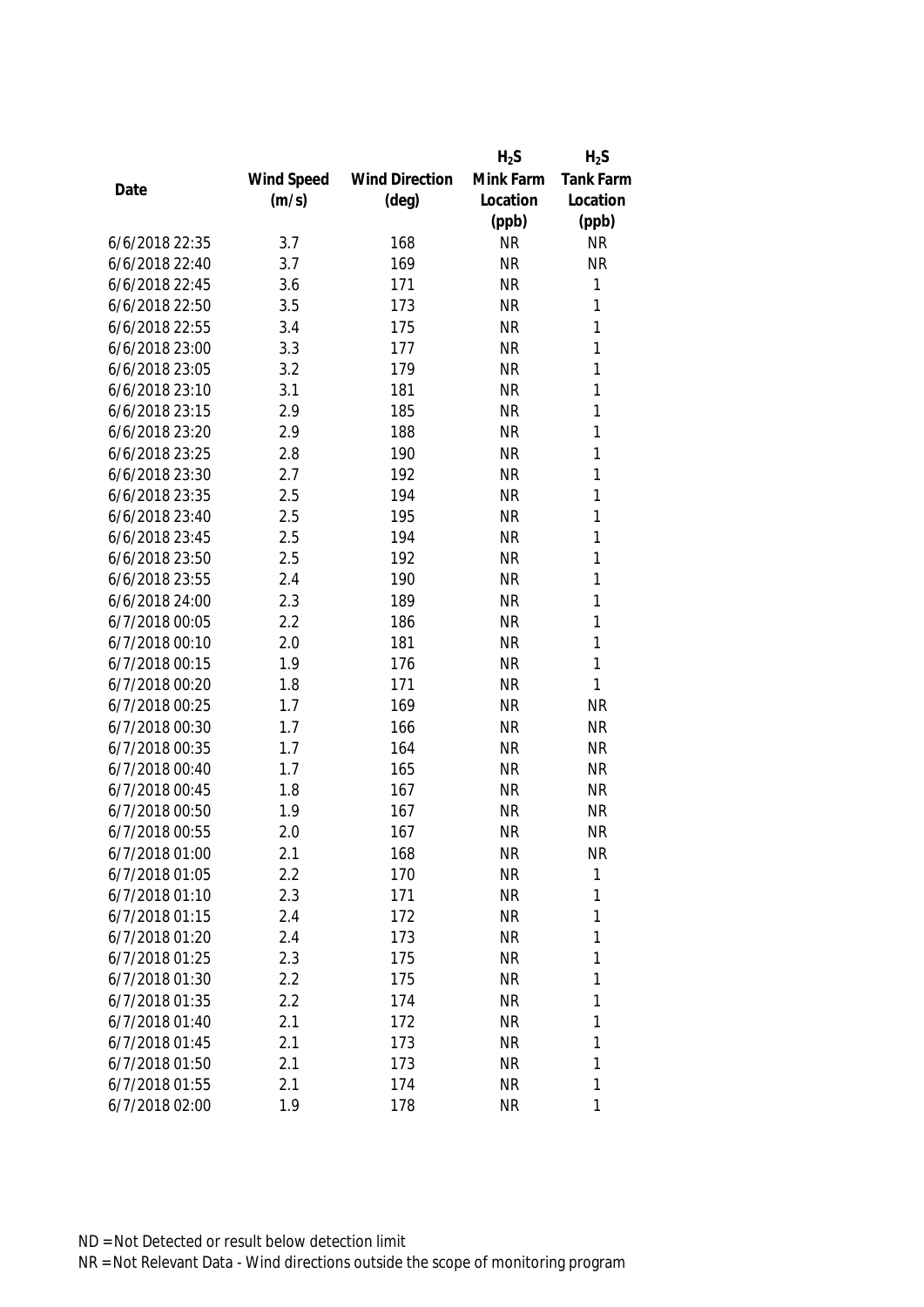|                |            |                       | $H_2S$    | $H_2S$    |
|----------------|------------|-----------------------|-----------|-----------|
|                | Wind Speed | <b>Wind Direction</b> | Mink Farm | Tank Farm |
| Date           | (m/s)      | $(\text{deg})$        | Location  | Location  |
|                |            |                       | (ppb)     | (ppb)     |
| 6/7/2018 02:05 | 1.6        | 180                   | <b>NR</b> | 1         |
| 6/7/2018 02:10 | 1.4        | 194                   | <b>NR</b> | 1         |
| 6/7/2018 02:15 | 1.2        | 208                   | <b>NR</b> | 1         |
| 6/7/2018 02:20 | 0.8        | 220                   | <b>NR</b> | 1         |
| 6/7/2018 02:25 | 0.7        | 220                   | <b>NR</b> | 1         |
| 6/7/2018 02:30 | 0.7        | 202                   | <b>NR</b> | 1         |
| 6/7/2018 02:35 | 0.8        | 199                   | <b>NR</b> | 1         |
| 6/7/2018 02:40 | 0.8        | 188                   | <b>NR</b> | 1         |
| 6/7/2018 02:45 | 0.9        | 173                   | <b>NR</b> | 1         |
| 6/7/2018 02:50 | 1.1        | 167                   | <b>NR</b> | <b>NR</b> |
| 6/7/2018 02:55 | 1.2        | 161                   | <b>NR</b> | <b>NR</b> |
| 6/7/2018 03:00 | 1.4        | 158                   | <b>NR</b> | <b>NR</b> |
| 6/7/2018 03:05 | 1.6        | 156                   | <b>NR</b> | <b>NR</b> |
| 6/7/2018 03:10 | 1.7        | 157                   | <b>NR</b> | <b>NR</b> |
| 6/7/2018 03:15 | 1.7        | 163                   | <b>NR</b> | <b>NR</b> |
| 6/7/2018 03:20 | 1.5        | 169                   | <b>NR</b> | <b>NR</b> |
| 6/7/2018 03:25 | 1.2        | 173                   | <b>NR</b> | 1         |
| 6/7/2018 03:30 | 0.9        | 179                   | <b>NR</b> | 1         |
| 6/7/2018 03:35 | 0.6        | 187                   | <b>NR</b> | 1         |
| 6/7/2018 03:40 | 0.4        | 195                   | <b>NR</b> | 1         |
| 6/7/2018 03:45 | 0.4        | 13                    | <b>ND</b> | <b>NR</b> |
| 6/7/2018 03:50 | 0.7        | 19                    | <b>ND</b> | <b>NR</b> |
| 6/7/2018 03:55 | 1.0        | 21                    | 1         | <b>NR</b> |
| 6/7/2018 04:00 | 1.4        | 23                    | 1         | <b>NR</b> |
| 6/7/2018 04:05 | 1.9        | 25                    | 1         | <b>NR</b> |
| 6/7/2018 04:10 | 2.0        | 28                    | 1         | <b>NR</b> |
| 6/7/2018 04:15 | 2.0        | 34                    | 1         | <b>NR</b> |
| 6/7/2018 04:20 | 1.9        | 44                    | <b>NR</b> | <b>NR</b> |
| 6/7/2018 04:25 | 1.9        | 54                    | <b>NR</b> | <b>NR</b> |
| 6/7/2018 04:30 | 1.8        | 59                    | <b>NR</b> | <b>NR</b> |
| 6/7/2018 04:35 | 1.7        | 61                    | <b>NR</b> | <b>NR</b> |
| 6/7/2018 04:40 | 1.6        | 64                    | <b>NR</b> | <b>NR</b> |
| 6/7/2018 04:45 | 1.6        | 64                    | <b>NR</b> | <b>NR</b> |
| 6/7/2018 04:50 | 1.6        | 63                    | <b>NR</b> | <b>NR</b> |
| 6/7/2018 04:55 | 1.5        | 59                    | <b>NR</b> | <b>NR</b> |
| 6/7/2018 05:00 | 1.5        | 56                    | <b>NR</b> | <b>NR</b> |
| 6/7/2018 05:05 | 1.4        | 58                    | <b>NR</b> | <b>NR</b> |
| 6/7/2018 05:10 | 1.4        | 61                    | <b>NR</b> | <b>NR</b> |
| 6/7/2018 05:15 | 1.4        | 65                    | <b>NR</b> | <b>NR</b> |
| 6/7/2018 05:20 | 1.2        | 66                    | <b>NR</b> | <b>NR</b> |
| 6/7/2018 05:25 | 1.1        | 69                    | <b>NR</b> | <b>NR</b> |
| 6/7/2018 05:30 | 0.9        | 73                    | <b>NR</b> | <b>NR</b> |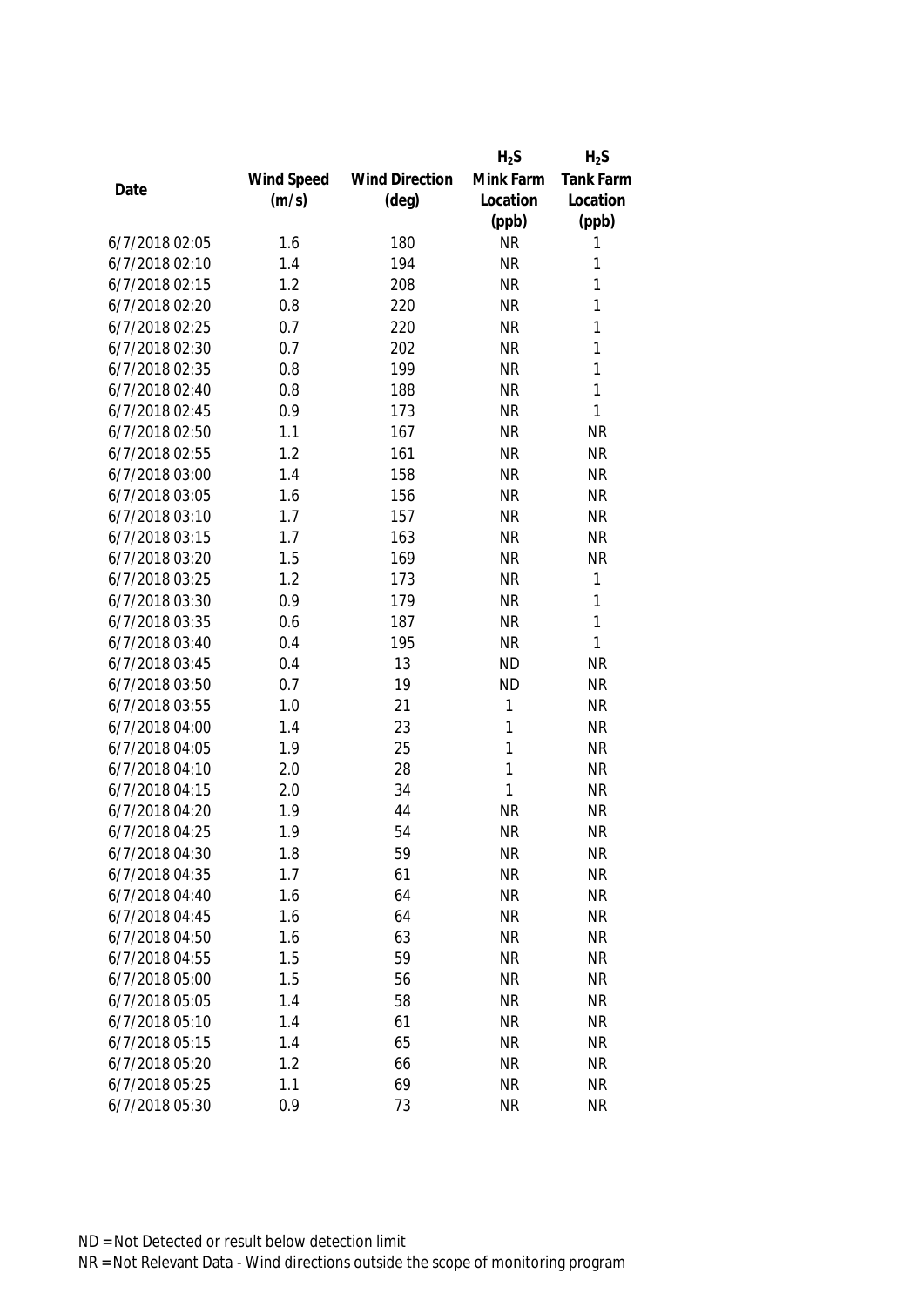|                |            |                       | $H_2S$       | $H_2S$    |
|----------------|------------|-----------------------|--------------|-----------|
|                | Wind Speed | <b>Wind Direction</b> | Mink Farm    | Tank Farm |
| Date           | (m/s)      | $(\text{deg})$        | Location     | Location  |
|                |            |                       | (ppb)        | (ppb)     |
| 6/7/2018 05:35 | 1.0        | 66                    | <b>NR</b>    | <b>NR</b> |
| 6/7/2018 05:40 | 1.2        | 55                    | <b>NR</b>    | <b>NR</b> |
| 6/7/2018 05:45 | 1.2        | 45                    | <b>NR</b>    | <b>NR</b> |
| 6/7/2018 05:50 | 1.4        | 42                    | <b>NR</b>    | <b>NR</b> |
| 6/7/2018 05:55 | 1.4        | 42                    | <b>NR</b>    | <b>NR</b> |
| 6/7/2018 06:00 | 1.5        | 42                    | <b>NR</b>    | <b>NR</b> |
| 6/7/2018 06:05 | 1.5        | 44                    | <b>NR</b>    | <b>NR</b> |
| 6/7/2018 06:10 | 1.5        | 44                    | <b>NR</b>    | <b>NR</b> |
| 6/7/2018 06:15 | 1.6        | 42                    | <b>NR</b>    | <b>NR</b> |
| 6/7/2018 06:20 | 1.7        | 40                    | $\mathbf{1}$ | <b>NR</b> |
| 6/7/2018 06:25 | 1.9        | 38                    | 1            | <b>NR</b> |
| 6/7/2018 06:30 | 1.9        | 38                    | 1            | <b>NR</b> |
| 6/7/2018 06:35 | 1.8        | 37                    | $\mathbf{1}$ | <b>NR</b> |
| 6/7/2018 06:40 | 1.6        | 39                    | $\mathbf{1}$ | <b>NR</b> |
| 6/7/2018 06:45 | 1.3        | 41                    | <b>NR</b>    | <b>NR</b> |
| 6/7/2018 06:50 | 1.2        | 42                    | <b>NR</b>    | <b>NR</b> |
| 6/7/2018 06:55 | 1.2        | 44                    | <b>NR</b>    | <b>NR</b> |
| 6/7/2018 07:00 | 1.1        | 47                    | <b>NR</b>    | <b>NR</b> |
| 6/7/2018 07:05 | 1.1        | 51                    | <b>NR</b>    | <b>NR</b> |
| 6/7/2018 07:10 | 1.2        | 49                    | <b>NR</b>    | <b>NR</b> |
| 6/7/2018 07:15 | 1.5        | 46                    | <b>NR</b>    | <b>NR</b> |
| 6/7/2018 07:20 | 1.8        | 44                    | <b>NR</b>    | <b>NR</b> |
| 6/7/2018 07:25 | 1.9        | 43                    | <b>NR</b>    | <b>NR</b> |
| 6/7/2018 07:30 | 2.1        | 43                    | <b>NR</b>    | <b>NR</b> |
| 6/7/2018 07:35 | 2.2        | 42                    | <b>NR</b>    | <b>NR</b> |
| 6/7/2018 07:40 | 2.1        | 45                    | <b>NR</b>    | <b>NR</b> |
| 6/7/2018 07:45 | 2.0        | 51                    | <b>NR</b>    | <b>NR</b> |
| 6/7/2018 07:50 | 1.7        | 57                    | <b>NR</b>    | <b>NR</b> |
| 6/7/2018 07:55 | 1.5        | 62                    | <b>NR</b>    | <b>NR</b> |
| 6/7/2018 08:00 | 1.3        | 63                    | <b>NR</b>    | <b>NR</b> |
| 6/7/2018 08:05 | 1.3        | 65                    | <b>NR</b>    | <b>NR</b> |
| 6/7/2018 08:10 | 1.3        | 60                    | <b>NR</b>    | <b>NR</b> |
| 6/7/2018 08:15 | 1.5        | 51                    | <b>NR</b>    | <b>NR</b> |
| 6/7/2018 08:20 | 1.8        | 43                    | <b>NR</b>    | <b>NR</b> |
| 6/7/2018 08:25 | 2.0        | 37                    | 1            | <b>NR</b> |
| 6/7/2018 08:30 | 2.2        | 36                    | 1            | <b>NR</b> |
| 6/7/2018 08:35 | 2.4        | 34                    | 1            | <b>NR</b> |
| 6/7/2018 08:40 | 2.5        | 35                    | 1            | <b>NR</b> |
| 6/7/2018 08:45 | 2.5        | 37                    | 1            | <b>NR</b> |
| 6/7/2018 08:50 | 2.6        | 39                    | 1            | <b>NR</b> |
| 6/7/2018 08:55 | 2.6        | 40                    | 1            | <b>NR</b> |
| 6/7/2018 09:00 | 2.7        | 40                    | 1            | <b>NR</b> |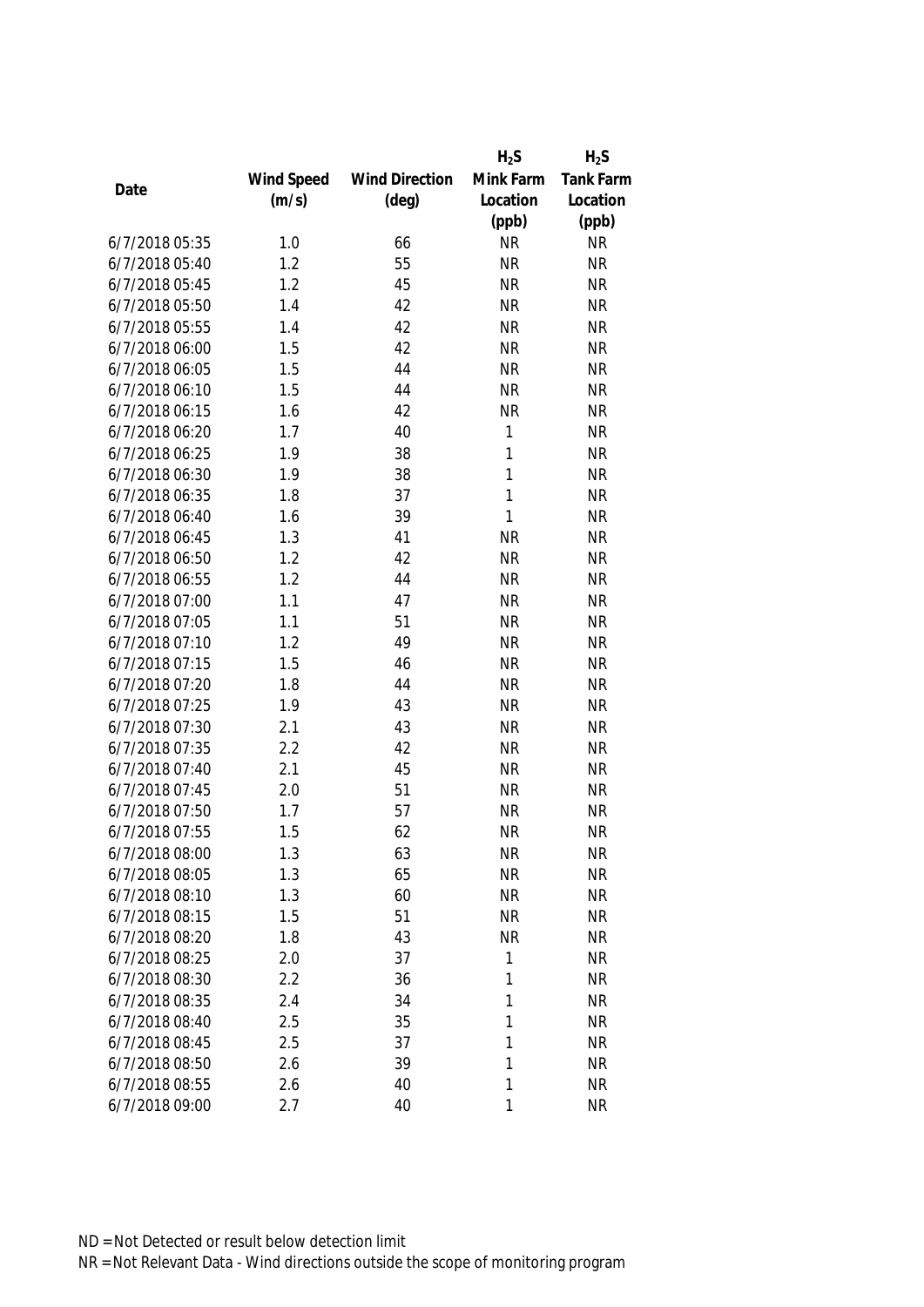|                |            |                       | $H_2S$    | $H_2S$           |
|----------------|------------|-----------------------|-----------|------------------|
|                | Wind Speed | <b>Wind Direction</b> | Mink Farm | <b>Tank Farm</b> |
| Date           | (m/s)      | $(\text{deg})$        | Location  | Location         |
|                |            |                       | (ppb)     | (ppb)            |
| 6/7/2018 09:05 | 2.9        | 39                    | 1         | <b>NR</b>        |
| 6/7/2018 09:10 | 3.0        | 42                    | <b>NR</b> | <b>NR</b>        |
| 6/7/2018 09:15 | 3.0        | 44                    | <b>NR</b> | <b>NR</b>        |
| 6/7/2018 09:20 | 2.9        | 48                    | <b>NR</b> | <b>NR</b>        |
| 6/7/2018 09:25 | 2.9        | 51                    | <b>NR</b> | <b>NR</b>        |
| 6/7/2018 09:30 | 2.9        | 52                    | <b>NR</b> | <b>NR</b>        |
| 6/7/2018 09:35 | 2.8        | 54                    | <b>NR</b> | <b>NR</b>        |
| 6/7/2018 09:40 | 2.6        | 56                    | <b>NR</b> | <b>NR</b>        |
| 6/7/2018 09:45 | 2.5        | 60                    | <b>NR</b> | <b>NR</b>        |
| 6/7/2018 09:50 | 2.4        | 63                    | <b>NR</b> | <b>NR</b>        |
| 6/7/2018 09:55 | 2.3        | 63                    | <b>NR</b> | <b>NR</b>        |
| 6/7/2018 10:00 | 2.3        | 75                    | <b>NR</b> | <b>NR</b>        |
| 6/7/2018 10:05 | 2.2        | 84                    | <b>NR</b> | <b>NR</b>        |
| 6/7/2018 10:10 | 2.3        | 88                    | <b>NR</b> | <b>NR</b>        |
| 6/7/2018 10:15 | 2.4        | 82                    | <b>NR</b> | <b>NR</b>        |
| 6/7/2018 10:20 | 2.4        | 76                    | <b>NR</b> | <b>NR</b>        |
| 6/7/2018 10:25 | 2.4        | 78                    | <b>NR</b> | <b>NR</b>        |
| 6/7/2018 10:30 | 2.5        | 71                    | <b>NR</b> | <b>NR</b>        |
| 6/7/2018 10:35 | 2.4        | 69                    | <b>NR</b> | <b>NR</b>        |
| 6/7/2018 10:40 | 2.4        | 68                    | <b>NR</b> | <b>NR</b>        |
| 6/7/2018 10:45 | 2.3        | 70                    | <b>NR</b> | <b>NR</b>        |
| 6/7/2018 10:50 | 2.3        | 67                    | <b>NR</b> | <b>NR</b>        |
| 6/7/2018 10:55 | 2.4        | 63                    | <b>NR</b> | <b>NR</b>        |
| 6/7/2018 11:00 | 2.4        | 56                    | <b>NR</b> | <b>NR</b>        |
| 6/7/2018 11:05 | 2.5        | 49                    | <b>NR</b> | <b>NR</b>        |
| 6/7/2018 11:10 | 2.5        | 42                    | <b>NR</b> | <b>NR</b>        |
| 6/7/2018 11:15 | 2.6        | 41                    | <b>NR</b> | <b>NR</b>        |
| 6/7/2018 11:20 | 2.5        | 44                    | <b>NR</b> | <b>NR</b>        |
| 6/7/2018 11:25 | 2.5        | 41                    | <b>NR</b> | <b>NR</b>        |
| 6/7/2018 11:30 | 2.6        | 44                    | <b>NR</b> | <b>NR</b>        |
| 6/7/2018 11:35 | 2.8        | 43                    | <b>NR</b> | <b>NR</b>        |
| 6/7/2018 11:40 | 2.8        | 44                    | <b>NR</b> | <b>NR</b>        |
| 6/7/2018 11:45 | 3.0        | 40                    | <b>ND</b> | <b>NR</b>        |
| 6/7/2018 11:50 | 3.2        | 43                    | <b>NR</b> | <b>NR</b>        |
| 6/7/2018 11:55 | 3.1        | 49                    | <b>NR</b> | <b>NR</b>        |
| 6/7/2018 12:00 | 3.0        | 51                    | <b>NR</b> | <b>NR</b>        |
| 6/7/2018 12:05 | 2.9        | 55                    | <b>NR</b> | <b>NR</b>        |
| 6/7/2018 12:10 | 2.9        | 54                    | <b>NR</b> | <b>NR</b>        |
| 6/7/2018 12:15 | 2.8        | 58                    | <b>NR</b> | <b>NR</b>        |
| 6/7/2018 12:20 | 2.7        | 60                    | <b>NR</b> | <b>NR</b>        |
| 6/7/2018 12:25 | 2.6        | 63                    | <b>NR</b> | <b>NR</b>        |
| 6/7/2018 12:30 | 2.8        | 63                    | <b>NR</b> | <b>NR</b>        |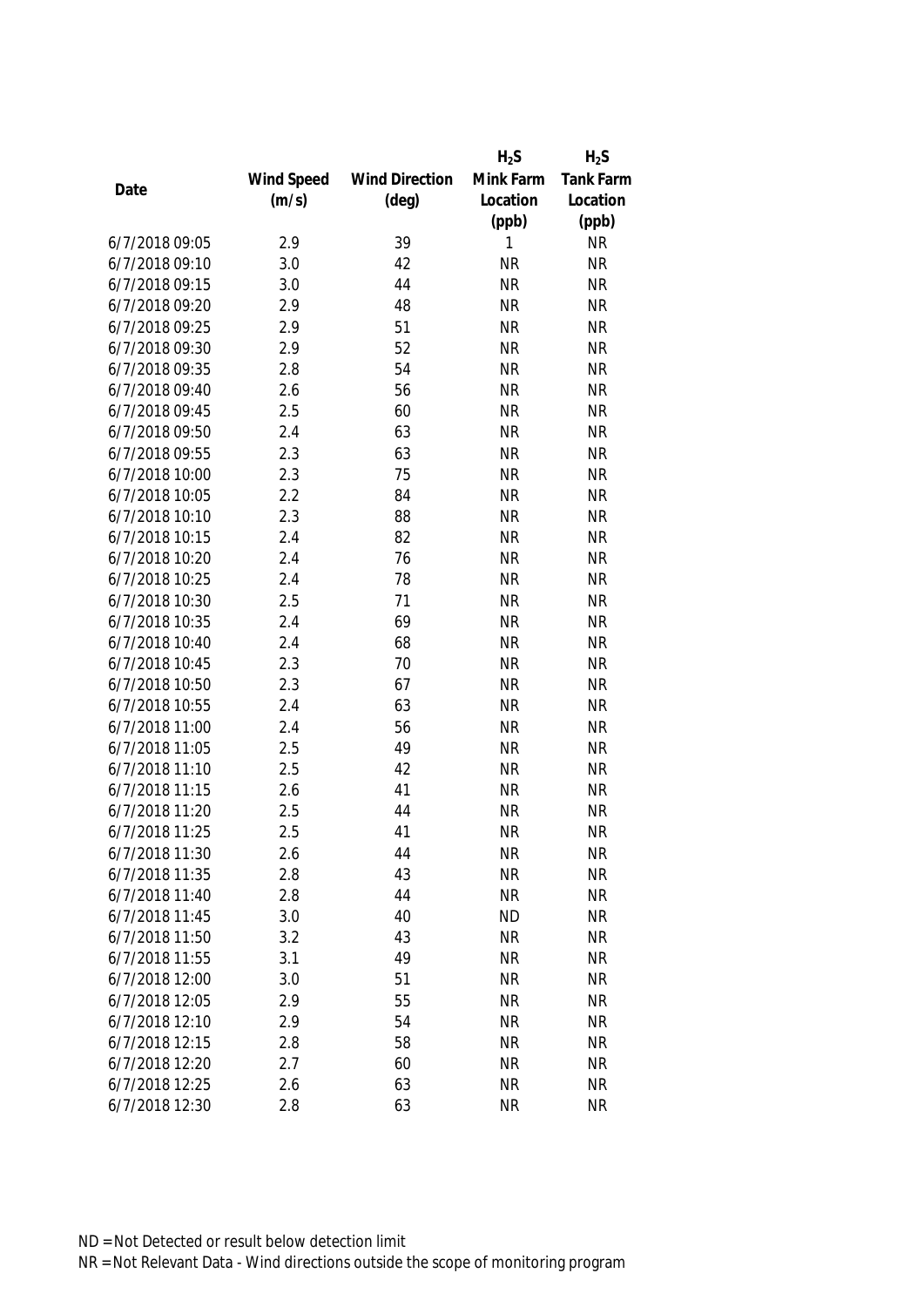|                |            |                       | $H_2S$    | $H_2S$           |
|----------------|------------|-----------------------|-----------|------------------|
|                | Wind Speed | <b>Wind Direction</b> | Mink Farm | <b>Tank Farm</b> |
| Date           | (m/s)      | $(\text{deg})$        | Location  | Location         |
|                |            |                       | (ppb)     | (ppb)            |
| 6/7/2018 12:35 | 2.7        | 65                    | <b>NR</b> | <b>NR</b>        |
| 6/7/2018 12:40 | 2.7        | 64                    | <b>NR</b> | <b>NR</b>        |
| 6/7/2018 12:45 | 2.8        | 60                    | <b>NR</b> | <b>NR</b>        |
| 6/7/2018 12:50 | 2.9        | 58                    | <b>NR</b> | <b>NR</b>        |
| 6/7/2018 12:55 | 3.0        | 53                    | <b>NR</b> | <b>NR</b>        |
| 6/7/2018 13:00 | 3.0        | 53                    | <b>NR</b> | <b>NR</b>        |
| 6/7/2018 13:05 | 3.0        | 55                    | <b>NR</b> | <b>NR</b>        |
| 6/7/2018 13:10 | 2.9        | 61                    | <b>NR</b> | <b>NR</b>        |
| 6/7/2018 13:15 | 2.7        | 66                    | <b>NR</b> | <b>NR</b>        |
| 6/7/2018 13:20 | 2.6        | 76                    | <b>NR</b> | <b>NR</b>        |
| 6/7/2018 13:25 | 2.5        | 79                    | <b>NR</b> | <b>NR</b>        |
| 6/7/2018 13:30 | 2.4        | 81                    | <b>NR</b> | <b>NR</b>        |
| 6/7/2018 13:35 | 2.4        | 80                    | <b>NR</b> | <b>NR</b>        |
| 6/7/2018 13:40 | 2.4        | 77                    | <b>NR</b> | <b>NR</b>        |
| 6/7/2018 13:45 | 2.4        | 77                    | <b>NR</b> | <b>NR</b>        |
| 6/7/2018 13:50 | 2.3        | 74                    | <b>NR</b> | <b>NR</b>        |
| 6/7/2018 13:55 | 2.2        | 83                    | <b>NR</b> | <b>NR</b>        |
| 6/7/2018 14:00 | 2.2        | 80                    | <b>NR</b> | <b>NR</b>        |
| 6/7/2018 14:05 | 2.2        | 76                    | <b>NR</b> | <b>NR</b>        |
| 6/7/2018 14:10 | 2.2        | 80                    | <b>NR</b> | <b>NR</b>        |
| 6/7/2018 14:15 | 2.1        | 85                    | <b>NR</b> | <b>NR</b>        |
| 6/7/2018 14:20 | 2.2        | 86                    | <b>NR</b> | <b>NR</b>        |
| 6/7/2018 14:25 | 2.4        | 81                    | <b>NR</b> | <b>NR</b>        |
| 6/7/2018 14:30 | 2.4        | 80                    | <b>NR</b> | <b>NR</b>        |
| 6/7/2018 14:35 | 2.4        | 78                    | <b>NR</b> | <b>NR</b>        |
| 6/7/2018 14:40 | 2.5        | 72                    | <b>NR</b> | <b>NR</b>        |
| 6/7/2018 14:45 | 2.6        | 62                    | <b>NR</b> | <b>NR</b>        |
| 6/7/2018 14:50 | 2.7        | 51                    | <b>NR</b> | <b>NR</b>        |
| 6/7/2018 14:55 | 2.7        | 42                    | <b>NR</b> | <b>NR</b>        |
| 6/7/2018 15:00 | 2.6        | 36                    | <b>ND</b> | <b>NR</b>        |
| 6/7/2018 15:05 | 2.6        | 43                    | <b>NR</b> | <b>NR</b>        |
| 6/7/2018 15:10 | 2.6        | 41                    | <b>NR</b> | <b>NR</b>        |
| 6/7/2018 15:15 | 2.4        | 46                    | <b>NR</b> | <b>NR</b>        |
| 6/7/2018 15:20 | 2.3        | 53                    | <b>NR</b> | <b>NR</b>        |
| 6/7/2018 15:25 | 2.2        | 56                    | <b>NR</b> | <b>NR</b>        |
| 6/7/2018 15:30 | 2.3        | 56                    | <b>NR</b> | <b>NR</b>        |
| 6/7/2018 15:35 | 2.3        | 49                    | <b>NR</b> | <b>NR</b>        |
| 6/7/2018 15:40 | 2.4        | 45                    | <b>NR</b> | <b>NR</b>        |
| 6/7/2018 15:45 | 2.5        | 39                    | 1         | <b>NR</b>        |
| 6/7/2018 15:50 | 2.7        | 34                    | <b>ND</b> | <b>NR</b>        |
| 6/7/2018 15:55 | 2.9        | 33                    | <b>ND</b> | <b>NR</b>        |
|                |            |                       |           |                  |
| 6/7/2018 16:00 | 3.0        | 34                    | <b>ND</b> | <b>NR</b>        |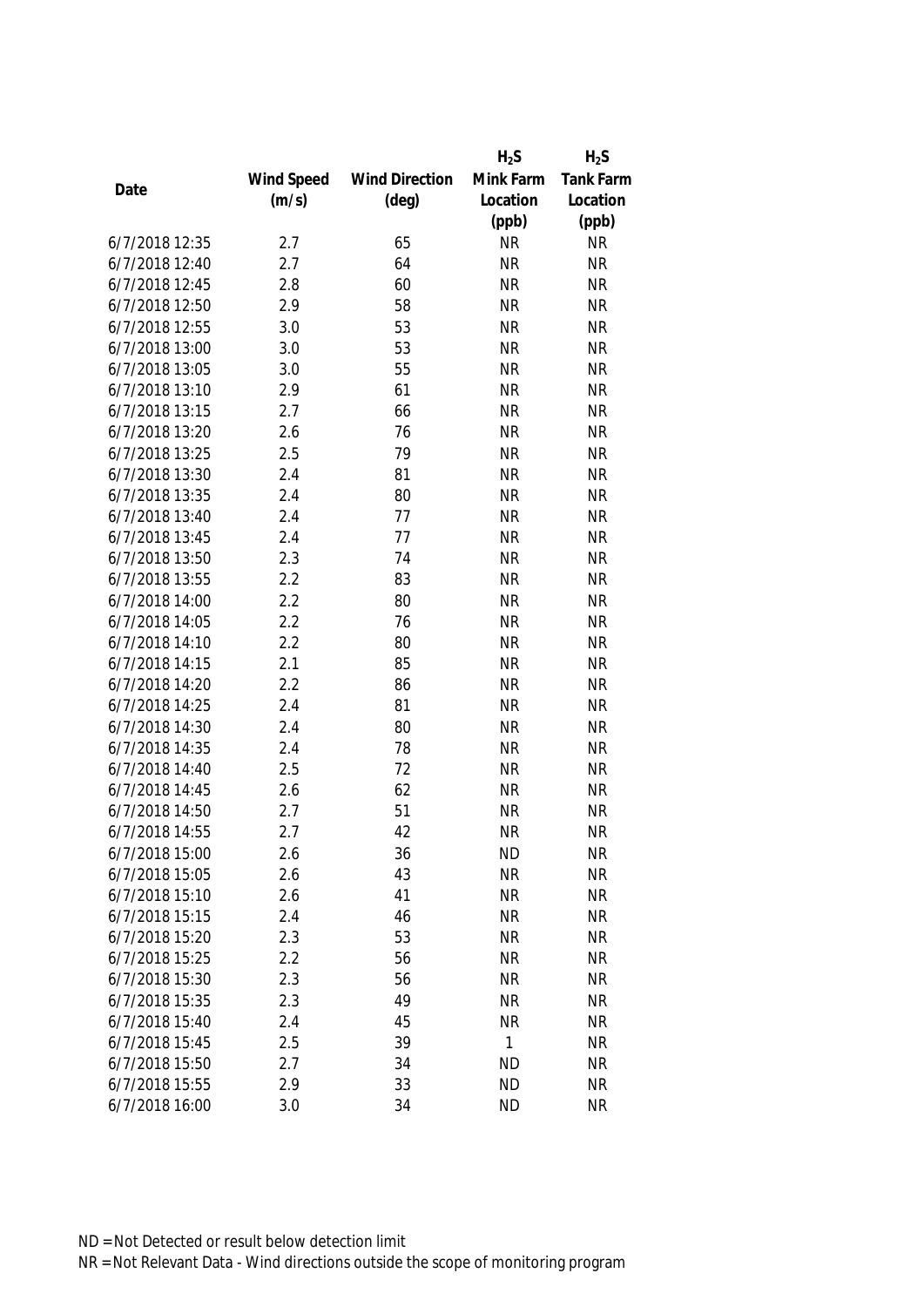|                |            |                       | $H_2S$    | $H_2S$           |
|----------------|------------|-----------------------|-----------|------------------|
|                | Wind Speed | <b>Wind Direction</b> | Mink Farm | <b>Tank Farm</b> |
| Date           | (m/s)      | $(\text{deg})$        | Location  | Location         |
|                |            |                       | (ppb)     | (ppb)            |
| 6/7/2018 16:05 | 3.2        | 32                    | <b>ND</b> | <b>NR</b>        |
| 6/7/2018 16:10 | 3.3        | 32                    | 1         | <b>NR</b>        |
| 6/7/2018 16:15 | 3.4        | 33                    | <b>ND</b> | <b>NR</b>        |
| 6/7/2018 16:20 | 3.4        | 34                    | <b>ND</b> | <b>NR</b>        |
| 6/7/2018 16:25 | 3.4        | 34                    | 1         | <b>NR</b>        |
| 6/7/2018 16:30 | 3.2        | 37                    | 1         | <b>NR</b>        |
| 6/7/2018 16:35 | 3.1        | 43                    | <b>NR</b> | <b>NR</b>        |
| 6/7/2018 16:40 | 2.8        | 49                    | <b>NR</b> | <b>NR</b>        |
| 6/7/2018 16:45 | 2.9        | 52                    | <b>NR</b> | <b>NR</b>        |
| 6/7/2018 16:50 | 2.8        | 56                    | <b>NR</b> | <b>NR</b>        |
| 6/7/2018 16:55 | 2.7        | 57                    | <b>NR</b> | <b>NR</b>        |
| 6/7/2018 17:00 | 2.8        | 55                    | <b>NR</b> | <b>NR</b>        |
| 6/7/2018 17:05 | 2.8        | 51                    | <b>NR</b> | <b>NR</b>        |
| 6/7/2018 17:10 | 2.9        | 49                    | <b>NR</b> | <b>NR</b>        |
| 6/7/2018 17:15 | 2.8        | 49                    | <b>NR</b> | <b>NR</b>        |
| 6/7/2018 17:20 | 2.9        | 50                    | <b>NR</b> | <b>NR</b>        |
| 6/7/2018 17:25 | 2.9        | 50                    | <b>NR</b> | <b>NR</b>        |
| 6/7/2018 17:30 | 2.9        | 51                    | <b>NR</b> | <b>NR</b>        |
| 6/7/2018 17:35 | 3.1        | 52                    | <b>NR</b> | <b>NR</b>        |
| 6/7/2018 17:40 | 3.1        | 55                    | <b>NR</b> | <b>NR</b>        |
| 6/7/2018 17:45 | 3.1        | 53                    | <b>NR</b> | <b>NR</b>        |
| 6/7/2018 17:50 | 3.0        | 50                    | <b>NR</b> | <b>NR</b>        |
| 6/7/2018 17:55 | 3.1        | 51                    | <b>NR</b> | <b>NR</b>        |
| 6/7/2018 18:00 | 3.2        | 50                    | <b>NR</b> | <b>NR</b>        |
| 6/7/2018 18:05 | 3.2        | 47                    | <b>NR</b> | <b>NR</b>        |
| 6/7/2018 18:10 | 3.5        | 43                    | <b>NR</b> | <b>NR</b>        |
| 6/7/2018 18:15 | 3.5        | 45                    | <b>NR</b> | <b>NR</b>        |
| 6/7/2018 18:20 | 3.7        | 43                    | <b>NR</b> | <b>NR</b>        |
| 6/7/2018 18:25 | 3.9        | 42                    | <b>NR</b> | <b>NR</b>        |
| 6/7/2018 18:30 | 4.0        | 42                    | <b>NR</b> | <b>NR</b>        |
| 6/7/2018 18:35 | 3.9        | 42                    | <b>NR</b> | <b>NR</b>        |
| 6/7/2018 18:40 | 4.0        | 42                    | <b>NR</b> | <b>NR</b>        |
| 6/7/2018 18:45 | 4.1        | 40                    | <b>ND</b> | <b>NR</b>        |
| 6/7/2018 18:50 | 4.0        | 42                    | <b>NR</b> | <b>NR</b>        |
| 6/7/2018 18:55 | 3.9        | 42                    | <b>NR</b> | <b>NR</b>        |
| 6/7/2018 19:00 | 3.9        | 42                    | <b>NR</b> | <b>NR</b>        |
| 6/7/2018 19:05 | 3.8        | 45                    | <b>NR</b> | <b>NR</b>        |
| 6/7/2018 19:10 | 3.6        | 46                    | <b>NR</b> | <b>NR</b>        |
| 6/7/2018 19:15 | 3.2        | 49                    | <b>NR</b> | <b>NR</b>        |
| 6/7/2018 19:20 | 3.2        | 52                    | <b>NR</b> | <b>NR</b>        |
| 6/7/2018 19:25 | 3.2        | 52                    | <b>NR</b> | <b>NR</b>        |
| 6/7/2018 19:30 | 3.2        | 52                    | <b>NR</b> | <b>NR</b>        |
|                |            |                       |           |                  |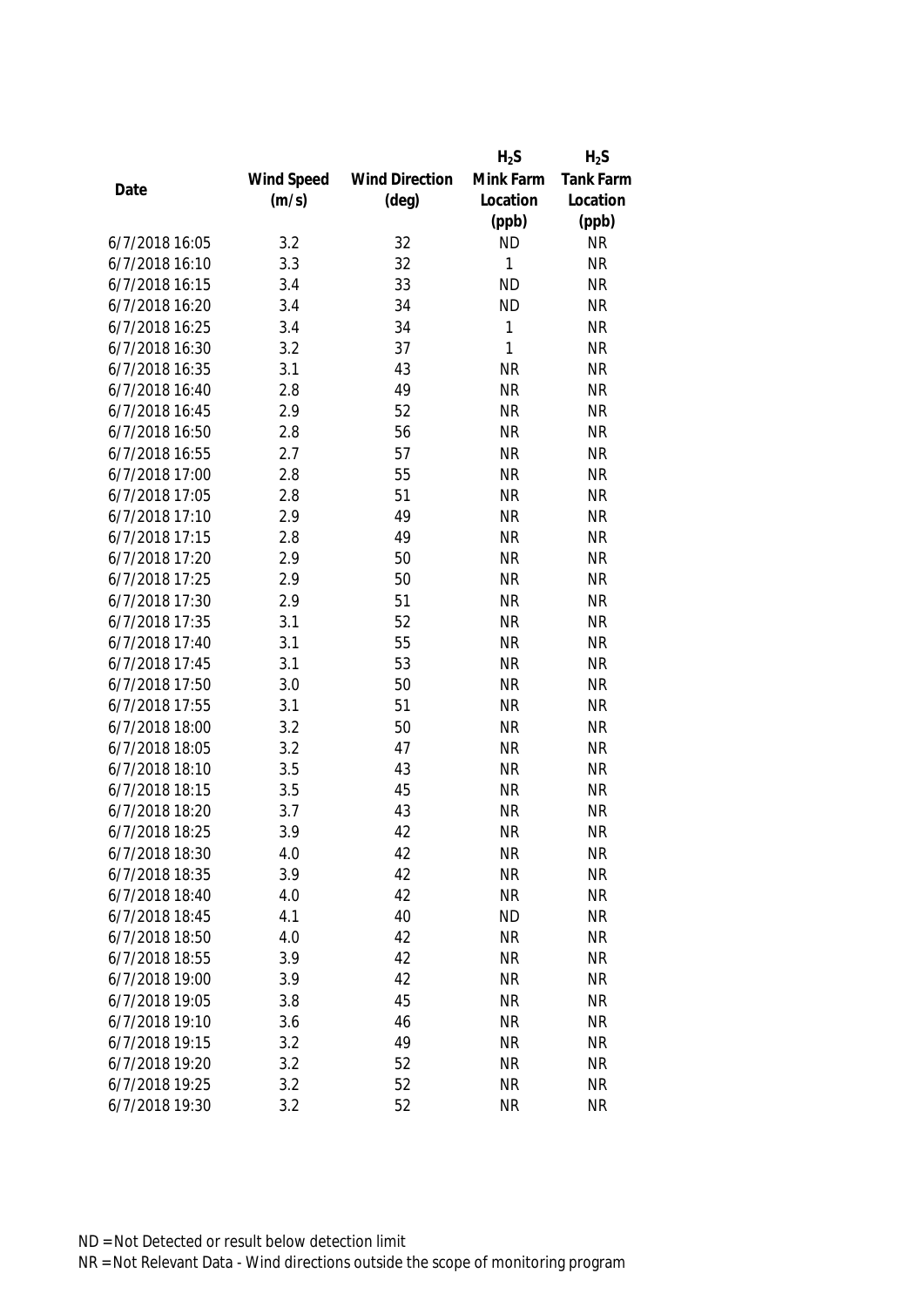|                |            |                       | $H_2S$    | $H_2S$           |
|----------------|------------|-----------------------|-----------|------------------|
|                | Wind Speed | <b>Wind Direction</b> | Mink Farm | <b>Tank Farm</b> |
| Date           | (m/s)      | $(\text{deg})$        | Location  | Location         |
|                |            |                       | (ppb)     | (ppb)            |
| 6/7/2018 19:35 | 3.3        | 52                    | <b>NR</b> | <b>NR</b>        |
| 6/7/2018 19:40 | 3.4        | 52                    | <b>NR</b> | <b>NR</b>        |
| 6/7/2018 19:45 | 3.6        | 52                    | <b>NR</b> | <b>NR</b>        |
| 6/7/2018 19:50 | 3.5        | 51                    | <b>NR</b> | <b>NR</b>        |
| 6/7/2018 19:55 | 3.4        | 51                    | <b>NR</b> | <b>NR</b>        |
| 6/7/2018 20:00 | 3.4        | 52                    | <b>NR</b> | <b>NR</b>        |
| 6/7/2018 20:05 | 3.4        | 50                    | <b>NR</b> | <b>NR</b>        |
| 6/7/2018 20:10 | 3.4        | 48                    | <b>NR</b> | <b>NR</b>        |
| 6/7/2018 20:15 | 3.5        | 46                    | <b>NR</b> | <b>NR</b>        |
| 6/7/2018 20:20 | 3.5        | 47                    | <b>NR</b> | <b>NR</b>        |
| 6/7/2018 20:25 | 3.4        | 51                    | <b>NR</b> | <b>NR</b>        |
| 6/7/2018 20:30 | 3.3        | 49                    | <b>NR</b> | <b>NR</b>        |
| 6/7/2018 20:35 | 3.2        | 47                    | <b>NR</b> | <b>NR</b>        |
| 6/7/2018 20:40 | 3.1        | 49                    | <b>NR</b> | <b>NR</b>        |
| 6/7/2018 20:45 | 3.0        | 50                    | <b>NR</b> | <b>NR</b>        |
| 6/7/2018 20:50 | 3.0        | 48                    | <b>NR</b> | <b>NR</b>        |
| 6/7/2018 20:55 | 2.9        | 48                    | <b>NR</b> | <b>NR</b>        |
| 6/7/2018 21:00 | 2.9        | 54                    | <b>NR</b> | <b>NR</b>        |
| 6/7/2018 21:05 | 2.7        | 58                    | <b>NR</b> | <b>NR</b>        |
| 6/7/2018 21:10 | 2.5        | 59                    | <b>NR</b> | <b>NR</b>        |
| 6/7/2018 21:15 | 2.6        | 55                    | <b>NR</b> | <b>NR</b>        |
| 6/7/2018 21:20 | 2.6        | 54                    | <b>NR</b> | <b>NR</b>        |
| 6/7/2018 21:25 | 3.0        | 49                    | <b>NR</b> | <b>NR</b>        |
| 6/7/2018 21:30 | 3.1        | 43                    | <b>NR</b> | <b>NR</b>        |
| 6/7/2018 21:35 | 3.3        | 40                    | 1         | <b>NR</b>        |
| 6/7/2018 21:40 | 3.6        | 39                    | 1         | <b>NR</b>        |
| 6/7/2018 21:45 | 3.6        | 40                    | 1         | <b>NR</b>        |
| 6/7/2018 21:50 | 3.7        | 40                    | 1         | <b>NR</b>        |
| 6/7/2018 21:55 | 3.7        | 38                    | 1         | <b>NR</b>        |
| 6/7/2018 22:00 | 3.8        | 39                    | 1         | <b>NR</b>        |
| 6/7/2018 22:05 | 3.7        | 40                    | 1         | <b>NR</b>        |
| 6/7/2018 22:10 | 3.7        | 39                    | 1         | <b>NR</b>        |
| 6/7/2018 22:15 | 3.6        | 40                    | 1         | <b>NR</b>        |
| 6/7/2018 22:20 | 3.4        | 42                    | <b>NR</b> | <b>NR</b>        |
| 6/7/2018 22:25 | 3.1        | 44                    | <b>NR</b> | <b>NR</b>        |
| 6/7/2018 22:30 | 3.0        | 42                    | <b>NR</b> | <b>NR</b>        |
| 6/7/2018 22:35 | 2.9        | 43                    | <b>NR</b> | <b>NR</b>        |
| 6/7/2018 22:40 | 2.9        | 44                    | <b>NR</b> | <b>NR</b>        |
| 6/7/2018 22:45 | 2.8        | 45                    | <b>NR</b> | <b>NR</b>        |
| 6/7/2018 22:50 | 2.9        | 44                    | <b>NR</b> | <b>NR</b>        |
| 6/7/2018 22:55 | 3.1        | 44                    | <b>NR</b> | <b>NR</b>        |
| 6/7/2018 23:00 | 3.1        | 46                    | <b>NR</b> | <b>NR</b>        |
|                |            |                       |           |                  |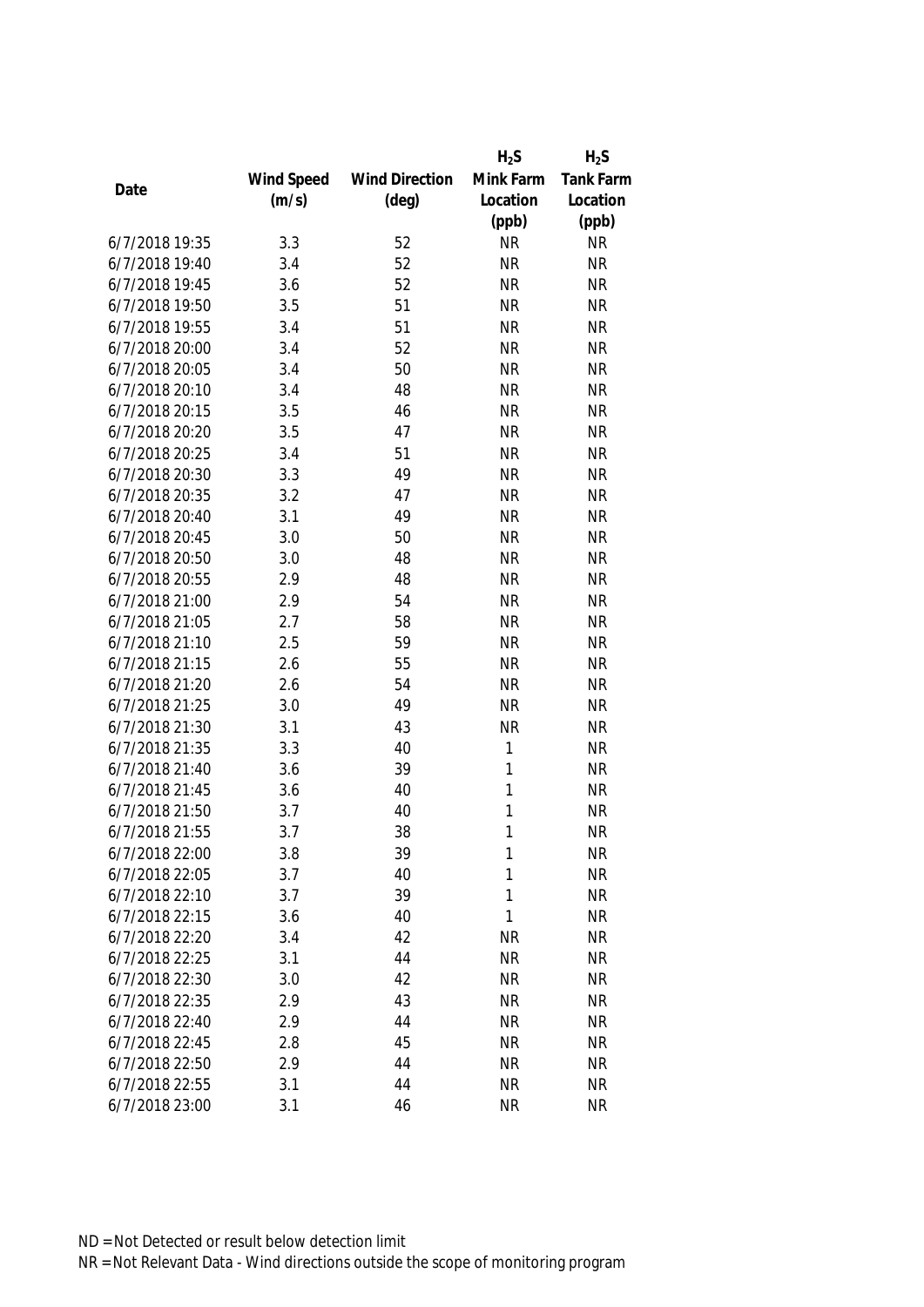|                |            |                       | $H_2S$    | $H_2S$           |
|----------------|------------|-----------------------|-----------|------------------|
|                | Wind Speed | <b>Wind Direction</b> | Mink Farm | <b>Tank Farm</b> |
| Date           | (m/s)      | $(\text{deg})$        | Location  | Location         |
|                |            |                       | (ppb)     | (ppb)            |
| 6/7/2018 23:05 | 3.0        | 45                    | <b>NR</b> | <b>NR</b>        |
| 6/7/2018 23:10 | 3.1        | 44                    | <b>NR</b> | <b>NR</b>        |
| 6/7/2018 23:15 | 3.1        | 45                    | <b>NR</b> | <b>NR</b>        |
| 6/7/2018 23:20 | 3.2        | 44                    | <b>NR</b> | <b>NR</b>        |
| 6/7/2018 23:25 | 3.0        | 44                    | <b>NR</b> | <b>NR</b>        |
| 6/7/2018 23:30 | 3.0        | 45                    | <b>NR</b> | <b>NR</b>        |
| 6/7/2018 23:35 | 2.9        | 46                    | <b>NR</b> | <b>NR</b>        |
| 6/7/2018 23:40 | 2.7        | 47                    | <b>NR</b> | <b>NR</b>        |
| 6/7/2018 23:45 | 2.6        | 47                    | <b>NR</b> | <b>NR</b>        |
| 6/7/2018 23:50 | 2.5        | 47                    | <b>NR</b> | <b>NR</b>        |
| 6/7/2018 23:55 | 2.5        | 48                    | <b>NR</b> | <b>NR</b>        |
| 6/7/2018 24:00 | 2.4        | 47                    | <b>NR</b> | <b>NR</b>        |
| 6/8/2018 00:05 | 2.5        | 46                    | <b>NR</b> | <b>NR</b>        |
| 6/8/2018 00:10 | 2.5        | 45                    | <b>NR</b> | <b>NR</b>        |
| 6/8/2018 00:15 | 2.6        | 44                    | <b>NR</b> | <b>NR</b>        |
| 6/8/2018 00:20 | 2.6        | 42                    | <b>NR</b> | <b>NR</b>        |
| 6/8/2018 00:25 | 2.6        | 41                    | <b>NR</b> | <b>NR</b>        |
| 6/8/2018 00:30 | 2.5        | 40                    | 1         | <b>NR</b>        |
| 6/8/2018 00:35 | 2.5        | 40                    | 1         | <b>NR</b>        |
| 6/8/2018 00:40 | 2.6        | 39                    | <b>ND</b> | <b>NR</b>        |
| 6/8/2018 00:45 | 2.5        | 39                    | <b>ND</b> | <b>NR</b>        |
| 6/8/2018 00:50 | 2.6        | 39                    | <b>ND</b> | <b>NR</b>        |
| 6/8/2018 00:55 | 2.5        | 39                    | <b>ND</b> | <b>NR</b>        |
| 6/8/2018 01:00 | 2.4        | 38                    | <b>ND</b> | <b>NR</b>        |
| 6/8/2018 01:05 | 2.3        | 38                    | <b>ND</b> | <b>NR</b>        |
| 6/8/2018 01:10 | 2.3        | 38                    | <b>ND</b> | <b>NR</b>        |
| 6/8/2018 01:15 | 2.3        | 38                    | <b>ND</b> | <b>NR</b>        |
| 6/8/2018 01:20 | 2.3        | 36                    | <b>ND</b> | <b>NR</b>        |
| 6/8/2018 01:25 | 2.4        | 37                    | <b>ND</b> | <b>NR</b>        |
| 6/8/2018 01:30 | 2.4        | 37                    | <b>ND</b> | <b>NR</b>        |
| 6/8/2018 01:35 | 2.4        | 39                    | <b>ND</b> | <b>NR</b>        |
| 6/8/2018 01:40 | 2.2        | 40                    | <b>ND</b> | <b>NR</b>        |
| 6/8/2018 01:45 | 2.1        | 41                    | <b>NR</b> | <b>NR</b>        |
| 6/8/2018 01:50 | 1.9        | 46                    | <b>NR</b> | <b>NR</b>        |
| 6/8/2018 01:55 | 1.7        | 51                    | <b>NR</b> | <b>NR</b>        |
| 6/8/2018 02:00 | 1.6        | 54                    | <b>NR</b> | <b>NR</b>        |
| 6/8/2018 02:05 | 1.4        | 58                    | <b>NR</b> | <b>NR</b>        |
| 6/8/2018 02:10 | 1.4        | 61                    | <b>NR</b> | <b>NR</b>        |
| 6/8/2018 02:15 | 1.3        | 64                    | <b>NR</b> | <b>NR</b>        |
| 6/8/2018 02:20 | 1.2        | 60                    | <b>NR</b> | <b>NR</b>        |
| 6/8/2018 02:25 | 1.1        | 54                    | <b>NR</b> | <b>NR</b>        |
| 6/8/2018 02:30 | 1.2        | 50                    | <b>NR</b> | <b>NR</b>        |
|                |            |                       |           |                  |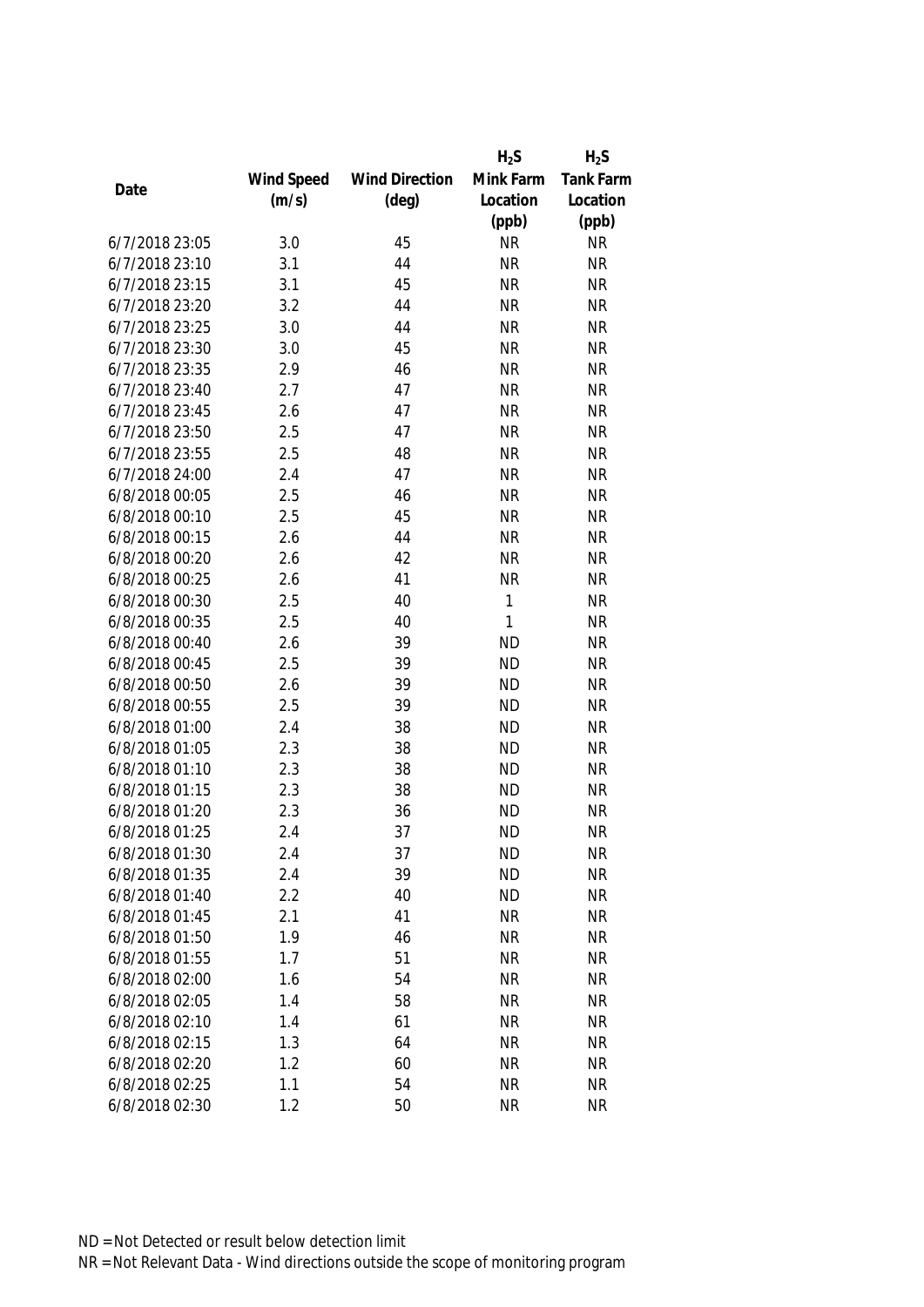|      |                |            |                       | $H_2S$       | $H_2S$           |
|------|----------------|------------|-----------------------|--------------|------------------|
|      |                | Wind Speed | <b>Wind Direction</b> | Mink Farm    | <b>Tank Farm</b> |
| Date |                | (m/s)      | $(\text{deg})$        | Location     | Location         |
|      |                |            |                       | (ppb)        | (ppb)            |
|      | 6/8/2018 02:35 | 1.4        | 44                    | <b>NR</b>    | <b>NR</b>        |
|      | 6/8/2018 02:40 | 1.5        | 39                    | 1            | <b>NR</b>        |
|      | 6/8/2018 02:45 | 1.6        | 38                    | 1            | <b>NR</b>        |
|      | 6/8/2018 02:50 | 1.7        | 38                    | 1            | <b>NR</b>        |
|      | 6/8/2018 02:55 | 1.8        | 38                    | $\mathbf{1}$ | <b>NR</b>        |
|      | 6/8/2018 03:00 | 1.7        | 38                    | <b>ND</b>    | <b>NR</b>        |
|      | 6/8/2018 03:05 | 1.6        | 39                    | $\mathbf{1}$ | <b>NR</b>        |
|      | 6/8/2018 03:10 | 1.5        | 41                    | <b>NR</b>    | <b>NR</b>        |
|      | 6/8/2018 03:15 | 1.6        | 40                    | <b>ND</b>    | <b>NR</b>        |
|      | 6/8/2018 03:20 | 1.6        | 39                    | <b>ND</b>    | <b>NR</b>        |
|      | 6/8/2018 03:25 | 1.5        | 38                    | <b>ND</b>    | <b>NR</b>        |
|      | 6/8/2018 03:30 | 1.5        | 37                    | $\mathbf{1}$ | <b>NR</b>        |
|      | 6/8/2018 03:35 | 1.6        | 37                    | <b>ND</b>    | <b>NR</b>        |
|      | 6/8/2018 03:40 | 1.5        | 38                    | <b>ND</b>    | <b>NR</b>        |
|      | 6/8/2018 03:45 | 1.4        | 41                    | <b>NR</b>    | <b>NR</b>        |
|      | 6/8/2018 03:50 | 1.2        | 44                    | <b>NR</b>    | <b>NR</b>        |
|      | 6/8/2018 03:55 | 1.1        | 48                    | <b>NR</b>    | <b>NR</b>        |
|      | 6/8/2018 04:00 | 1.1        | 51                    | <b>NR</b>    | <b>NR</b>        |
|      | 6/8/2018 04:05 | 1.1        | 52                    | <b>NR</b>    | <b>NR</b>        |
|      | 6/8/2018 04:10 | 1.1        | 50                    | <b>NR</b>    | <b>NR</b>        |
|      | 6/8/2018 04:15 | 1.2        | 44                    | <b>NR</b>    | <b>NR</b>        |
|      | 6/8/2018 04:20 | 1.5        | 40                    | <b>ND</b>    | <b>NR</b>        |
|      | 6/8/2018 04:25 | 1.6        | 37                    | <b>ND</b>    | <b>NR</b>        |
|      | 6/8/2018 04:30 | 1.8        | 36                    | <b>ND</b>    | <b>NR</b>        |
|      | 6/8/2018 04:35 | 2.0        | 34                    | <b>ND</b>    | <b>NR</b>        |
|      | 6/8/2018 04:40 | 2.1        | 33                    | <b>ND</b>    | <b>NR</b>        |
|      | 6/8/2018 04:45 | 2.2        | 33                    | <b>ND</b>    | <b>NR</b>        |
|      | 6/8/2018 04:50 | 2.2        | 33                    | <b>ND</b>    | <b>NR</b>        |
|      | 6/8/2018 04:55 | 2.2        | 33                    | <b>ND</b>    | <b>NR</b>        |
|      | 6/8/2018 05:00 | 2.4        | 32                    | <b>ND</b>    | <b>NR</b>        |
|      | 6/8/2018 05:05 | 2.5        | 32                    | <b>ND</b>    | <b>NR</b>        |
|      | 6/8/2018 05:10 | 2.5        | 32                    | <b>ND</b>    | <b>NR</b>        |
|      | 6/8/2018 05:15 | 2.6        | 33                    | <b>ND</b>    | <b>NR</b>        |
|      | 6/8/2018 05:20 | 2.7        | 34                    | <b>ND</b>    | <b>NR</b>        |
|      | 6/8/2018 05:25 | 2.8        | 34                    | <b>ND</b>    | <b>NR</b>        |
|      | 6/8/2018 05:30 | 2.7        | 36                    | 1            | <b>NR</b>        |
|      | 6/8/2018 05:35 | 2.7        | 37                    | 1            | <b>NR</b>        |
|      | 6/8/2018 05:40 | 2.9        | 38                    | 1            | <b>NR</b>        |
|      | 6/8/2018 05:45 | 2.9        | 37                    | 1            | <b>NR</b>        |
|      | 6/8/2018 05:50 | 2.9        | 37                    | 1            | <b>NR</b>        |
|      | 6/8/2018 05:55 | 3.0        | 37                    | 1            | <b>NR</b>        |
|      | 6/8/2018 06:00 | 3.1        | 35                    | 1            | <b>NR</b>        |
|      |                |            |                       |              |                  |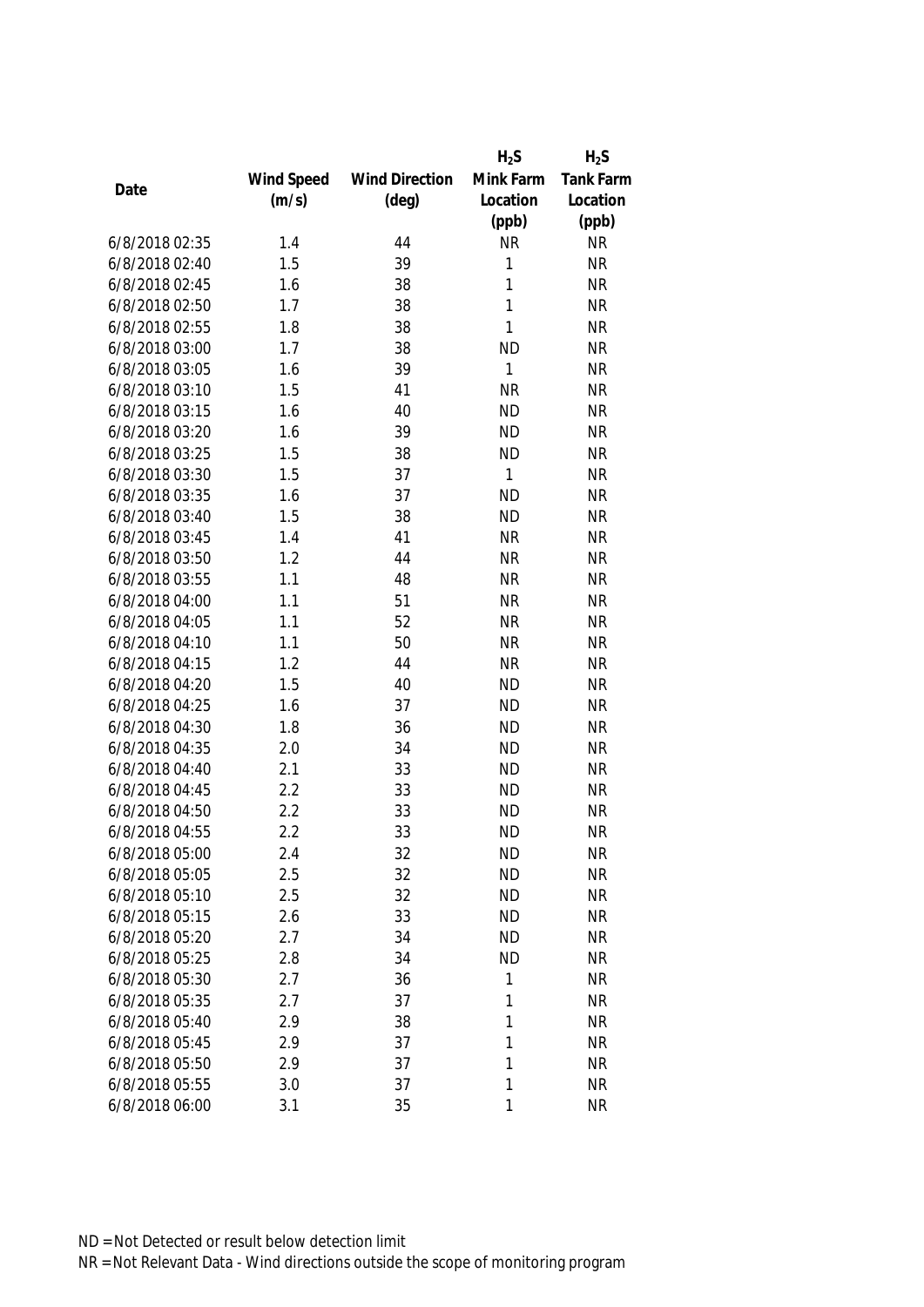|                |            |                       | $H_2S$         | $H_2S$           |
|----------------|------------|-----------------------|----------------|------------------|
|                | Wind Speed | <b>Wind Direction</b> | Mink Farm      | <b>Tank Farm</b> |
| Date           | (m/s)      | $(\text{deg})$        | Location       | Location         |
|                |            |                       | (ppb)          | (ppb)            |
| 6/8/2018 06:05 | 3.2        | 35                    | 1              | <b>NR</b>        |
| 6/8/2018 06:10 | 3.1        | 33                    | 1              | <b>NR</b>        |
| 6/8/2018 06:15 | 3.1        | 30                    | 1              | <b>NR</b>        |
| 6/8/2018 06:20 | 3.0        | 29                    | 1              | <b>NR</b>        |
| 6/8/2018 06:25 | 3.0        | 30                    | 1              | <b>NR</b>        |
| 6/8/2018 06:30 | 2.9        | 32                    | 1              | <b>NR</b>        |
| 6/8/2018 06:35 | 2.8        | 33                    | 1              | <b>NR</b>        |
| 6/8/2018 06:40 | 2.8        | 35                    | 1              | <b>NR</b>        |
| 6/8/2018 06:45 | 2.7        | 38                    | 1              | <b>NR</b>        |
| 6/8/2018 06:50 | 2.5        | 43                    | <b>NR</b>      | <b>NR</b>        |
| 6/8/2018 06:55 | 2.3        | 43                    | <b>NR</b>      | <b>NR</b>        |
| 6/8/2018 07:00 | 2.3        | 43                    | <b>NR</b>      | <b>NR</b>        |
| 6/8/2018 07:05 | 2.4        | 43                    | <b>NR</b>      | <b>NR</b>        |
| 6/8/2018 07:10 | 2.3        | 44                    | <b>NR</b>      | <b>NR</b>        |
| 6/8/2018 07:15 | 2.4        | 45                    | <b>NR</b>      | <b>NR</b>        |
| 6/8/2018 07:20 | 2.4        | 42                    | <b>NR</b>      | <b>NR</b>        |
| 6/8/2018 07:25 | 2.5        | 42                    | <b>NR</b>      | <b>NR</b>        |
| 6/8/2018 07:30 | 2.4        | 42                    | <b>NR</b>      | <b>NR</b>        |
| 6/8/2018 07:35 | 2.4        | 42                    | <b>NR</b>      | <b>NR</b>        |
| 6/8/2018 07:40 | 2.5        | 43                    | <b>NR</b>      | <b>NR</b>        |
| 6/8/2018 07:45 | 2.5        | 43                    | <b>NR</b>      | <b>NR</b>        |
| 6/8/2018 07:50 | 2.7        | 42                    | <b>NR</b>      | <b>NR</b>        |
| 6/8/2018 07:55 | 2.7        | 41                    | <b>NR</b>      | <b>NR</b>        |
| 6/8/2018 08:00 | 2.7        | 39                    | 1              | <b>NR</b>        |
| 6/8/2018 08:05 | 2.6        | 34                    | <b>NR</b>      | <b>NR</b>        |
| 6/8/2018 08:10 | 2.9        | 17                    | <b>NR</b>      | <b>NR</b>        |
| 6/8/2018 08:15 | 3.1        | 346                   | <b>NR</b>      | <b>NR</b>        |
| 6/8/2018 08:20 | 3.3        | 319                   | <b>NR</b>      | <b>NR</b>        |
| 6/8/2018 08:25 | 3.5        | 295                   | <b>NR</b>      | <b>NR</b>        |
| 6/8/2018 08:30 | 3.7        | 283                   | 2              | <b>NR</b>        |
| 6/8/2018 08:35 | 3.7        | 280                   | $\overline{2}$ | <b>NR</b>        |
| 6/8/2018 08:40 | 3.4        | 280                   | $\overline{2}$ | <b>NR</b>        |
| 6/8/2018 08:45 | 3.1        | 284                   | $\overline{2}$ | <b>NR</b>        |
| 6/8/2018 08:50 | 2.8        | 290                   | 1              | <b>NR</b>        |
| 6/8/2018 08:55 | 2.5        | 300                   | 1              | <b>NR</b>        |
| 6/8/2018 09:00 | 2.1        | 310                   | <b>NR</b>      | <b>NR</b>        |
| 6/8/2018 09:05 | 1.9        | 333                   | <b>NR</b>      | <b>NR</b>        |
| 6/8/2018 09:10 | 1.8        | 357                   | <b>NR</b>      | <b>NR</b>        |
| 6/8/2018 09:15 | 2.0        | 11                    | 1              | <b>NR</b>        |
| 6/8/2018 09:20 | 2.3        | 19                    | 1              | <b>NR</b>        |
| 6/8/2018 09:25 | 2.6        | 27                    | 1              | <b>NR</b>        |
| 6/8/2018 09:30 | 3.1        | 32                    | 1              | <b>NR</b>        |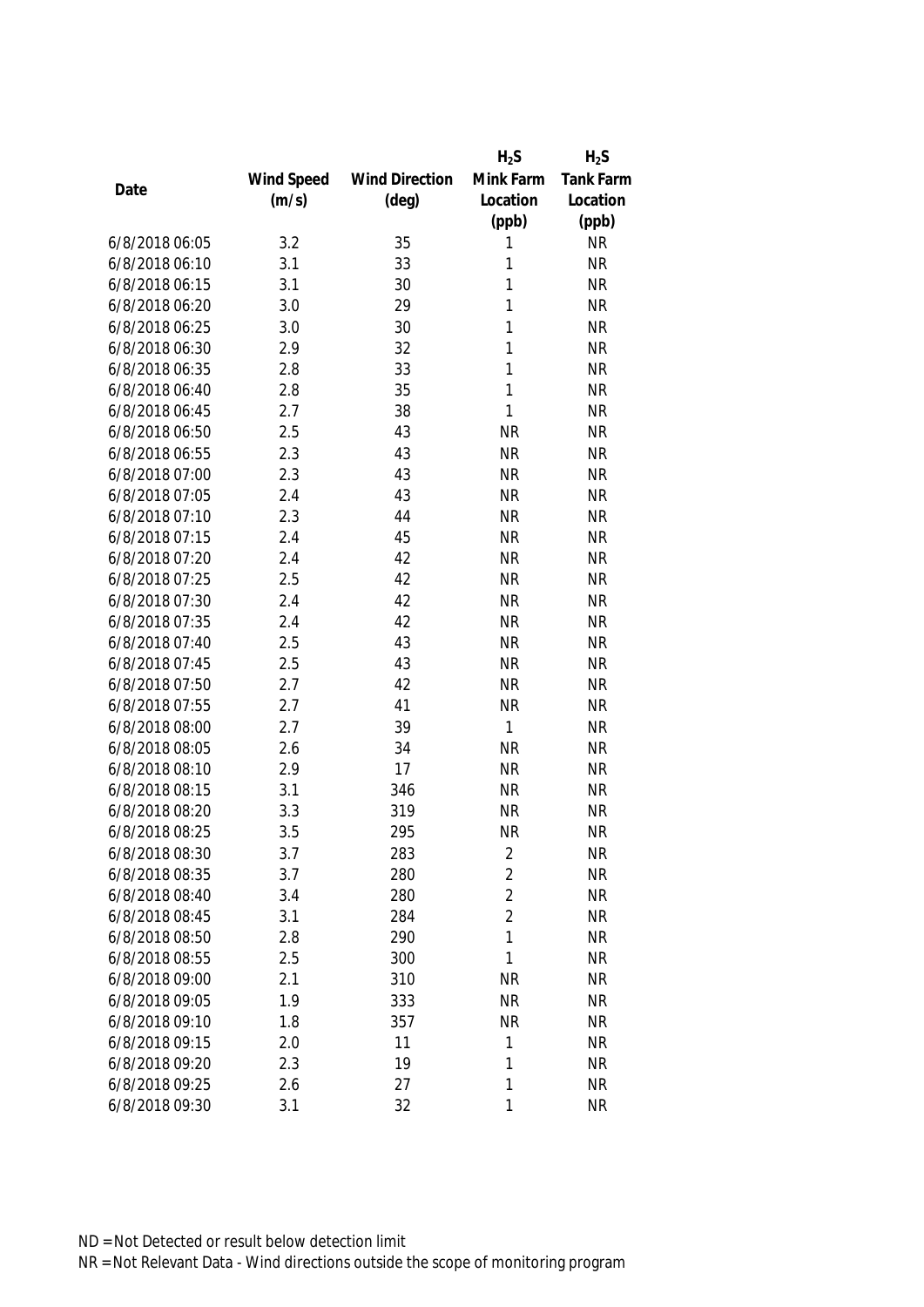|                |            |                       | $H_2S$    | $H_2S$           |
|----------------|------------|-----------------------|-----------|------------------|
|                | Wind Speed | <b>Wind Direction</b> | Mink Farm | <b>Tank Farm</b> |
| Date           | (m/s)      | $(\text{deg})$        | Location  | Location         |
|                |            |                       | (ppb)     | (ppb)            |
| 6/8/2018 09:35 | 3.5        | 30                    | 1         | <b>NR</b>        |
| 6/8/2018 09:40 | 3.9        | 29                    | 1         | <b>NR</b>        |
| 6/8/2018 09:45 | 4.0        | 31                    | 1         | <b>NR</b>        |
| 6/8/2018 09:50 | 4.1        | 33                    | 1         | <b>NR</b>        |
| 6/8/2018 09:55 | 4.2        | 34                    | 1         | <b>NR</b>        |
| 6/8/2018 10:00 | 4.3        | 35                    | 1         | <b>NR</b>        |
| 6/8/2018 10:05 | 4.6        | 35                    | 1         | <b>NR</b>        |
| 6/8/2018 10:10 | 4.6        | 38                    | 1         | <b>NR</b>        |
| 6/8/2018 10:15 | 4.6        | 39                    | 1         | <b>NR</b>        |
| 6/8/2018 10:20 | 4.2        | 43                    | <b>NR</b> | <b>NR</b>        |
| 6/8/2018 10:25 | 4.1        | 58                    | <b>NR</b> | <b>NR</b>        |
| 6/8/2018 10:30 | 3.7        | 76                    | <b>NR</b> | <b>NR</b>        |
| 6/8/2018 10:35 | 3.3        | 103                   | <b>NR</b> | <b>NR</b>        |
| 6/8/2018 10:40 | 2.7        | 126                   | <b>NR</b> | <b>NR</b>        |
| 6/8/2018 10:45 | 2.4        | 140                   | <b>NR</b> | <b>NR</b>        |
| 6/8/2018 10:50 | 2.3        | 141                   | <b>NR</b> | <b>NR</b>        |
| 6/8/2018 10:55 | 1.9        | 133                   | <b>NR</b> | <b>NR</b>        |
| 6/8/2018 11:00 | 1.9        | 133                   | <b>NR</b> | <b>NR</b>        |
| 6/8/2018 11:05 | 1.7        | 32                    | <b>NR</b> | <b>NR</b>        |
| 6/8/2018 11:10 | 1.8        | 355                   | <b>NR</b> | <b>NR</b>        |
| 6/8/2018 11:15 | 1.7        | 350                   | <b>NR</b> | <b>NR</b>        |
| 6/8/2018 11:20 | 1.7        | 352                   | <b>NR</b> | <b>NR</b>        |
| 6/8/2018 11:25 | 1.8        | 12                    | <b>NR</b> | <b>NR</b>        |
| 6/8/2018 11:30 | 1.7        | 53                    | <b>NR</b> | <b>NR</b>        |
| 6/8/2018 11:35 | 1.6        | 52                    | <b>NR</b> | <b>NR</b>        |
| 6/8/2018 11:40 | 1.6        | 89                    | <b>NR</b> | <b>NR</b>        |
| 6/8/2018 11:45 | 1.9        | 180                   | <b>NR</b> | <b>NR</b>        |
| 6/8/2018 11:50 | 2.1        | 232                   | <b>NR</b> | <b>NR</b>        |
| 6/8/2018 11:55 | 2.0        | 261                   | <b>NR</b> | <b>NR</b>        |
| 6/8/2018 12:00 | 2.0        | 269                   | 1         | $\overline{2}$   |
| 6/8/2018 12:05 | 2.0        | 268                   | <b>NR</b> | <b>NR</b>        |
| 6/8/2018 12:10 | 1.9        | 288                   | <b>NR</b> | <b>NR</b>        |
| 6/8/2018 12:15 | 1.6        | 324                   | <b>NR</b> | <b>NR</b>        |
| 6/8/2018 12:20 | 1.4        | 3                     | <b>NR</b> | <b>NR</b>        |
| 6/8/2018 12:25 | 1.6        | 44                    | <b>NR</b> | <b>NR</b>        |
| 6/8/2018 12:30 | 1.6        | 55                    | <b>NR</b> | <b>NR</b>        |
| 6/8/2018 12:35 | 1.8        | 70                    | <b>NR</b> | <b>NR</b>        |
| 6/8/2018 12:40 | 1.9        | 80                    | <b>NR</b> | <b>NR</b>        |
| 6/8/2018 12:45 | 2.2        | 86                    | <b>NR</b> | <b>NR</b>        |
| 6/8/2018 12:50 | 2.3        | 87                    | <b>NR</b> | <b>NR</b>        |
| 6/8/2018 12:55 | 2.5        | 91                    | <b>NR</b> | <b>NR</b>        |
| 6/8/2018 13:00 | 2.6        | 96                    | <b>NR</b> | <b>NR</b>        |
|                |            |                       |           |                  |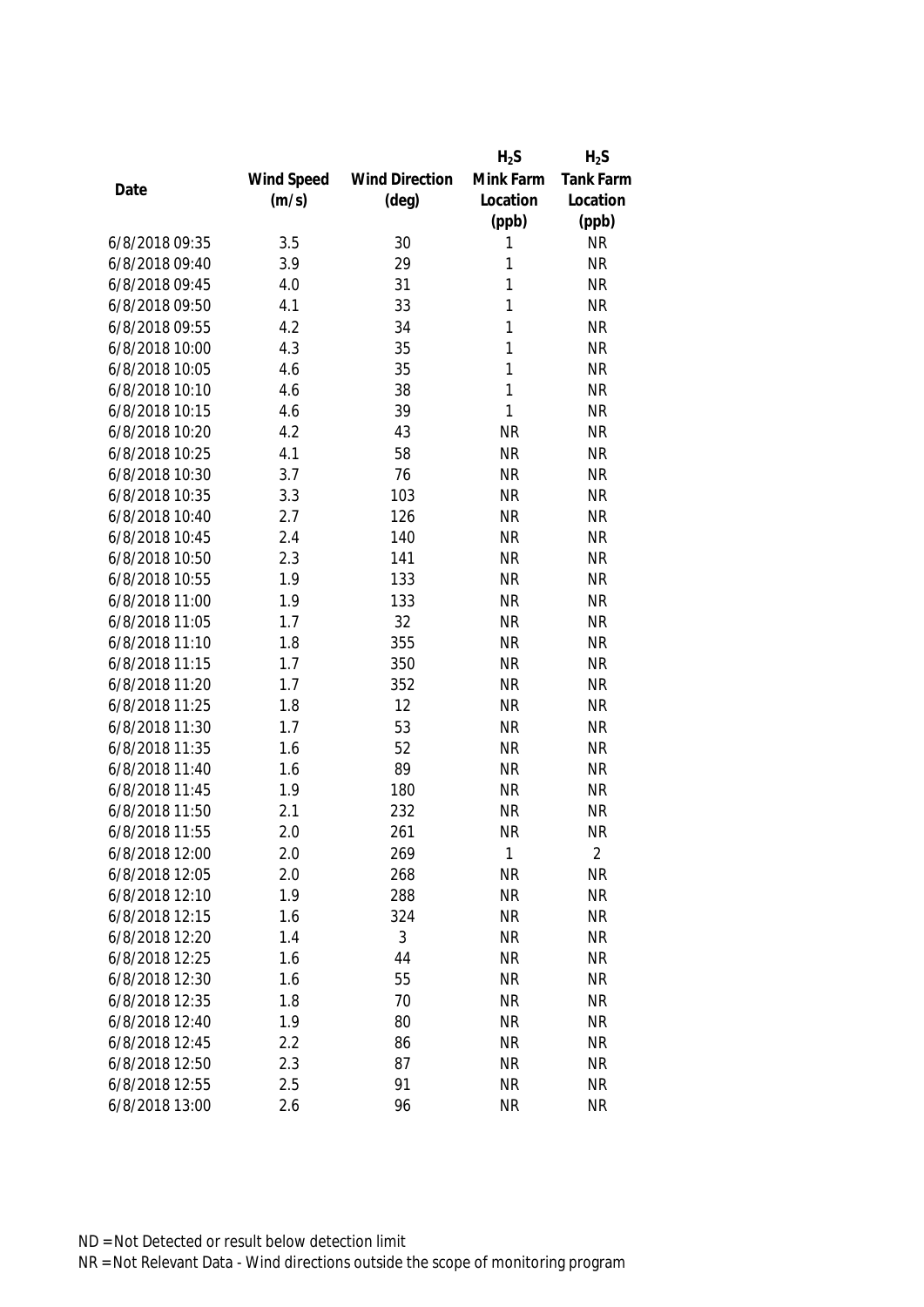|                |            |                       | $H_2S$    | $H_2S$           |
|----------------|------------|-----------------------|-----------|------------------|
|                | Wind Speed | <b>Wind Direction</b> | Mink Farm | <b>Tank Farm</b> |
| Date           | (m/s)      | $(\text{deg})$        | Location  | Location         |
|                |            |                       | (ppb)     | (ppb)            |
| 6/8/2018 13:05 | 2.7        | 98                    | <b>NR</b> | <b>NR</b>        |
| 6/8/2018 13:10 | 2.8        | 103                   | <b>NR</b> | <b>NR</b>        |
| 6/8/2018 13:15 | 2.7        | 106                   | <b>NR</b> | <b>NR</b>        |
| 6/8/2018 13:20 | 2.7        | 106                   | <b>NR</b> | <b>NR</b>        |
| 6/8/2018 13:25 | 2.4        | 101                   | <b>NR</b> | <b>NR</b>        |
| 6/8/2018 13:30 | 2.2        | 97                    | <b>NR</b> | <b>NR</b>        |
| 6/8/2018 13:35 | 2.0        | 92                    | <b>NR</b> | <b>NR</b>        |
| 6/8/2018 13:40 | 1.6        | 88                    | <b>NR</b> | <b>NR</b>        |
| 6/8/2018 13:45 | 1.4        | 94                    | <b>NR</b> | <b>NR</b>        |
| 6/8/2018 13:50 | 1.3        | 95                    | <b>NR</b> | <b>NR</b>        |
| 6/8/2018 13:55 | 1.5        | 107                   | <b>NR</b> | <b>NR</b>        |
| 6/8/2018 14:00 | 1.5        | 119                   | <b>NR</b> | <b>NR</b>        |
| 6/8/2018 14:05 | 1.7        | 126                   | <b>NR</b> | <b>NR</b>        |
| 6/8/2018 14:10 | 2.0        | 126                   | <b>NR</b> | <b>NR</b>        |
| 6/8/2018 14:15 | 2.2        | 124                   | <b>NR</b> | <b>NR</b>        |
| 6/8/2018 14:20 | 2.2        | 125                   | <b>NR</b> | <b>NR</b>        |
| 6/8/2018 14:25 | 2.0        | 127                   | <b>NR</b> | <b>NR</b>        |
| 6/8/2018 14:30 | 2.0        | 123                   | <b>NR</b> | <b>NR</b>        |
| 6/8/2018 14:35 | 2.0        | 126                   | <b>NR</b> | <b>NR</b>        |
| 6/8/2018 14:40 | 1.9        | 131                   | <b>NR</b> | <b>NR</b>        |
| 6/8/2018 14:45 | 1.8        | 126                   | <b>NR</b> | <b>NR</b>        |
| 6/8/2018 14:50 | 1.8        | 122                   | <b>NR</b> | <b>NR</b>        |
| 6/8/2018 14:55 | 1.7        | 113                   | <b>NR</b> | <b>NR</b>        |
| 6/8/2018 15:00 | 1.7        | 116                   | <b>NR</b> | <b>NR</b>        |
| 6/8/2018 15:05 | 1.4        | 105                   | <b>NR</b> | <b>NR</b>        |
| 6/8/2018 15:10 | 1.4        | 82                    | <b>NR</b> | <b>NR</b>        |
| 6/8/2018 15:15 | 1.5        | 68                    | <b>NR</b> | <b>NR</b>        |
| 6/8/2018 15:20 | 1.6        | 54                    | <b>NR</b> | <b>NR</b>        |
| 6/8/2018 15:25 | 1.8        | 41                    | <b>NR</b> | <b>NR</b>        |
| 6/8/2018 15:30 | 1.9        | 32                    | 1         | <b>NR</b>        |
| 6/8/2018 15:35 | 2.2        | 31                    | 1         | <b>NR</b>        |
| 6/8/2018 15:40 | 2.2        | 33                    | 1         | <b>NR</b>        |
| 6/8/2018 15:45 | 2.1        | 35                    | <b>ND</b> | <b>NR</b>        |
| 6/8/2018 15:50 | 2.0        | 41                    | <b>NR</b> | <b>NR</b>        |
| 6/8/2018 15:55 | 2.0        | 44                    | <b>NR</b> | <b>NR</b>        |
| 6/8/2018 16:00 | 1.9        | 49                    | <b>NR</b> | <b>NR</b>        |
| 6/8/2018 16:05 | 1.8        | 51                    | <b>NR</b> | <b>NR</b>        |
| 6/8/2018 16:10 | 1.8        | 50                    | <b>NR</b> | <b>NR</b>        |
| 6/8/2018 16:15 | 1.8        | 53                    | <b>NR</b> | <b>NR</b>        |
| 6/8/2018 16:20 | 1.8        | 49                    | <b>NR</b> | <b>NR</b>        |
| 6/8/2018 16:25 | 1.9        | 48                    | <b>NR</b> | <b>NR</b>        |
| 6/8/2018 16:30 | 2.0        | 44                    | <b>NR</b> | <b>NR</b>        |
|                |            |                       |           |                  |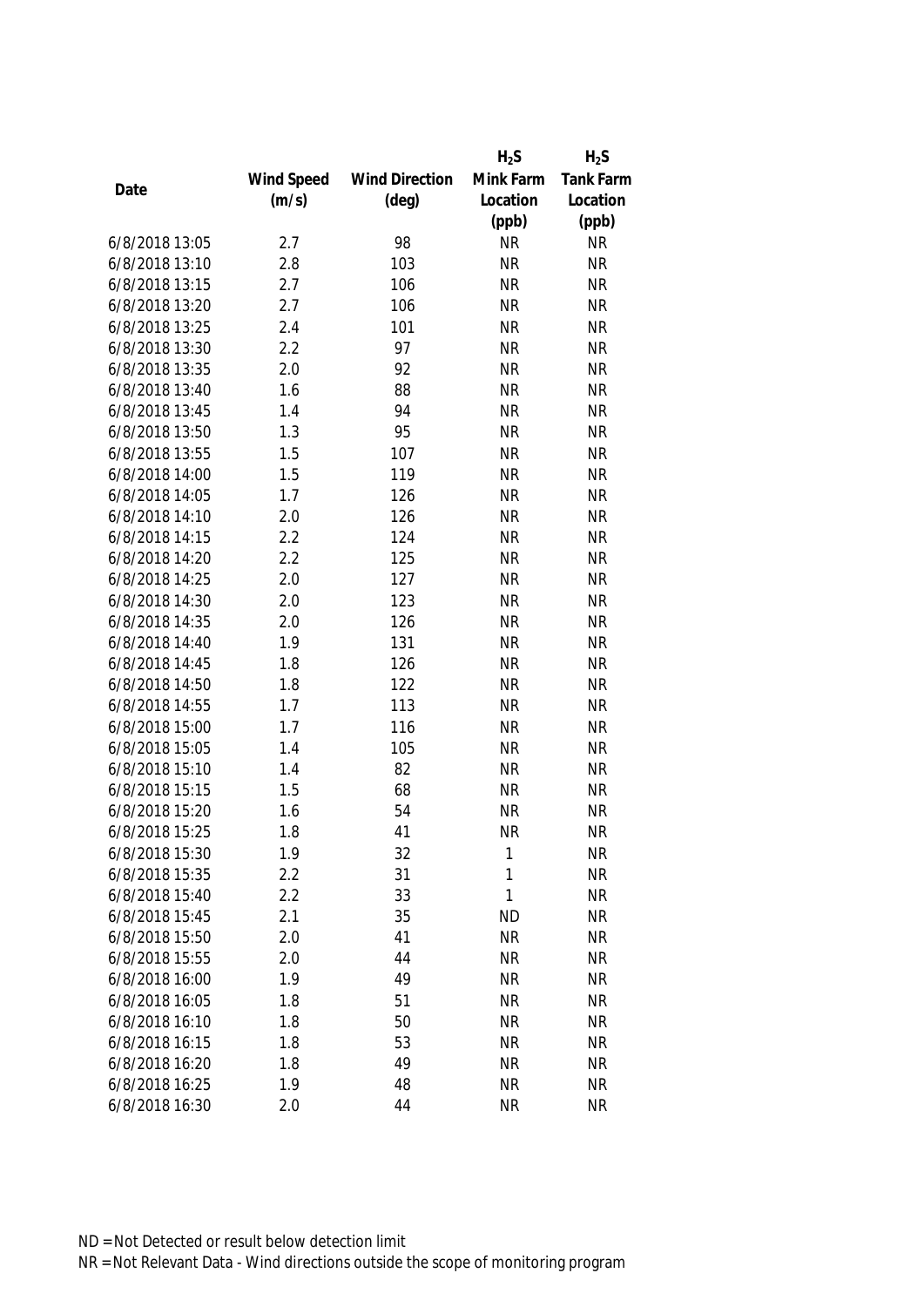|                |            |                       | $H_2S$       | $H_2S$           |
|----------------|------------|-----------------------|--------------|------------------|
|                | Wind Speed | <b>Wind Direction</b> | Mink Farm    | <b>Tank Farm</b> |
| Date           | (m/s)      | $(\text{deg})$        | Location     | Location         |
|                |            |                       | (ppb)        | (ppb)            |
| 6/8/2018 16:35 | 2.1        | 41                    | <b>NR</b>    | <b>NR</b>        |
| 6/8/2018 16:40 | 2.2        | 42                    | <b>NR</b>    | <b>NR</b>        |
| 6/8/2018 16:45 | 2.4        | 38                    | <b>ND</b>    | <b>NR</b>        |
| 6/8/2018 16:50 | 2.5        | 38                    | <b>ND</b>    | <b>NR</b>        |
| 6/8/2018 16:55 | 2.4        | 39                    | <b>ND</b>    | <b>NR</b>        |
| 6/8/2018 17:00 | 2.4        | 42                    | <b>NR</b>    | <b>NR</b>        |
| 6/8/2018 17:05 | 2.3        | 45                    | <b>NR</b>    | <b>NR</b>        |
| 6/8/2018 17:10 | 2.2        | 47                    | <b>NR</b>    | <b>NR</b>        |
| 6/8/2018 17:15 | 2.1        | 50                    | <b>NR</b>    | <b>NR</b>        |
| 6/8/2018 17:20 | 2.1        | 54                    | <b>NR</b>    | <b>NR</b>        |
| 6/8/2018 17:25 | 2.2        | 59                    | <b>NR</b>    | <b>NR</b>        |
| 6/8/2018 17:30 | 2.1        | 61                    | <b>NR</b>    | <b>NR</b>        |
| 6/8/2018 17:35 | 2.2        | 63                    | <b>NR</b>    | <b>NR</b>        |
| 6/8/2018 17:40 | 2.2        | 66                    | <b>NR</b>    | <b>NR</b>        |
| 6/8/2018 17:45 | 2.1        | 70                    | <b>NR</b>    | <b>NR</b>        |
| 6/8/2018 17:50 | 1.9        | 72                    | <b>NR</b>    | <b>NR</b>        |
| 6/8/2018 17:55 | 1.8        | 66                    | <b>NR</b>    | <b>NR</b>        |
| 6/8/2018 18:00 | 1.9        | 59                    | <b>NR</b>    | <b>NR</b>        |
| 6/8/2018 18:05 | 2.0        | 50                    | <b>NR</b>    | <b>NR</b>        |
| 6/8/2018 18:10 | 2.1        | 41                    | <b>NR</b>    | <b>NR</b>        |
| 6/8/2018 18:15 | 2.1        | 35                    | 1            | <b>NR</b>        |
| 6/8/2018 18:20 | 2.1        | 35                    | 1            | <b>NR</b>        |
| 6/8/2018 18:25 | 2.2        | 37                    | $\mathbf{1}$ | <b>NR</b>        |
| 6/8/2018 18:30 | 2.2        | 40                    | $\mathbf{1}$ | <b>NR</b>        |
| 6/8/2018 18:35 | 2.0        | 45                    | <b>NR</b>    | <b>NR</b>        |
| 6/8/2018 18:40 | 1.9        | 50                    | <b>NR</b>    | <b>NR</b>        |
| 6/8/2018 18:45 | 1.9        | 51                    | <b>NR</b>    | <b>NR</b>        |
| 6/8/2018 18:50 | 2.0        | 51                    | <b>NR</b>    | <b>NR</b>        |
| 6/8/2018 18:55 | 1.9        | 51                    | <b>NR</b>    | <b>NR</b>        |
| 6/8/2018 19:00 | 1.8        | 53                    | <b>NR</b>    | <b>NR</b>        |
| 6/8/2018 19:05 | 1.8        | 56                    | <b>NR</b>    | <b>NR</b>        |
| 6/8/2018 19:10 | 1.7        | 57                    | <b>NR</b>    | <b>NR</b>        |
| 6/8/2018 19:15 | 1.6        | 60                    | <b>NR</b>    | <b>NR</b>        |
| 6/8/2018 19:20 | 1.6        | 62                    | <b>NR</b>    | <b>NR</b>        |
| 6/8/2018 19:25 | 1.6        | 61                    | <b>NR</b>    | <b>NR</b>        |
| 6/8/2018 19:30 | 1.6        | 58                    | <b>NR</b>    | <b>NR</b>        |
| 6/8/2018 19:35 | 1.6        | 54                    | <b>NR</b>    | <b>NR</b>        |
| 6/8/2018 19:40 | 1.6        | 53                    | <b>NR</b>    | <b>NR</b>        |
| 6/8/2018 19:45 | 1.5        | 52                    | <b>NR</b>    | <b>NR</b>        |
| 6/8/2018 19:50 | 1.5        | 48                    | <b>NR</b>    | <b>NR</b>        |
| 6/8/2018 19:55 | 1.4        | 45                    | <b>NR</b>    | <b>NR</b>        |
| 6/8/2018 20:00 | 1.4        | 44                    | <b>NR</b>    | <b>NR</b>        |
|                |            |                       |              |                  |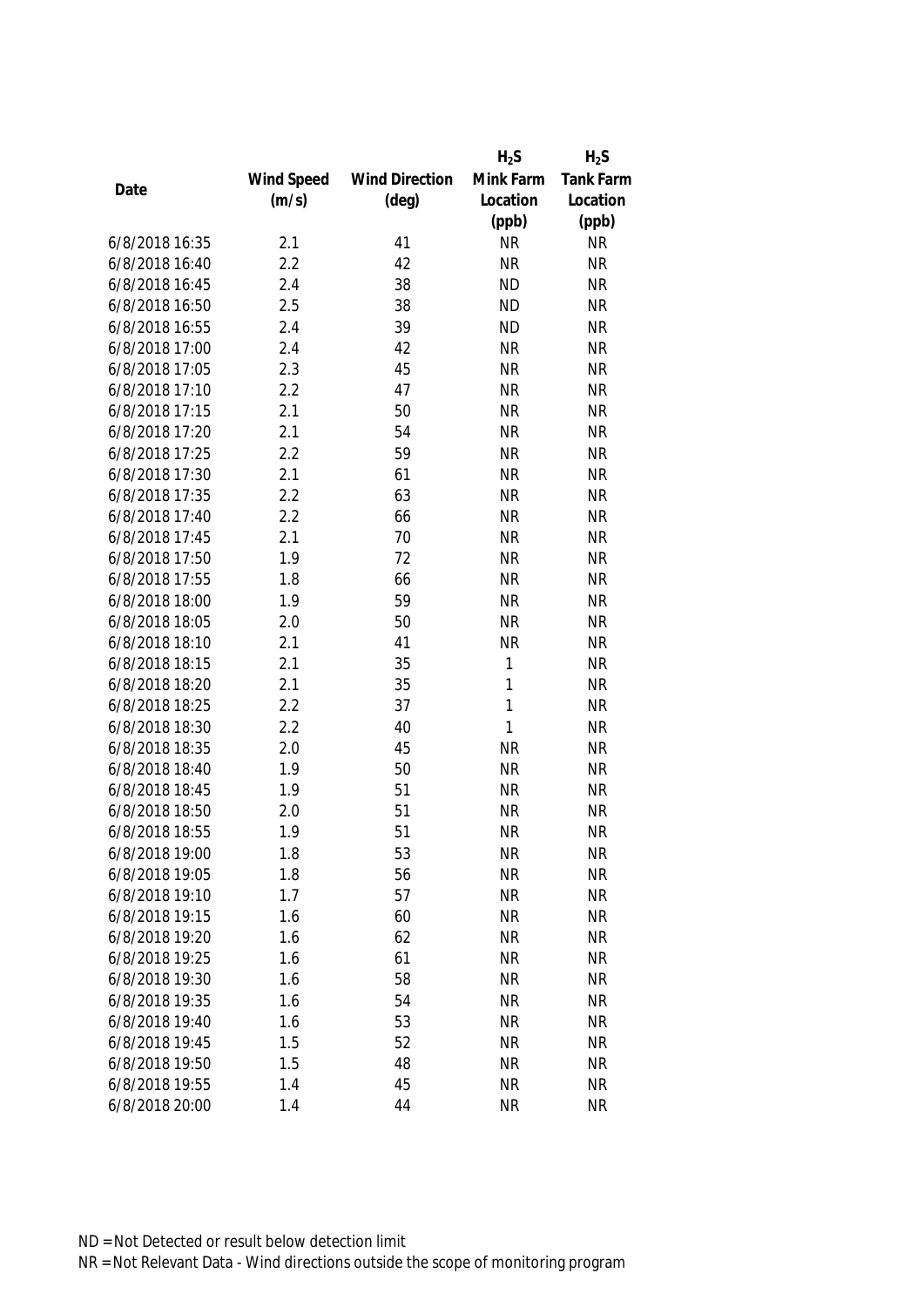|                |            |                       | $H_2S$    | $H_2S$           |
|----------------|------------|-----------------------|-----------|------------------|
|                | Wind Speed | <b>Wind Direction</b> | Mink Farm | <b>Tank Farm</b> |
| Date           | (m/s)      | $(\text{deg})$        | Location  | Location         |
|                |            |                       | (ppb)     | (ppb)            |
| 6/8/2018 20:05 | 1.5        | 44                    | <b>NR</b> | <b>NR</b>        |
| 6/8/2018 20:10 | 1.6        | 43                    | <b>NR</b> | <b>NR</b>        |
| 6/8/2018 20:15 | 1.6        | 46                    | <b>NR</b> | <b>NR</b>        |
| 6/8/2018 20:20 | 1.7        | 54                    | <b>NR</b> | <b>NR</b>        |
| 6/8/2018 20:25 | 1.7        | 62                    | <b>NR</b> | <b>NR</b>        |
| 6/8/2018 20:30 | 1.6        | 67                    | <b>NR</b> | <b>NR</b>        |
| 6/8/2018 20:35 | 1.5        | 72                    | <b>NR</b> | <b>NR</b>        |
| 6/8/2018 20:40 | 1.5        | 80                    | <b>NR</b> | <b>NR</b>        |
| 6/8/2018 20:45 | 1.5        | 79                    | <b>NR</b> | <b>NR</b>        |
| 6/8/2018 20:50 | 1.5        | 77                    | <b>NR</b> | <b>NR</b>        |
| 6/8/2018 20:55 | 1.5        | 74                    | <b>NR</b> | <b>NR</b>        |
| 6/8/2018 21:00 | 1.5        | 73                    | <b>NR</b> | <b>NR</b>        |
| 6/8/2018 21:05 | 1.4        | 75                    | <b>NR</b> | <b>NR</b>        |
| 6/8/2018 21:10 | 1.3        | 75                    | <b>NR</b> | <b>NR</b>        |
| 6/8/2018 21:15 | 1.4        | 75                    | <b>NR</b> | <b>NR</b>        |
| 6/8/2018 21:20 | 1.4        | 72                    | <b>NR</b> | <b>NR</b>        |
| 6/8/2018 21:25 | 1.5        | 70                    | <b>NR</b> | <b>NR</b>        |
| 6/8/2018 21:30 | 1.7        | 70                    | <b>NR</b> | <b>NR</b>        |
| 6/8/2018 21:35 | 1.8        | 67                    | <b>NR</b> | <b>NR</b>        |
| 6/8/2018 21:40 | 1.9        | 62                    | <b>NR</b> | <b>NR</b>        |
| 6/8/2018 21:45 | 1.9        | 60                    | <b>NR</b> | <b>NR</b>        |
| 6/8/2018 21:50 | 1.9        | 59                    | <b>NR</b> | <b>NR</b>        |
| 6/8/2018 21:55 | 1.9        | 57                    | <b>NR</b> | <b>NR</b>        |
| 6/8/2018 22:00 | 1.9        | 53                    | <b>NR</b> | <b>NR</b>        |
| 6/8/2018 22:05 | 2.1        | 51                    | <b>NR</b> | <b>NR</b>        |
| 6/8/2018 22:10 | 2.1        | 51                    | <b>NR</b> | <b>NR</b>        |
| 6/8/2018 22:15 | 2.1        | 52                    | <b>NR</b> | <b>NR</b>        |
| 6/8/2018 22:20 | 2.2        | 53                    | <b>NR</b> | <b>NR</b>        |
| 6/8/2018 22:25 | 2.1        | 55                    | <b>NR</b> | <b>NR</b>        |
| 6/8/2018 22:30 | 2.1        | 55                    | <b>NR</b> | <b>NR</b>        |
| 6/8/2018 22:35 | 2.0        | 53                    | <b>NR</b> | <b>NR</b>        |
| 6/8/2018 22:40 | 2.1        | 49                    | <b>NR</b> | <b>NR</b>        |
| 6/8/2018 22:45 | 2.1        | 45                    | <b>NR</b> | <b>NR</b>        |
| 6/8/2018 22:50 | 2.1        | 43                    | <b>NR</b> | <b>NR</b>        |
| 6/8/2018 22:55 | 2.2        | 41                    | <b>NR</b> | <b>NR</b>        |
| 6/8/2018 23:00 | 2.2        | 40                    | 1         | <b>NR</b>        |
| 6/8/2018 23:05 | 2.2        | 40                    | 1         | <b>NR</b>        |
| 6/8/2018 23:10 | 2.1        | 40                    | 1         | <b>NR</b>        |
| 6/8/2018 23:15 | 2.1        | 40                    | 1         | <b>NR</b>        |
| 6/8/2018 23:20 | 2.2        | 40                    | 1         | <b>NR</b>        |
| 6/8/2018 23:25 | 2.2        | 42                    | <b>NR</b> | <b>NR</b>        |
| 6/8/2018 23:30 | 2.1        | 41                    | <b>NR</b> | <b>NR</b>        |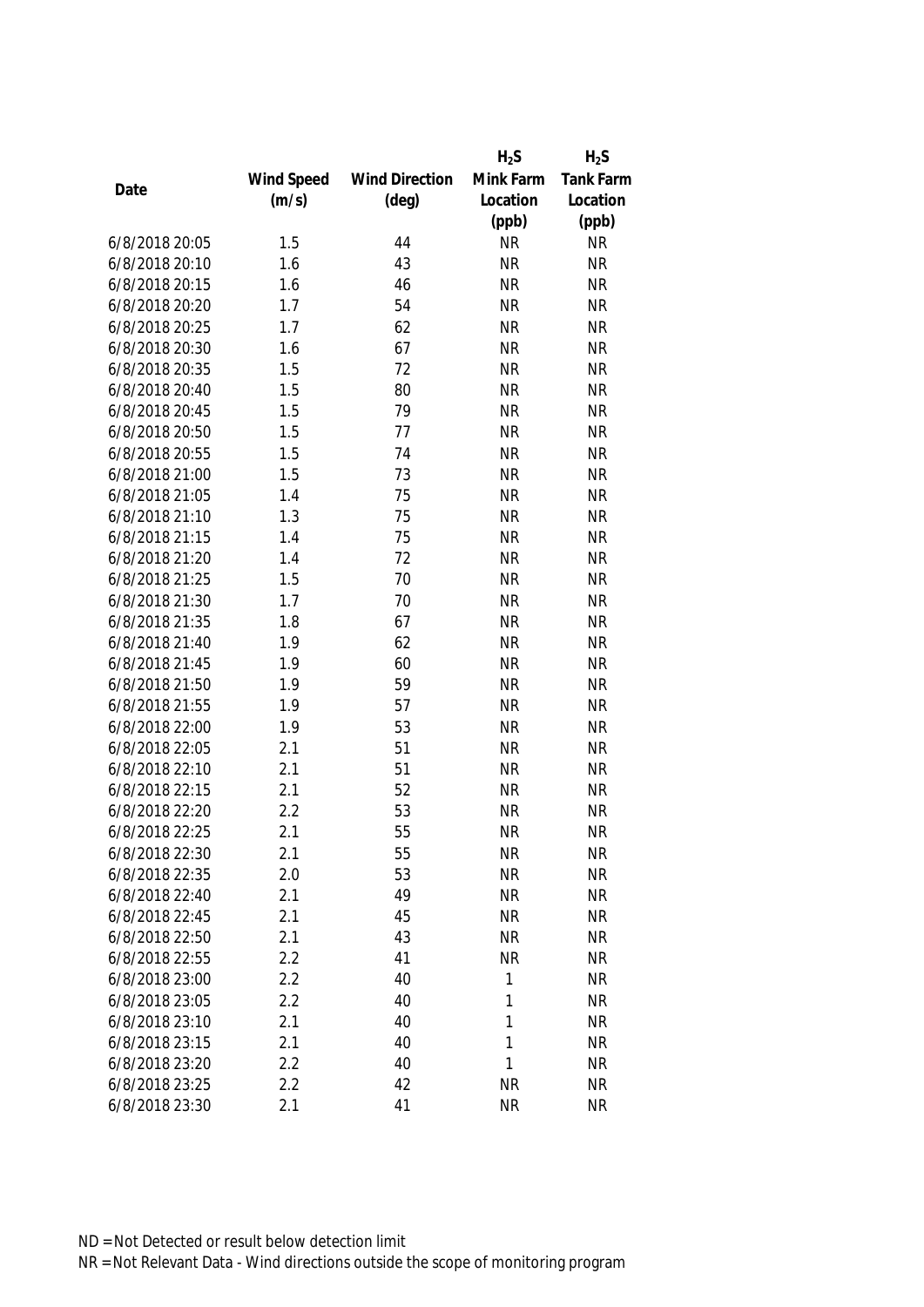|                |            |                       | $H_2S$    | $H_2S$    |
|----------------|------------|-----------------------|-----------|-----------|
|                | Wind Speed | <b>Wind Direction</b> | Mink Farm | Tank Farm |
| Date           | (m/s)      | $(\text{deg})$        | Location  | Location  |
|                |            |                       | (ppb)     | (ppb)     |
| 6/8/2018 23:35 | 1.9        | 45                    | <b>NR</b> | <b>NR</b> |
| 6/8/2018 23:40 | 1.8        | 49                    | <b>NR</b> | <b>NR</b> |
| 6/8/2018 23:45 | 1.7        | 51                    | <b>NR</b> | <b>NR</b> |
| 6/8/2018 23:50 | 1.5        | 52                    | <b>NR</b> | <b>NR</b> |
| 6/8/2018 23:55 | 1.3        | 49                    | <b>NR</b> | <b>NR</b> |
| 6/8/2018 24:00 | 1.2        | 49                    | <b>NR</b> | <b>NR</b> |
| 6/9/2018 00:05 | 1.2        | 45                    | <b>NR</b> | <b>NR</b> |
| 6/9/2018 00:10 | 1.1        | 39                    | 1         | <b>NR</b> |
| 6/9/2018 00:15 | 1.0        | 41                    | <b>NR</b> | <b>NR</b> |
| 6/9/2018 00:20 | 0.9        | 40                    | 1         | <b>NR</b> |
| 6/9/2018 00:25 | 1.1        | 37                    | 1         | <b>NR</b> |
| 6/9/2018 00:30 | 1.3        | 37                    | 1         | <b>NR</b> |
| 6/9/2018 00:35 | 1.4        | 39                    | 1         | <b>NR</b> |
| 6/9/2018 00:40 | 1.3        | 41                    | <b>NR</b> | <b>NR</b> |
| 6/9/2018 00:45 | 1.3        | 45                    | <b>NR</b> | <b>NR</b> |
| 6/9/2018 00:50 | 1.3        | 50                    | <b>NR</b> | <b>NR</b> |
| 6/9/2018 00:55 | 1.2        | 54                    | <b>NR</b> | <b>NR</b> |
| 6/9/2018 01:00 | 1.1        | 54                    | <b>NR</b> | <b>NR</b> |
| 6/9/2018 01:05 | 1.1        | 56                    | <b>NR</b> | <b>NR</b> |
| 6/9/2018 01:10 | 1.3        | 64                    | <b>NR</b> | <b>NR</b> |
| 6/9/2018 01:15 | 1.5        | 64                    | <b>NR</b> | <b>NR</b> |
| 6/9/2018 01:20 | 1.6        | 65                    | <b>NR</b> | <b>NR</b> |
| 6/9/2018 01:25 | 1.6        | 71                    | <b>NR</b> | <b>NR</b> |
| 6/9/2018 01:30 | 1.7        | 71                    | <b>NR</b> | <b>NR</b> |
| 6/9/2018 01:35 | 1.8        | 68                    | <b>NR</b> | <b>NR</b> |
| 6/9/2018 01:40 | 1.7        | 68                    | <b>NR</b> | <b>NR</b> |
| 6/9/2018 01:45 | 1.6        | 67                    | <b>NR</b> | <b>NR</b> |
| 6/9/2018 01:50 | 1.5        | 65                    | <b>NR</b> | <b>NR</b> |
| 6/9/2018 01:55 | 1.5        | 60                    | <b>NR</b> | <b>NR</b> |
| 6/9/2018 02:00 | 1.6        | 67                    | <b>NR</b> | <b>NR</b> |
| 6/9/2018 02:05 | 1.6        | 72                    | <b>NR</b> | <b>NR</b> |
| 6/9/2018 02:10 | 1.7        | 68                    | <b>NR</b> | <b>NR</b> |
| 6/9/2018 02:15 | 1.9        | 69                    | <b>NR</b> | <b>NR</b> |
| 6/9/2018 02:20 | 2.2        | 69                    | <b>NR</b> | <b>NR</b> |
| 6/9/2018 02:25 | 2.2        | 73                    | <b>NR</b> | <b>NR</b> |
| 6/9/2018 02:30 | 2.3        | 65                    | <b>NR</b> | <b>NR</b> |
| 6/9/2018 02:35 | 2.4        | 68                    | <b>NR</b> | <b>NR</b> |
| 6/9/2018 02:40 | 2.5        | 74                    | <b>NR</b> | <b>NR</b> |
| 6/9/2018 02:45 | 2.5        | 82                    | <b>NR</b> | <b>NR</b> |
| 6/9/2018 02:50 | 2.5        | 90                    | <b>NR</b> | <b>NR</b> |
| 6/9/2018 02:55 | 2.4        | 96                    | <b>NR</b> | <b>NR</b> |
| 6/9/2018 03:00 | 2.3        | 94                    | <b>NR</b> | <b>NR</b> |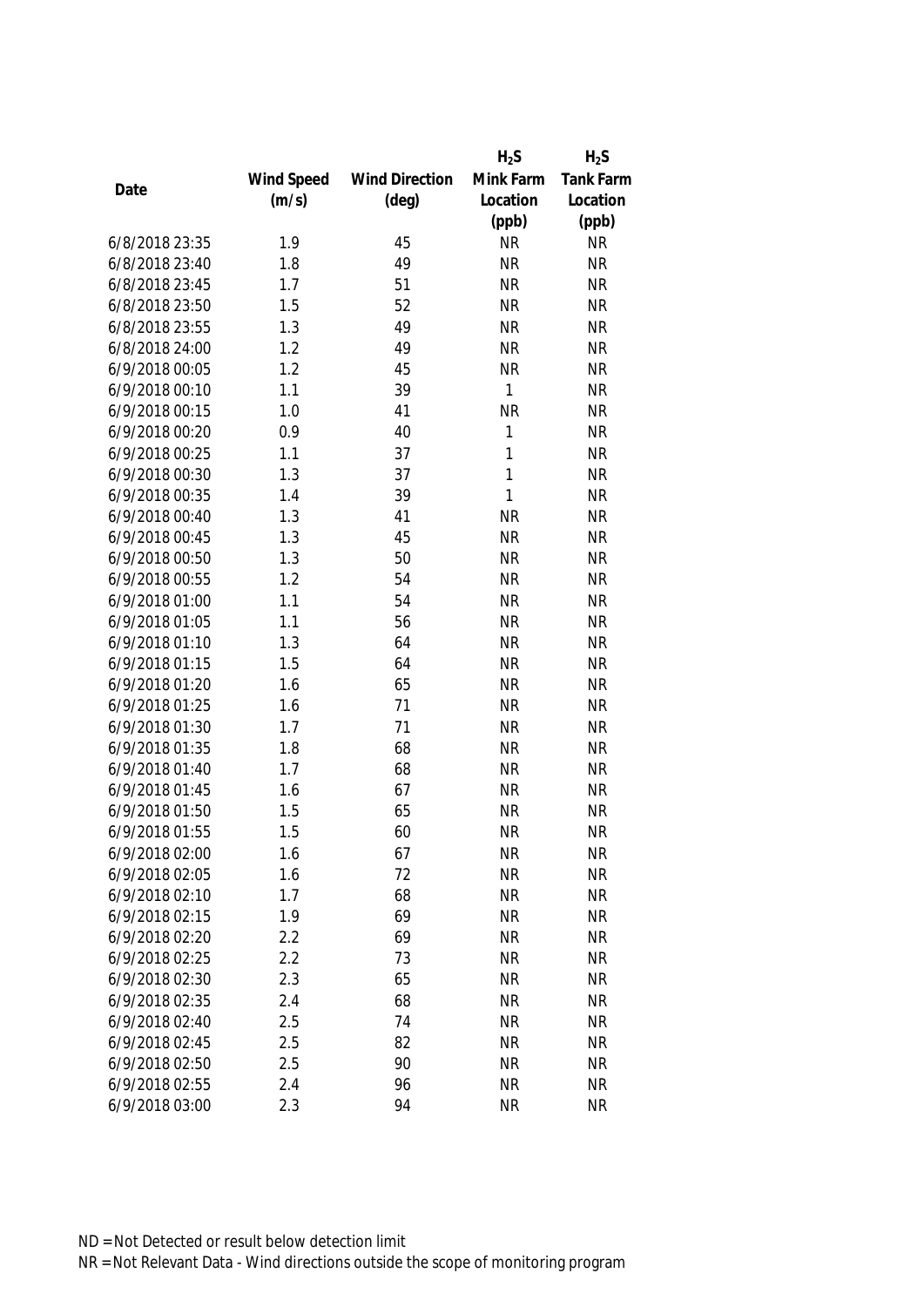|                |            |                       | $H_2S$       | $H_2S$           |
|----------------|------------|-----------------------|--------------|------------------|
|                | Wind Speed | <b>Wind Direction</b> | Mink Farm    | <b>Tank Farm</b> |
| Date           | (m/s)      | $(\text{deg})$        | Location     | Location         |
|                |            |                       | (ppb)        | (ppb)            |
| 6/9/2018 03:05 | 2.4        | 83                    | <b>NR</b>    | <b>NR</b>        |
| 6/9/2018 03:10 | 2.4        | 69                    | <b>NR</b>    | <b>NR</b>        |
| 6/9/2018 03:15 | 2.3        | 58                    | <b>NR</b>    | <b>NR</b>        |
| 6/9/2018 03:20 | 2.1        | 50                    | <b>NR</b>    | <b>NR</b>        |
| 6/9/2018 03:25 | 2.1        | 45                    | <b>NR</b>    | <b>NR</b>        |
| 6/9/2018 03:30 | 2.0        | 52                    | <b>NR</b>    | <b>NR</b>        |
| 6/9/2018 03:35 | 1.8        | 64                    | <b>NR</b>    | <b>NR</b>        |
| 6/9/2018 03:40 | 1.5        | 68                    | <b>NR</b>    | <b>NR</b>        |
| 6/9/2018 03:45 | 1.4        | 67                    | <b>NR</b>    | <b>NR</b>        |
| 6/9/2018 03:50 | 1.5        | 60                    | <b>NR</b>    | <b>NR</b>        |
| 6/9/2018 03:55 | 1.8        | 53                    | <b>NR</b>    | <b>NR</b>        |
| 6/9/2018 04:00 | 2.1        | 49                    | <b>NR</b>    | <b>NR</b>        |
| 6/9/2018 04:05 | 2.1        | 47                    | <b>NR</b>    | <b>NR</b>        |
| 6/9/2018 04:10 | 2.3        | 43                    | <b>NR</b>    | <b>NR</b>        |
| 6/9/2018 04:15 | 2.4        | 43                    | <b>NR</b>    | <b>NR</b>        |
| 6/9/2018 04:20 | 2.5        | 39                    | $\mathbf{1}$ | <b>NR</b>        |
| 6/9/2018 04:25 | 2.7        | 31                    | <b>NR</b>    | <b>NR</b>        |
| 6/9/2018 04:30 | 2.7        | 21                    | <b>NR</b>    | <b>NR</b>        |
| 6/9/2018 04:35 | 2.8        | 19                    | <b>ND</b>    | <b>NR</b>        |
| 6/9/2018 04:40 | 2.9        | 11                    | 1            | <b>NR</b>        |
| 6/9/2018 04:45 | 3.2        | 9                     | 1            | <b>NR</b>        |
| 6/9/2018 04:50 | 3.2        | 8                     | $\mathbf{1}$ | <b>NR</b>        |
| 6/9/2018 04:55 | 3.1        | 15                    | 1            | <b>NR</b>        |
| 6/9/2018 05:00 | 3.2        | 21                    | 1            | <b>NR</b>        |
| 6/9/2018 05:05 | 3.5        | 19                    | 1            | <b>NR</b>        |
| 6/9/2018 05:10 | 3.7        | 23                    | 1            | <b>NR</b>        |
| 6/9/2018 05:15 | 3.7        | 21                    | 1            | <b>NR</b>        |
| 6/9/2018 05:20 | 3.7        | 20                    | 1            | <b>NR</b>        |
| 6/9/2018 05:25 | 3.7        | 22                    | 1            | <b>NR</b>        |
| 6/9/2018 05:30 | 3.4        | 25                    | 1            | <b>NR</b>        |
| 6/9/2018 05:35 | 3.1        | 27                    | 1            | <b>NR</b>        |
| 6/9/2018 05:40 | 3.0        | 29                    | 1            | <b>NR</b>        |
| 6/9/2018 05:45 | 3.2        | 32                    | 1            | <b>NR</b>        |
| 6/9/2018 05:50 | 3.1        | 40                    | 1            | <b>NR</b>        |
| 6/9/2018 05:55 | 3.1        | 41                    | <b>NR</b>    | <b>NR</b>        |
| 6/9/2018 06:00 | 3.2        | 38                    | 1            | <b>NR</b>        |
| 6/9/2018 06:05 | 3.2        | 39                    | 1            | <b>NR</b>        |
| 6/9/2018 06:10 | 2.8        | 47                    | <b>NR</b>    | <b>NR</b>        |
| 6/9/2018 06:15 | 2.4        | 51                    | <b>NR</b>    | <b>NR</b>        |
| 6/9/2018 06:20 | 2.3        | 49                    | <b>NR</b>    | <b>NR</b>        |
| 6/9/2018 06:25 | 2.3        | 49                    | <b>NR</b>    | <b>NR</b>        |
| 6/9/2018 06:30 | 2.2        | 51                    | <b>NR</b>    | <b>NR</b>        |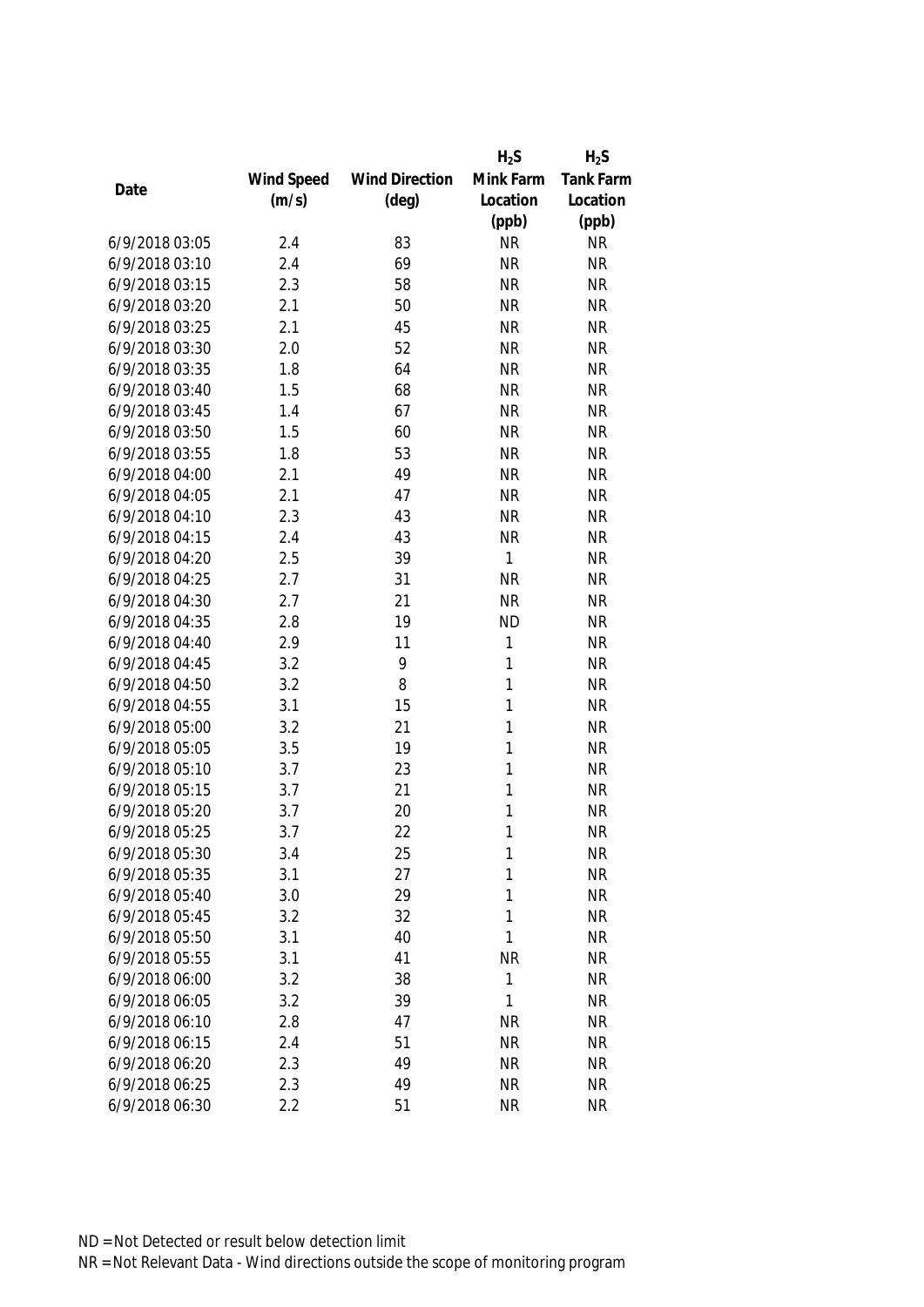|                |            |                       | $H_2S$    | $H_2S$           |
|----------------|------------|-----------------------|-----------|------------------|
|                | Wind Speed | <b>Wind Direction</b> | Mink Farm | <b>Tank Farm</b> |
| Date           | (m/s)      | $(\text{deg})$        | Location  | Location         |
|                |            |                       | (ppb)     | (ppb)            |
| 6/9/2018 06:35 | 2.3        | 50                    | <b>NR</b> | <b>NR</b>        |
| 6/9/2018 06:40 | 2.4        | 49                    | <b>NR</b> | <b>NR</b>        |
| 6/9/2018 06:45 | 2.3        | 44                    | <b>NR</b> | <b>NR</b>        |
| 6/9/2018 06:50 | 2.3        | 30                    | <b>NR</b> | <b>NR</b>        |
| 6/9/2018 06:55 | 2.2        | 31                    | <b>NR</b> | <b>NR</b>        |
| 6/9/2018 07:00 | 2.0        | 40                    | <b>NR</b> | <b>NR</b>        |
| 6/9/2018 07:05 | 1.6        | 55                    | <b>NR</b> | <b>NR</b>        |
| 6/9/2018 07:10 | 1.4        | 63                    | <b>NR</b> | <b>NR</b>        |
| 6/9/2018 07:15 | 1.2        | 72                    | <b>NR</b> | <b>NR</b>        |
| 6/9/2018 07:20 | 0.9        | 85                    | <b>NR</b> | <b>NR</b>        |
| 6/9/2018 07:25 | 0.8        | 98                    | <b>NR</b> | <b>NR</b>        |
| 6/9/2018 07:30 | 1.0        | 102                   | <b>NR</b> | <b>NR</b>        |
| 6/9/2018 07:35 | 1.2        | 77                    | <b>NR</b> | <b>NR</b>        |
| 6/9/2018 07:40 | 1.5        | 42                    | <b>NR</b> | <b>NR</b>        |
| 6/9/2018 07:45 | 1.8        | 24                    | <b>NR</b> | <b>NR</b>        |
| 6/9/2018 07:50 | 1.9        | 13                    | <b>NR</b> | <b>NR</b>        |
| 6/9/2018 07:55 | 1.9        | 11                    | <b>NR</b> | <b>NR</b>        |
| 6/9/2018 08:00 | 1.6        | 338                   | <b>NR</b> | <b>NR</b>        |
| 6/9/2018 08:05 | 1.2        | 322                   | <b>NR</b> | <b>NR</b>        |
| 6/9/2018 08:10 | 1.1        | 258                   | <b>NR</b> | <b>NR</b>        |
| 6/9/2018 08:15 | 1.1        | 172                   | <b>NR</b> | <b>NR</b>        |
| 6/9/2018 08:20 | 1.0        | 158                   | <b>NR</b> | <b>NR</b>        |
| 6/9/2018 08:25 | 0.9        | 141                   | <b>NR</b> | <b>NR</b>        |
| 6/9/2018 08:30 | 0.8        | 134                   | <b>NR</b> | <b>NR</b>        |
| 6/9/2018 08:35 | 0.7        | 138                   | <b>NR</b> | <b>NR</b>        |
| 6/9/2018 08:40 | 0.7        | 154                   | <b>NR</b> | <b>NR</b>        |
| 6/9/2018 08:45 | 0.7        | 164                   | <b>NR</b> | <b>NR</b>        |
| 6/9/2018 08:50 | 0.9        | 169                   | <b>NR</b> | <b>NR</b>        |
| 6/9/2018 08:55 | 1.3        | 169                   | <b>NR</b> | <b>NR</b>        |
| 6/9/2018 09:00 | 1.5        | 167                   | <b>NR</b> | <b>NR</b>        |
| 6/9/2018 09:05 | 1.7        | 163                   | <b>NR</b> | <b>NR</b>        |
| 6/9/2018 09:10 | 1.6        | 160                   | <b>NR</b> | <b>NR</b>        |
| 6/9/2018 09:15 | 1.5        | 157                   | <b>NR</b> | <b>NR</b>        |
| 6/9/2018 09:20 | 1.2        | 153                   | <b>NR</b> | <b>NR</b>        |
| 6/9/2018 09:25 | 0.9        | 151                   | <b>NR</b> | <b>NR</b>        |
| 6/9/2018 09:30 | 0.6        | 147                   | <b>NR</b> | <b>NR</b>        |
| 6/9/2018 09:35 | 0.4        | 152                   | <b>NR</b> | <b>NR</b>        |
| 6/9/2018 09:40 | 0.3        | 146                   | <b>NR</b> | <b>NR</b>        |
| 6/9/2018 09:45 | 0.2        | 74                    | <b>NR</b> | <b>NR</b>        |
| 6/9/2018 09:50 | 0.2        | 333                   | <b>ND</b> | <b>NR</b>        |
| 6/9/2018 09:55 | 0.5        | 360                   | <b>ND</b> | <b>NR</b>        |
| 6/9/2018 10:00 | 0.7        | 5                     | 1         | <b>NR</b>        |
|                |            |                       |           |                  |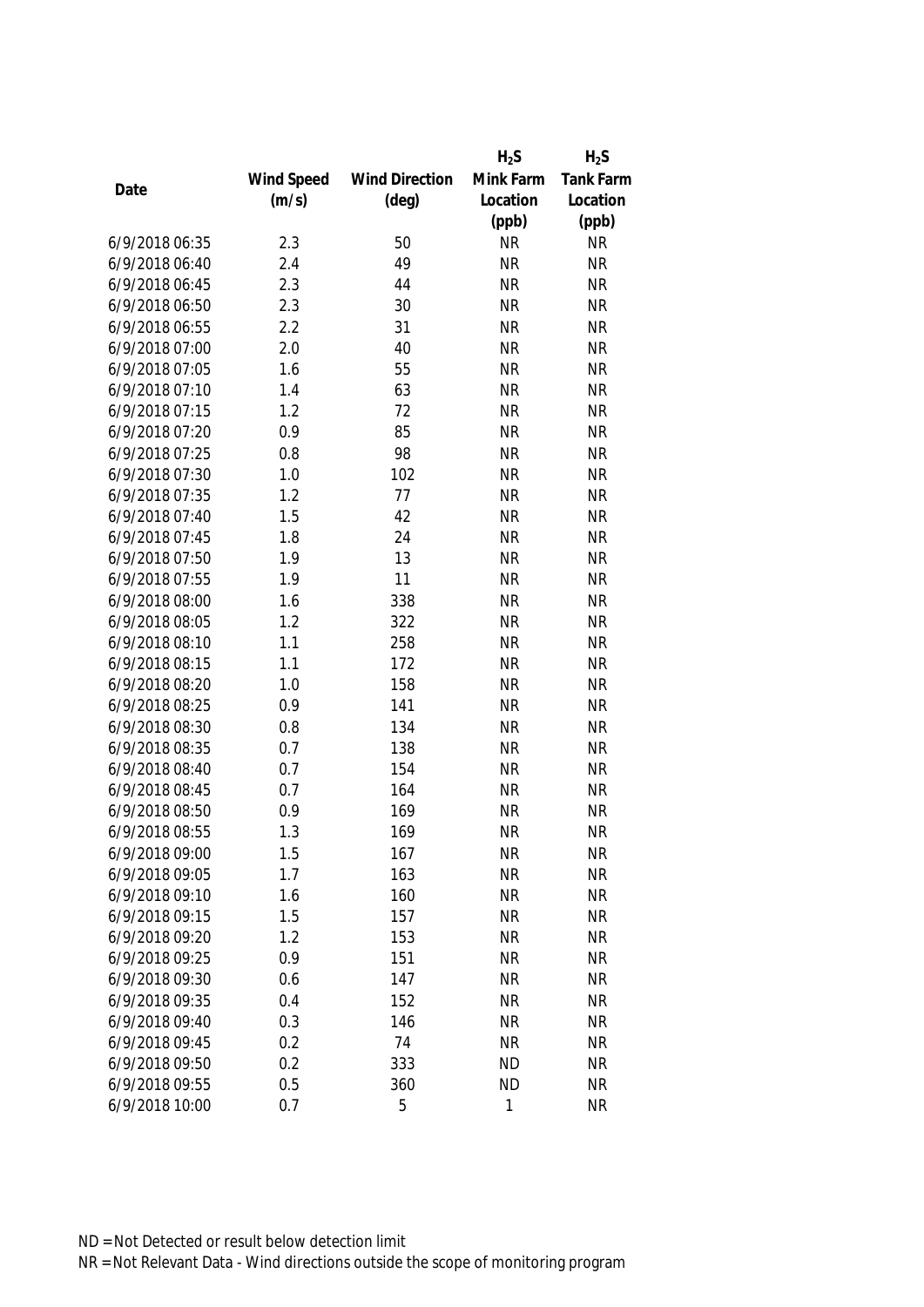|                |            |                       | $H_2S$    | $H_2S$           |
|----------------|------------|-----------------------|-----------|------------------|
|                | Wind Speed | <b>Wind Direction</b> | Mink Farm | <b>Tank Farm</b> |
| Date           | (m/s)      | $(\text{deg})$        | Location  | Location         |
|                |            |                       | (ppb)     | (ppb)            |
| 6/9/2018 10:05 | 0.8        | 4                     | 1         | <b>NR</b>        |
| 6/9/2018 10:10 | 0.9        | 3                     | 1         | <b>NR</b>        |
| 6/9/2018 10:15 | 0.9        | $\overline{7}$        | 1         | <b>NR</b>        |
| 6/9/2018 10:20 | 0.9        | 13                    | 1         | <b>NR</b>        |
| 6/9/2018 10:25 | 0.7        | 17                    | 1         | <b>NR</b>        |
| 6/9/2018 10:30 | 0.4        | 22                    | 1         | <b>NR</b>        |
| 6/9/2018 10:35 | 0.4        | 36                    | 1         | <b>NR</b>        |
| 6/9/2018 10:40 | 0.4        | 50                    | <b>NR</b> | <b>NR</b>        |
| 6/9/2018 10:45 | 0.4        | 74                    | <b>NR</b> | <b>NR</b>        |
| 6/9/2018 10:50 | 0.6        | 89                    | <b>NR</b> | <b>NR</b>        |
| 6/9/2018 10:55 | 0.7        | 98                    | <b>NR</b> | <b>NR</b>        |
| 6/9/2018 11:00 | 0.9        | 106                   | <b>NR</b> | <b>NR</b>        |
| 6/9/2018 11:05 | 1.0        | 113                   | <b>NR</b> | <b>NR</b>        |
| 6/9/2018 11:10 | 1.1        | 115                   | <b>NR</b> | <b>NR</b>        |
| 6/9/2018 11:15 | 1.0        | 119                   | <b>NR</b> | <b>NR</b>        |
| 6/9/2018 11:20 | 0.7        | 123                   | <b>NR</b> | <b>NR</b>        |
| 6/9/2018 11:25 | 0.6        | 121                   | <b>NR</b> | <b>NR</b>        |
| 6/9/2018 11:30 | 0.6        | 115                   | <b>NR</b> | <b>NR</b>        |
| 6/9/2018 11:35 | 0.3        | 103                   | <b>NR</b> | <b>NR</b>        |
| 6/9/2018 11:40 | 0.3        | 98                    | <b>NR</b> | <b>NR</b>        |
| 6/9/2018 11:45 | 0.3        | 94                    | <b>NR</b> | <b>NR</b>        |
| 6/9/2018 11:50 | 0.3        | 82                    | <b>NR</b> | <b>NR</b>        |
| 6/9/2018 11:55 | 0.4        | 49                    | <b>NR</b> | <b>NR</b>        |
| 6/9/2018 12:00 | 0.4        | 3                     | 1         | <b>NR</b>        |
| 6/9/2018 12:05 | 0.5        | 360                   | 1         | <b>NR</b>        |
| 6/9/2018 12:10 | 0.7        | 353                   | 1         | <b>NR</b>        |
| 6/9/2018 12:15 | 1.0        | 354                   | 1         | <b>NR</b>        |
| 6/9/2018 12:20 | 1.2        | 347                   | 1         | <b>NR</b>        |
| 6/9/2018 12:25 | 1.5        | 348                   | 1         | <b>NR</b>        |
| 6/9/2018 12:30 | 1.6        | 345                   | 1         | <b>NR</b>        |
| 6/9/2018 12:35 | 1.8        | 352                   | 1         | <b>NR</b>        |
| 6/9/2018 12:40 | 2.0        | 356                   | 1         | <b>NR</b>        |
| 6/9/2018 12:45 | 2.0        | 357                   | 1         | <b>NR</b>        |
| 6/9/2018 12:50 | 2.1        | 5                     | 1         | <b>NR</b>        |
| 6/9/2018 12:55 | 2.0        | 9                     | 1         | <b>NR</b>        |
| 6/9/2018 13:00 | 2.0        | 18                    | 1         | <b>NR</b>        |
| 6/9/2018 13:05 | 1.9        | 18                    | 1         | <b>NR</b>        |
| 6/9/2018 13:10 | 1.7        | 22                    | 1         | <b>NR</b>        |
| 6/9/2018 13:15 | 1.7        | 24                    | 1         | <b>NR</b>        |
| 6/9/2018 13:20 | 1.7        | 23                    | 1         | <b>NR</b>        |
| 6/9/2018 13:25 | 1.6        | 25                    | 1         | <b>NR</b>        |
| 6/9/2018 13:30 | 1.5        | 23                    | 1         | <b>NR</b>        |
|                |            |                       |           |                  |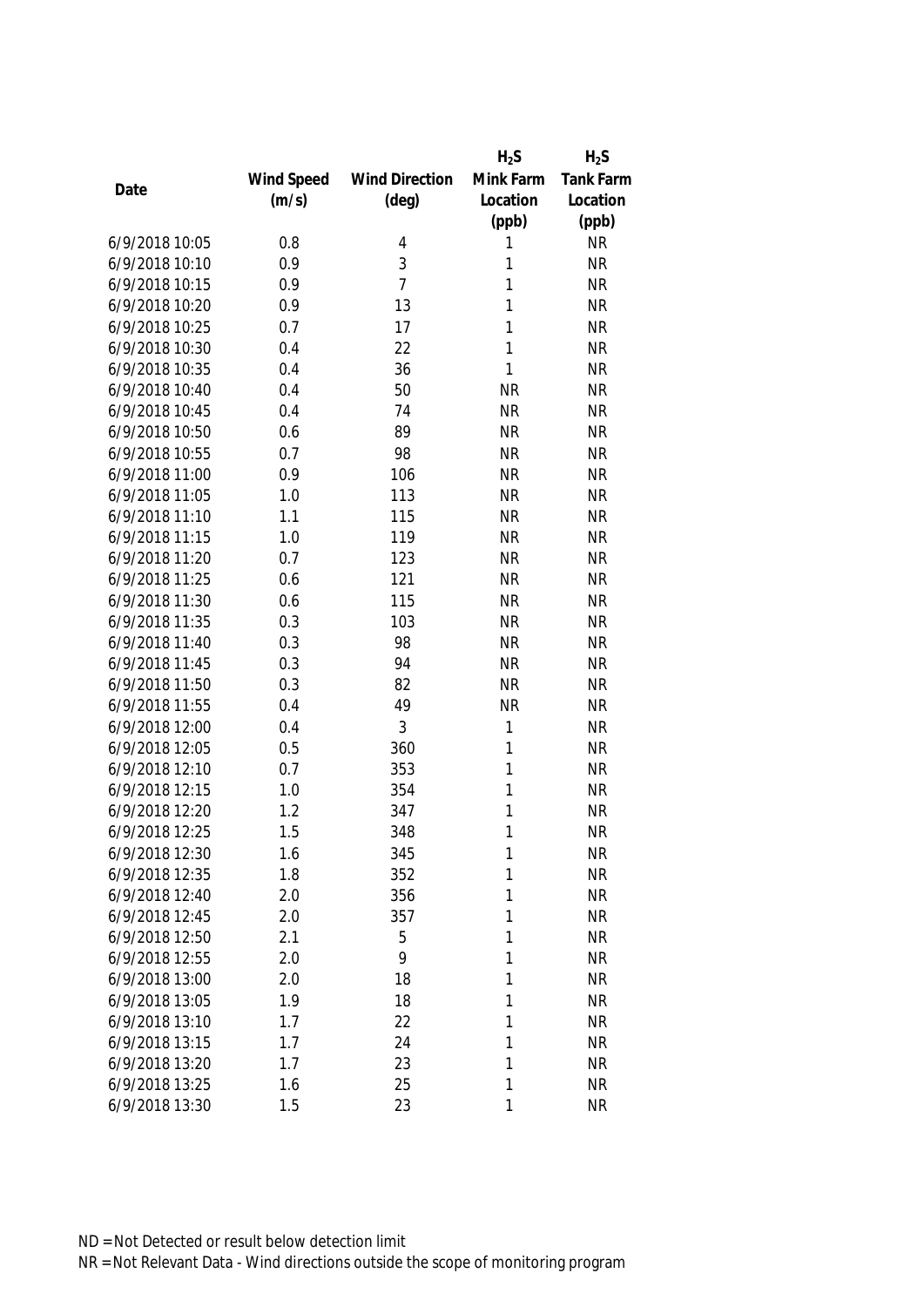|                |            |                       | $H_2S$       | $H_2S$       |
|----------------|------------|-----------------------|--------------|--------------|
|                | Wind Speed | <b>Wind Direction</b> | Mink Farm    | Tank Farm    |
| Date           | (m/s)      | $(\text{deg})$        | Location     | Location     |
|                |            |                       | (ppb)        | (ppb)        |
| 6/9/2018 13:35 | 1.4        | 21                    | <b>ND</b>    | <b>NR</b>    |
| 6/9/2018 13:40 | 1.2        | 19                    | 1            | <b>NR</b>    |
| 6/9/2018 13:45 | 1.1        | 18                    | 1            | <b>NR</b>    |
| 6/9/2018 13:50 | 0.9        | 16                    | 1            | <b>NR</b>    |
| 6/9/2018 13:55 | 0.9        | 12                    | 1            | <b>NR</b>    |
| 6/9/2018 14:00 | 0.8        | 17                    | 1            | <b>NR</b>    |
| 6/9/2018 14:05 | 0.8        | 23                    | $\mathbf{1}$ | <b>NR</b>    |
| 6/9/2018 14:10 | 0.8        | 24                    | <b>ND</b>    | <b>NR</b>    |
| 6/9/2018 14:15 | 0.9        | 30                    | <b>NR</b>    | <b>NR</b>    |
| 6/9/2018 14:20 | 0.9        | 145                   | <b>NR</b>    | <b>NR</b>    |
| 6/9/2018 14:25 | 1.0        | 175                   | <b>NR</b>    | <b>NR</b>    |
| 6/9/2018 14:30 | 1.0        | 188                   | <b>NR</b>    | 1            |
| 6/9/2018 14:35 | 1.0        | 195                   | <b>NR</b>    | 1            |
| 6/9/2018 14:40 | 1.1        | 196                   | <b>NR</b>    | 1            |
| 6/9/2018 14:45 | 0.9        | 184                   | <b>NR</b>    | $\mathbf{1}$ |
| 6/9/2018 14:50 | 0.9        | 183                   | <b>NR</b>    | $\mathbf{1}$ |
| 6/9/2018 14:55 | 0.8        | 175                   | <b>NR</b>    | $\mathbf{1}$ |
| 6/9/2018 15:00 | 0.9        | 160                   | <b>NR</b>    | <b>NR</b>    |
| 6/9/2018 15:05 | 1.0        | 153                   | <b>NR</b>    | <b>NR</b>    |
| 6/9/2018 15:10 | 1.0        | 143                   | <b>NR</b>    | <b>NR</b>    |
| 6/9/2018 15:15 | 1.2        | 139                   | <b>NR</b>    | <b>NR</b>    |
| 6/9/2018 15:20 | 1.2        | 137                   | <b>NR</b>    | <b>NR</b>    |
| 6/9/2018 15:25 | 1.1        | 147                   | <b>NR</b>    | <b>NR</b>    |
| 6/9/2018 15:30 | 1.1        | 158                   | <b>NR</b>    | <b>NR</b>    |
| 6/9/2018 15:35 | 1.2        | 158                   | <b>NR</b>    | <b>NR</b>    |
| 6/9/2018 15:40 | 1.4        | 161                   | <b>NR</b>    | <b>NR</b>    |
| 6/9/2018 15:45 | 1.2        | 170                   | <b>NR</b>    | $\mathbf{1}$ |
| 6/9/2018 15:50 | 1.3        | 169                   | <b>NR</b>    | <b>NR</b>    |
| 6/9/2018 15:55 | 1.3        | 166                   | <b>NR</b>    | <b>NR</b>    |
| 6/9/2018 16:00 | 1.4        | 166                   | <b>NR</b>    | <b>NR</b>    |
| 6/9/2018 16:05 | 1.4        | 179                   | <b>NR</b>    | 1            |
| 6/9/2018 16:10 | 1.3        | 187                   | <b>NR</b>    | 1            |
| 6/9/2018 16:15 | 1.5        | 191                   | <b>NR</b>    | 1            |
| 6/9/2018 16:20 | 1.5        | 202                   | <b>NR</b>    | 1            |
| 6/9/2018 16:25 | 1.5        | 212                   | <b>NR</b>    | 1            |
| 6/9/2018 16:30 | 1.5        | 227                   | <b>NR</b>    | 1            |
| 6/9/2018 16:35 | 1.3        | 229                   | <b>NR</b>    | 1            |
| 6/9/2018 16:40 | 1.5        | 232                   | <b>ND</b>    | 1            |
| 6/9/2018 16:45 | 1.4        | 236                   | <b>ND</b>    | 1            |
| 6/9/2018 16:50 | 1.5        | 228                   | <b>NR</b>    | 1            |
| 6/9/2018 16:55 | 1.6        | 225                   | <b>NR</b>    | 1            |
| 6/9/2018 17:00 | 1.6        | 215                   | <b>NR</b>    | 1            |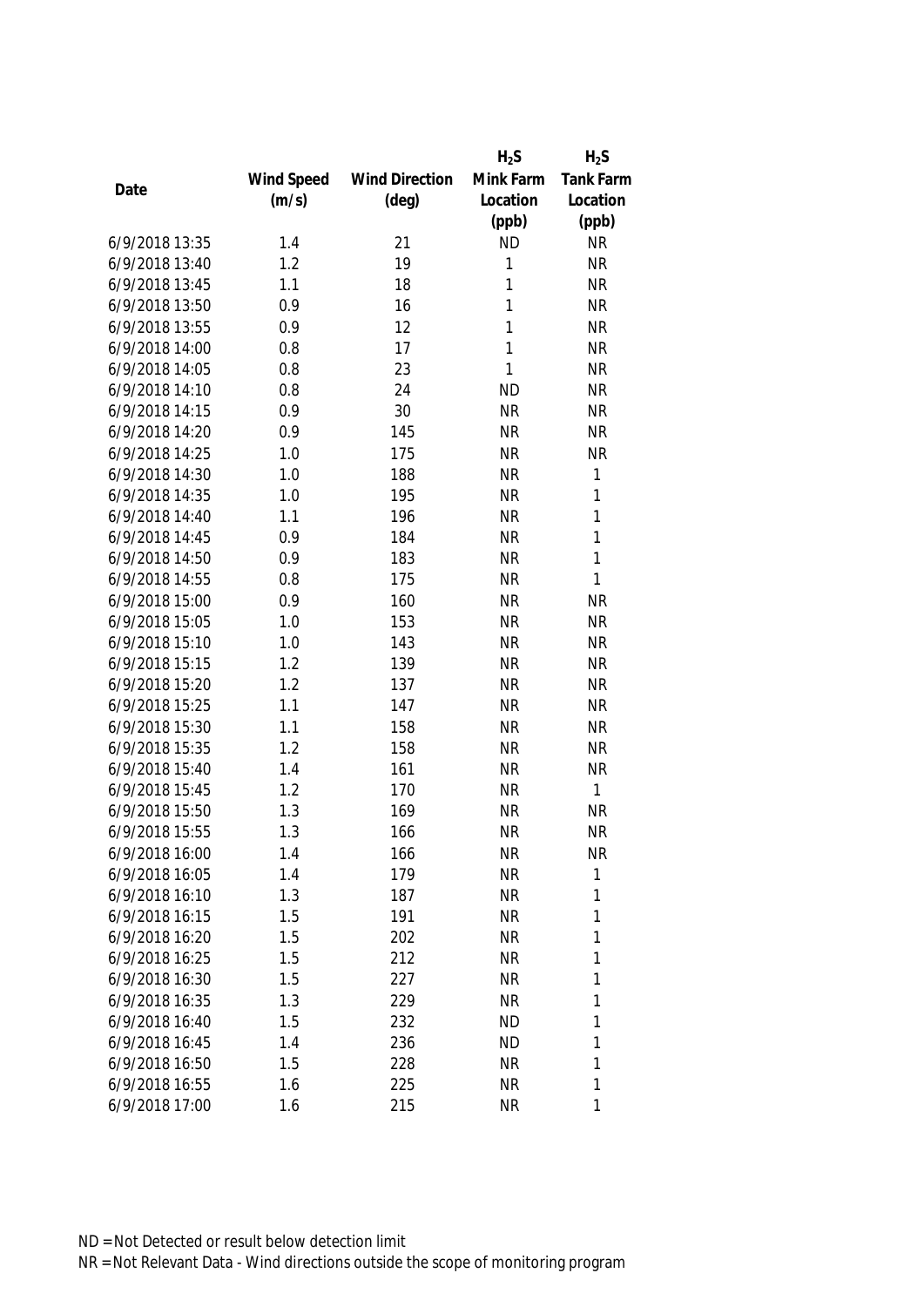|                |            |                       | $H_2S$    | $H_2S$           |
|----------------|------------|-----------------------|-----------|------------------|
|                | Wind Speed | <b>Wind Direction</b> | Mink Farm | <b>Tank Farm</b> |
| Date           | (m/s)      | $(\text{deg})$        | Location  | Location         |
|                |            |                       | (ppb)     | (ppb)            |
| 6/9/2018 17:05 | 1.7        | 205                   | <b>NR</b> | 1                |
| 6/9/2018 17:10 | 1.7        | 193                   | <b>NR</b> | 1                |
| 6/9/2018 17:15 | 1.8        | 190                   | <b>NR</b> | 1                |
| 6/9/2018 17:20 | 1.7        | 192                   | <b>NR</b> | 1                |
| 6/9/2018 17:25 | 1.7        | 188                   | <b>NR</b> | 1                |
| 6/9/2018 17:30 | 1.9        | 187                   | <b>NR</b> | 1                |
| 6/9/2018 17:35 | 1.9        | 192                   | <b>NR</b> | 1                |
| 6/9/2018 17:40 | 1.9        | 193                   | <b>NR</b> | 1                |
| 6/9/2018 17:45 | 1.9        | 200                   | <b>NR</b> | 1                |
| 6/9/2018 17:50 | 1.9        | 199                   | <b>NR</b> | 1                |
| 6/9/2018 17:55 | 1.9        | 202                   | <b>NR</b> | 1                |
| 6/9/2018 18:00 | 1.8        | 205                   | <b>NR</b> | 1                |
| 6/9/2018 18:05 | 1.7        | 202                   | <b>NR</b> | 1                |
| 6/9/2018 18:10 | 1.4        | 206                   | <b>NR</b> | 1                |
| 6/9/2018 18:15 | 1.1        | 205                   | <b>NR</b> | 1                |
| 6/9/2018 18:20 | 0.8        | 204                   | <b>NR</b> | 1                |
| 6/9/2018 18:25 | 0.5        | 195                   | <b>NR</b> | 1                |
| 6/9/2018 18:30 | 0.4        | 185                   | <b>NR</b> | 1                |
| 6/9/2018 18:35 | 0.4        | 210                   | <b>NR</b> | 1                |
| 6/9/2018 18:40 | 0.6        | 224                   | <b>NR</b> | <b>ND</b>        |
| 6/9/2018 18:45 | 0.8        | 215                   | <b>NR</b> | 1                |
| 6/9/2018 18:50 | 0.9        | 212                   | <b>NR</b> | 1                |
| 6/9/2018 18:55 | 1.0        | 214                   | <b>NR</b> | 1                |
| 6/9/2018 19:00 | 0.8        | 220                   | <b>NR</b> | 1                |
| 6/9/2018 19:05 | 0.6        | 216                   | <b>NR</b> | 1                |
| 6/9/2018 19:10 | 0.4        | 200                   | <b>NR</b> | 1                |
| 6/9/2018 19:15 | 0.2        | 210                   | <b>NR</b> | 1                |
| 6/9/2018 19:20 | 0.3        | 298                   | <b>NR</b> | <b>NR</b>        |
| 6/9/2018 19:25 | 0.4        | 32                    | 1         | <b>NR</b>        |
| 6/9/2018 19:30 | 0.6        | 38                    | 1         | <b>NR</b>        |
| 6/9/2018 19:35 | 1.0        | 38                    | 1         | <b>NR</b>        |
| 6/9/2018 19:40 | 1.4        | 43                    | <b>NR</b> | <b>NR</b>        |
| 6/9/2018 19:45 | 1.7        | 46                    | <b>NR</b> | <b>NR</b>        |
| 6/9/2018 19:50 | 2.0        | 49                    | <b>NR</b> | <b>NR</b>        |
| 6/9/2018 19:55 | 2.2        | 50                    | <b>NR</b> | <b>NR</b>        |
| 6/9/2018 20:00 | 2.5        | 51                    | <b>NR</b> | <b>NR</b>        |
| 6/9/2018 20:05 | 2.6        | 54                    | <b>NR</b> | <b>NR</b>        |
| 6/9/2018 20:10 | 2.5        | 56                    | <b>NR</b> | <b>NR</b>        |
| 6/9/2018 20:15 | 2.4        | 57                    | <b>NR</b> | <b>NR</b>        |
| 6/9/2018 20:20 | 2.1        | 60                    | <b>NR</b> | <b>NR</b>        |
| 6/9/2018 20:25 | 1.8        | 66                    | <b>NR</b> | <b>NR</b>        |
| 6/9/2018 20:30 | 1.7        | 70                    | <b>NR</b> | <b>NR</b>        |
|                |            |                       |           |                  |